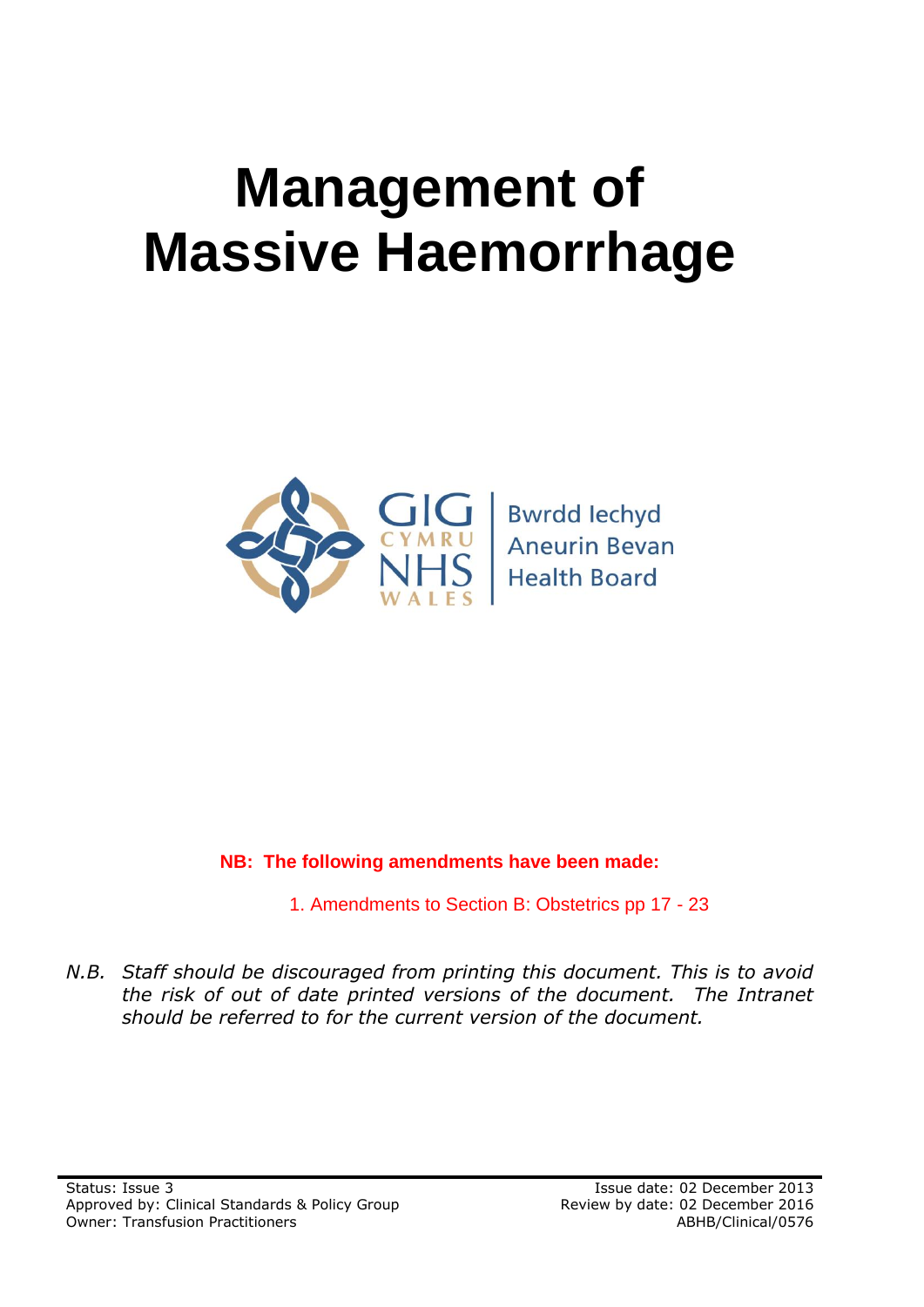#### **CONTENTS**

|                   | <b>Abbreviations / Glossary</b>                                                                                                  | 3              |
|-------------------|----------------------------------------------------------------------------------------------------------------------------------|----------------|
| <b>Section 1</b>  | Introduction:                                                                                                                    | 4              |
| <b>Section 2</b>  | <b>Management Plans and Guide to Sections:</b>                                                                                   | 6              |
|                   | <b>Adult Management Plan</b>                                                                                                     | $\overline{7}$ |
|                   | <b>Obstetric Haemorrhage Plan</b>                                                                                                | 8              |
|                   | <b>Paediatric Management Plan</b>                                                                                                | 9              |
|                   | <b>Paediatric Infusion Volumes</b>                                                                                               | 10             |
|                   | <b>Laboratory Management Plan</b>                                                                                                | 11             |
| <b>Section 3</b>  | <b>General Clinical Guidance</b>                                                                                                 | 12             |
| <b>Section 4</b>  | <b>Speciality Specific Guidance</b>                                                                                              |                |
|                   | <b>Major Trauma</b>                                                                                                              | 14             |
|                   | <b>Obstetrics</b>                                                                                                                | 17             |
|                   | <b>General &amp; Vascular Surgery</b>                                                                                            | 24             |
|                   | <b>Gastrointestinal Haemorrhage</b>                                                                                              | 26             |
|                   | <b>Paediatrics</b>                                                                                                               | 29             |
| <b>Section 5</b>  | <b>Further Management</b>                                                                                                        | 33             |
| <b>Section 6</b>  | <b>Dealing with Coagulation Problems</b>                                                                                         | 34             |
| <b>Appendix 1</b> | <b>Massive Haemorrhage Contact List</b>                                                                                          | 37             |
| <b>Appendix 2</b> | <b>Transfusion Laboratory Checklist</b>                                                                                          | 38             |
| <b>Appendix 3</b> | <b>Massive Haemorrhage Audit Proforma</b>                                                                                        | 39             |
| <b>Appendix 4</b> | for Successful Co-ordination<br><b>Massive</b><br><b>Steps</b><br>in.<br><b>Seven</b><br>Haemorrhage (From the NW NHSBT Toolkit) | 42             |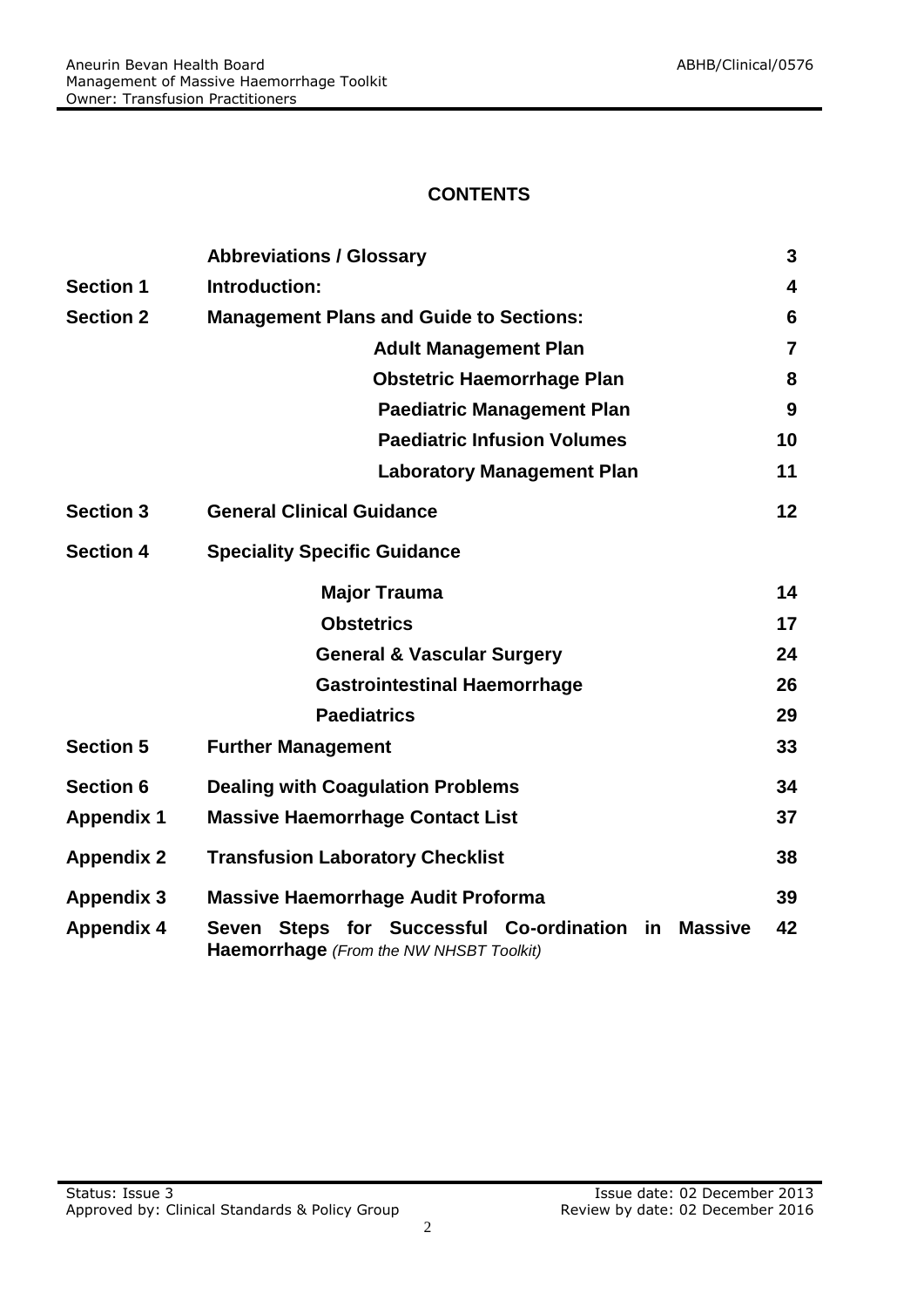## **Abbreviations / Glossary**

| AAGBI<br>Association of Anaesthetists of Great Britain and Ireland                                     |  |
|--------------------------------------------------------------------------------------------------------|--|
| <b>ABG</b><br><b>Arterial Blood Gases</b>                                                              |  |
| ABHB<br>Aneurin Bevan Health Board                                                                     |  |
| APH<br>Ante Partum Haemorrhage                                                                         |  |
| <b>APLS</b><br><b>Advanced Paediatric Life Support</b>                                                 |  |
| <b>APTT</b><br>Activated Partial Thromboplastin Time: requires factors I, II, V, VIII, IX, X, XI & XII |  |
| <b>ATD</b><br>Adult Therapeutic Dose (of Platelets) equivalent to $\sim$ 5 individual donations        |  |
| <b>ATLS</b><br><b>Advanced Trauma Life Support</b>                                                     |  |
| <b>BMI</b><br>Body Mass Index                                                                          |  |
| BP<br><b>Blood Pressure</b>                                                                            |  |
| <b>CCT</b><br><b>Controlled Cord Traction</b>                                                          |  |
| <b>CT</b><br>Computerised Tomography                                                                   |  |
| <b>CVP</b><br><b>Central Venous Pressure</b>                                                           |  |
| <b>ECG</b><br>Electro Cardiograph                                                                      |  |
| <b>FFP</b><br>Fresh Frozen Plasma - (must be SD or MB treated for patients born after 1996).           |  |
| GA<br>General Anaesthesia                                                                              |  |
| GI<br>Gastro-Intestinal                                                                                |  |
| Hb<br>Haemoglobin g/l (g/dl)                                                                           |  |
| <b>HDU</b><br><b>High Dependancy Unit</b>                                                              |  |
| <b>HTC</b><br><b>Hospital Transfusion Committee</b>                                                    |  |
| <b>INR</b><br>International Normalised Ratio - used to monitor and control oral anticoagulant dosing.  |  |
| <b>ISS</b><br><b>Injury Severity Score</b>                                                             |  |
| <b>ITU</b><br><b>Intensive Therapy Unit</b>                                                            |  |
| <b>IUD</b><br><b>Intra Uterine Device</b>                                                              |  |
| IV<br>Intra-Venous                                                                                     |  |
| MB<br>Methylene Blue (viral inactivation treatment for non-UK sourced plasma)                          |  |
| Massive Haemorrhage Pack<br><b>MHP</b>                                                                 |  |
| Nevill Hall Hospital, Abergavenny<br><b>NHH</b>                                                        |  |
| Non-invasive measurement of Blood Pressure<br><b>NIBP</b>                                              |  |
| <b>NPSA</b><br><b>National Patient Safety Agency</b>                                                   |  |
| <b>ODA</b><br><b>Operating Department Assistant</b>                                                    |  |
| P<br>Pulse                                                                                             |  |
| <b>PCC</b><br>Prothrombin Complex Concentrate - contains factors II, VII, IX, X and Proteins C & S.    |  |
| <b>PET</b><br>Pre-eclamptic Toxaemia                                                                   |  |
| <b>POCT</b><br>Point of Care Testing                                                                   |  |
| <b>PPH</b><br>Post Partum Haemorrhage                                                                  |  |
| PT<br>Prothrombin Time - requires factors I, II, V, VII & X.                                           |  |
| <b>RBC</b><br><b>Red Blood Cells</b>                                                                   |  |
| <b>RCOG</b><br>Royal College of Obstetricians & Gynaecologists                                         |  |
| <b>RGH</b><br>Royal Gwent Hospital, Newport                                                            |  |
| Rotational Thromboelastometry - POCT: check availability in ABHB.<br><b>ROTEM</b>                      |  |
| rVIIa<br>recombinant activated Factor 7 - requires Consultant Haematologist direction.                 |  |
| SaO <sub>2</sub><br><b>Oxygen Saturation</b>                                                           |  |
| <b>SD</b><br>Solvent Detergent (viral inactivation treatment for non-UK sourced plasma)                |  |
| <b>TEG</b><br>Thromboelastography - POCT: check availability in ABHB.                                  |  |
| U&E<br>Urea & Electrolytes                                                                             |  |
|                                                                                                        |  |
|                                                                                                        |  |
| <b>UHW</b><br>University Hospital of Wales<br>Xa<br>Activated coagulation Factor Xa -                  |  |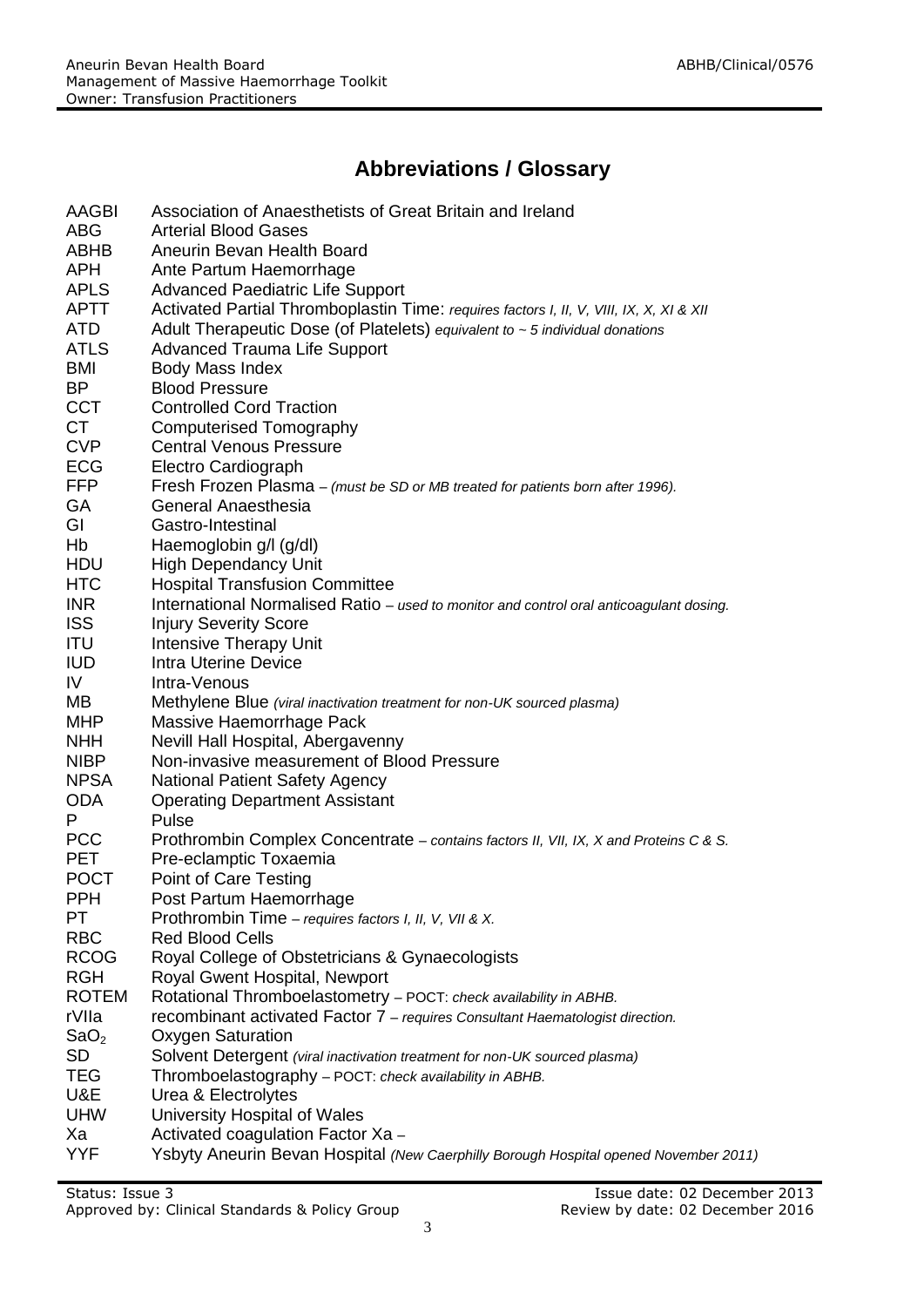## **Section 1: Introduction:**

Massive Haemorrhage is a clinical emergency which requires effective multi-disciplinary teamwork with clear and efficient communication between all participants.

This Toolkit provides guidance and information to assist in the management of Massive Haemorrhage at the Royal Gwent Hospital Newport (RGH) and Nevill Hall Hospital, Abergavenny (NHH) and makes substantial use of the following documents:

#### **Blood Transfusion and the Anaesthetist: management of massive haemorrhage 1 The NHSBT NW Region's Toolkit for the Management of Massive Haemorrhage 2**

It has been written to comply with Aneurin Bevan Health Board policy and practice where relevant and in response to the NPSA recommendations for the management of Massive Haemorrhage. **<sup>3</sup>**

#### **NB: The Blood Bank at Ysbyty Ystrad Fawr (YYF), Ystrad Mynach does not have 24/7 laboratory staffing and transfusion cover is provided by RGH. See page 4 for further guidance for YYF.**

The various scenarios and forms in which massive haemorrhage can occur preclude too standardized an approach but lessons learned from civilian and military experiences have emphasized the need for clear timely communication between members of the clinical team and their supporting colleagues - especially staff in the Blood Bank - which is best achieved by designating a **Lead Communicator** at the start of the emergency.

This important role is filled by a senior member of the team who becomes responsible for all verbal communication and ensures that all documentation is completed and retained appropriately.

The **Lead Communicator** is central to the effectiveness of the guidance contained in this document.

**Flow Charts** for the general management of Massive Haemorrhage in Adults, Obstetrics and Children are provided with other sections providing more detailed information for different specialities.

**Proformas** are included in the form of checklists for the clinical and laboratory teams and for Audit which should be performed whenever the Massive Haemorrhage Alert is made.

**Audit data** will be kept under review by the Hospital Transfusion Committee which, along with national guidelines, will inform updating of this document.

This document was circulated to clinical leads for consultation with clinical leads prior to the July 13<sup>th</sup> meeting of the Hospital Transfusion Committee.

Responses were received from the following:

- Dr Alison Carling, Chair of the Hospital Transfusion Committee.
- Dr Andrew Bagwell, Lead Consultant for Anaesthetics.
- Dr Miles Allison, Lead Consultant Physician for Gastroenterology & Endoscopy.
- Dr Sarah Lewis Lead Consultant Haematologist for Coagulation.
- Dr Sally Jones, Lead Consultant for Accident & Emergency Medicine.
- Dr Rachel Bebb, Consultant Paediatrician.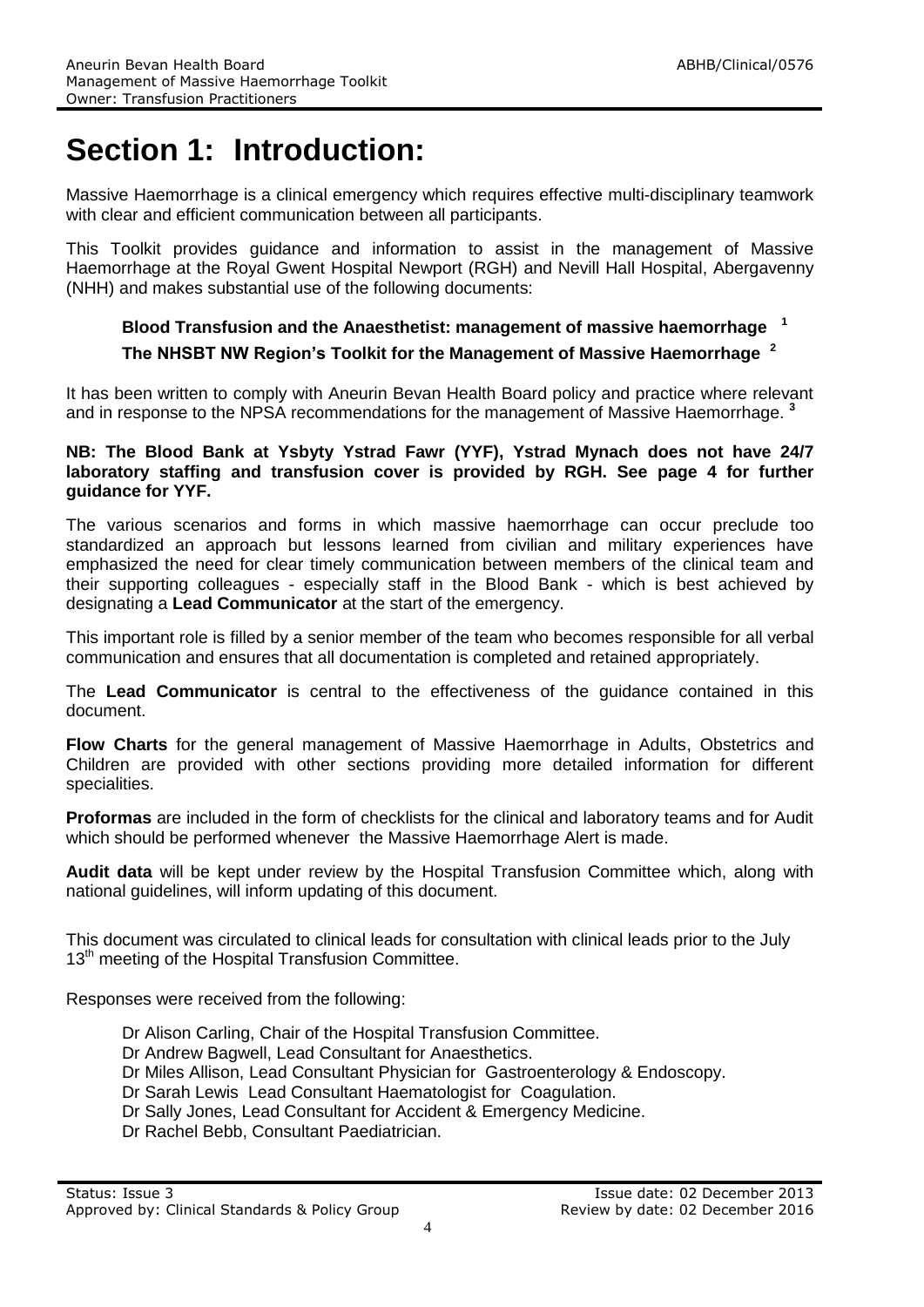Following incorporation of the responses the final draft was reviewed by members of the HTC and submitted for approval by the Aneurin Bevan Health Board's Clinical Standards & Policy Group.

#### **Management of Massive Haemorrhage at hospitals outside RGH / NHH.**

At YYF there is a Blood Bank which is stocked with 4 units of O Rh D Negative red cells which are kept available for immediate issue in an emergency. Use of these and notification of the reason must be communicated to Blood Bank at RGH (44477) as per this document. Management of the transfusion requirements will be provided by Blood Bank & Consultant Haematologist at RGH.

Massive Transfusion at the other outlying hospitals will be managed by the supplying hospital – RGH or NHH.

#### **Haemovigilance Notice**

Safe Transfusion requires compliance with the current ABHB Blood Component Transfusion Policy, the ABHB Blood Transfusion Sample Acceptance Rejection Policy and other guidelines especially with regard to positive patient identification and the accurate completion of all documentation throughout the transfusion process.

Massive Haemorrhage events will increase the risk of inappropriate or incorrect components being transfused if staff ignore the routine standard procedures which are designed to safeguard the patient against adverse events and reactions in normal circumstances.

Blood Bank staff cannot be responsible for the use of any component if they have expressed doubt about the safety of its transfusion to a particular patient.

Conservation of Blood Components must also be considered with appropriate transfusion practice and earliest return of unused components to the Blood Bank.

It is a legal requirement under the UK Blood Safety and Quality Regulations, 2005 (as amended) **<sup>4</sup>** to report all serious adverse events and reactions to the MHRA.

#### **Help Save a Life – Give Blood Safely!**

References:

- 1 Blood Transfusion and the anaesthetist: management of massive haemorrhage. Anaesthesia 2010;95: 1153 – 1161.
- 2 Toolkit for the Management of Massive Haemorrhage 2011: Steering Group of MW RTC Massive Haemorrhage Guidelines Group

(available on www.transfusionguidelines.org.uk/docs/pdfs/rtc-nw\_edu\_mh\_toolkit.pdf)

- 3. The transfusion of blood and blood components in an emergency: National Patient Safety Agency Rapid Response Report NPSA/2010/RRR017 October2010
- 4. Department of Health. Blood Safety and Quality Regulations (SI 2005, 50)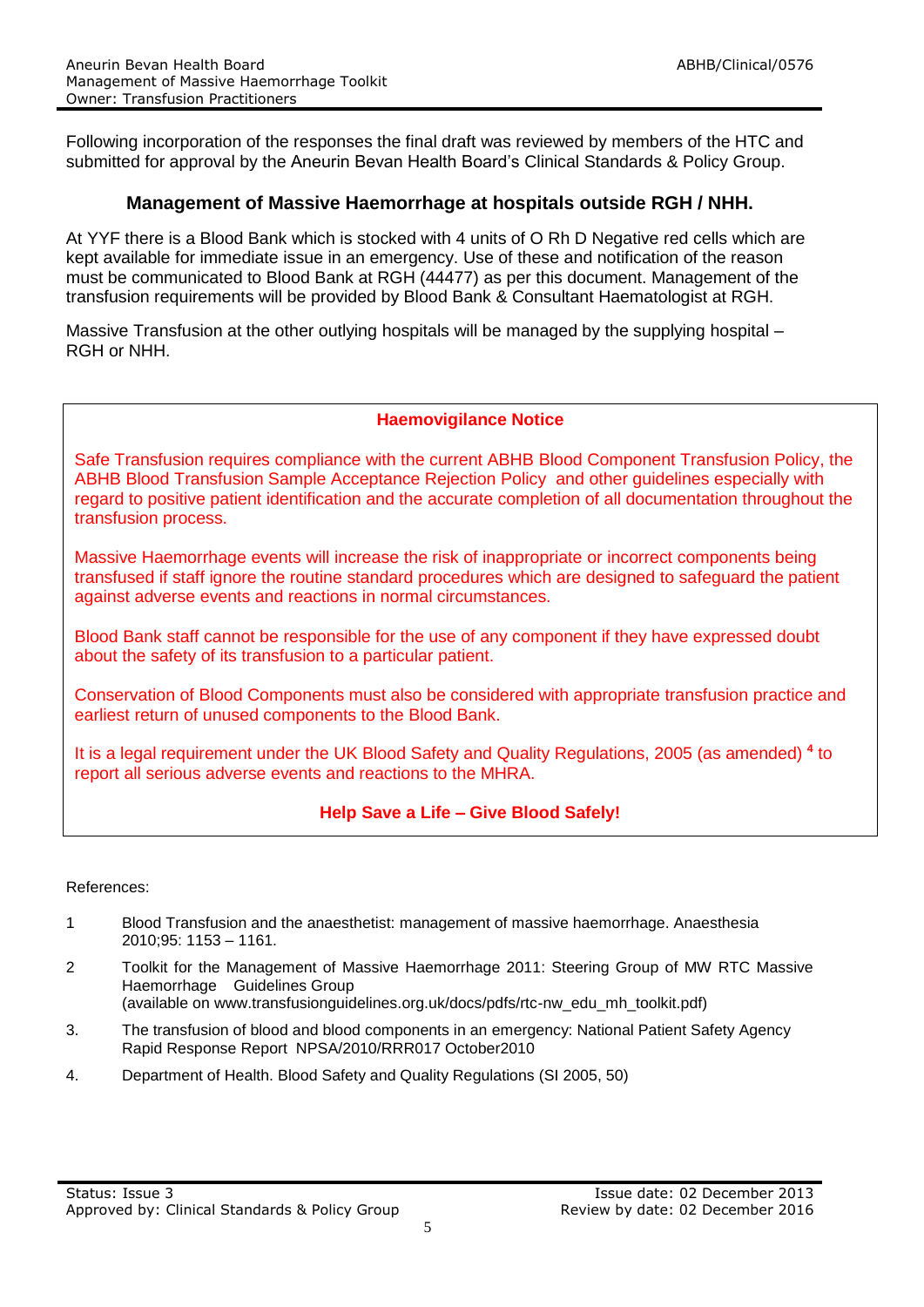## **Section 2:**

## **Management Guides for Display and use in Clinical Areas and Blood Bank**

**These are provided as an aid to the management of Massive Haemorrhage events and give basic information for initial guidance.**

**The rest of the document contains more detailed guidance and information which relevant staff should be made aware of.** 

- **Section 3** contains general guidance for the initial management of massive haemorrhage.
- **Section 4** contains Speciality Specific guidance as agreed by the clinical leads.
- **Section 5** contains further management guidance once bleeding has been controlled.
- **Section 6** provides information and guidance on dealing with problems with coagulation.
- **Appendix 1:** Lists contact details for key staff.
- **Appendix 2:** Is a Checklist for Blood Bank staff dealing with the emergency.
- **Appendix 3:** Is the Audit Proforma to be used every time a Massive Haemorrhage alert is made.
- **Appendix 4:** Is the "Seven Steps for Successful Coordination in Massive Haemorrhage" produced by the North West RTC Toolkit Team and amended for use in ABHB.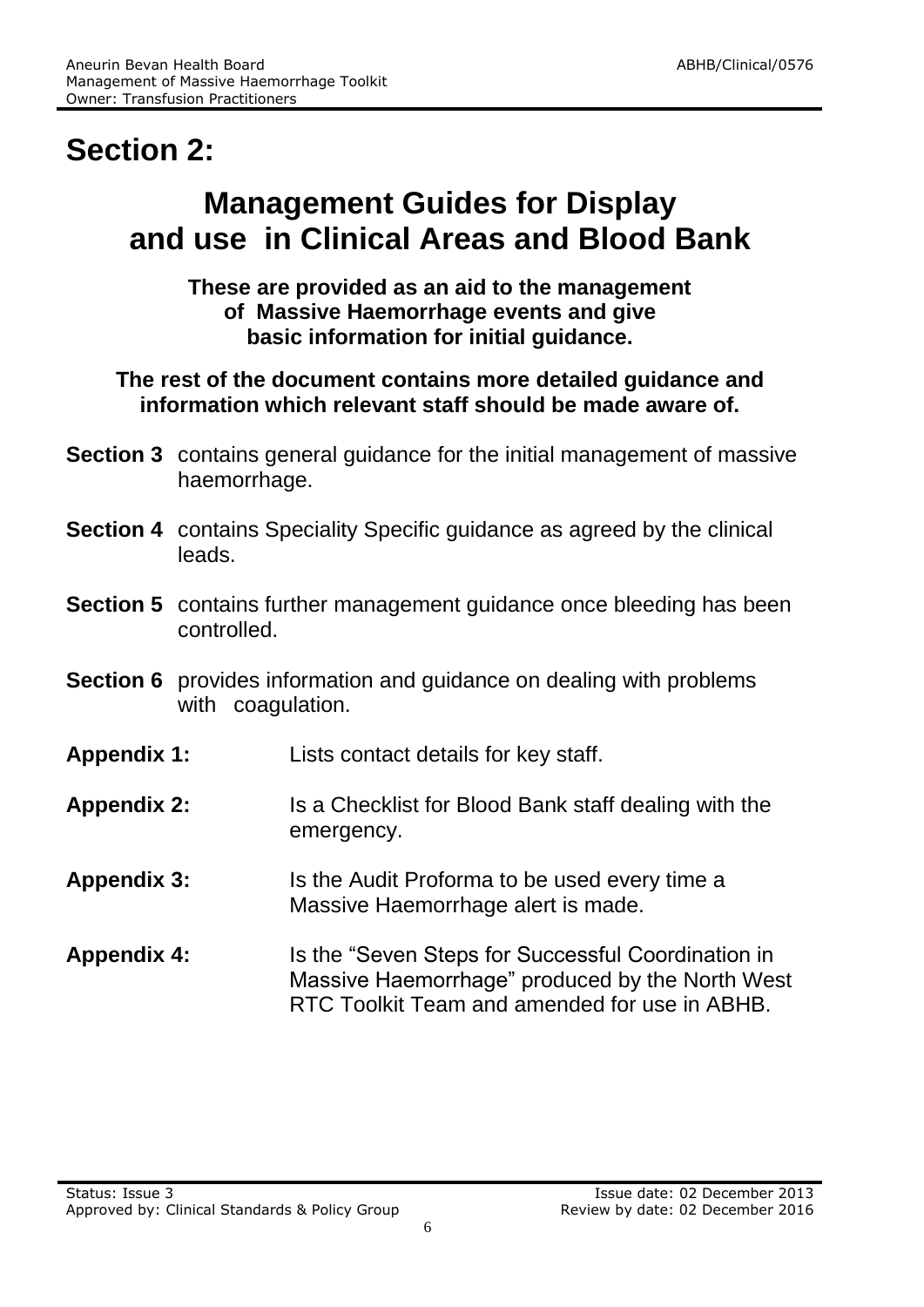#### **MASSIVE HAEMORRHAGE MANAGEMENT - ADULT PATIENT The TEAM LEADER must appoint a Lead Communicator for communication with other teams, especially the Transfusion Laboratory and support services.**

|                                                                                                                                                                                                                                                 | <b>Contact Support Teams &amp; Blood Bank and declare:</b><br>"Massive Haemorrhage in <location>, <speciality>"</speciality></location>                                                                                                                                                     |                                                                                                                                                                                                                                          |  |  |
|-------------------------------------------------------------------------------------------------------------------------------------------------------------------------------------------------------------------------------------------------|---------------------------------------------------------------------------------------------------------------------------------------------------------------------------------------------------------------------------------------------------------------------------------------------|------------------------------------------------------------------------------------------------------------------------------------------------------------------------------------------------------------------------------------------|--|--|
| <b>STOP BLEEDING</b><br><b>Haemorrhage Control</b>                                                                                                                                                                                              | <b>LABORATORY SUPPORT</b><br><b>Contact Numbers</b><br><b>RGH</b><br><b>NHH</b>                                                                                                                                                                                                             | <b>RESUSCITATION</b>                                                                                                                                                                                                                     |  |  |
| Direct Pressure / tourniquet if<br>appropriate. Stabilise fractures.<br>Surgical intervention - consider<br>damage control surgery.<br>Interventional Radiology.<br>Endoscopic techniques.<br>Obstetric Techniques.<br><b>Haemostatic Drugs</b> | <b>Blood Bank</b><br>44477<br>2233 (BI. 545)<br><b>Cons Haematologist Sw/B</b><br>2253 (or Sw/B)<br>Haematology<br>44486<br>2245 (Bl. 545)<br>44481<br>Coagulation<br>Biochemistry<br>44490<br>2243 (Bl. 346)<br>The Lead Communicator is responsible<br>for contacting portering services. | <b>Airway</b><br><b>B</b> reathing<br><b>Circulation</b><br><b>Continuous Cardiac</b><br><b>Monitoring</b><br><b>Prevent Hypothermia</b>                                                                                                 |  |  |
| Tranexamic Acid: 1g bolus<br>followed by 1g over 8 hrs.<br>Vit K & PCC for Warfarin patients<br>Other haemostatic agents:<br><b>Discuss with Consultant</b><br>Haematologist.                                                                   | Take bloods and send to lab for<br>XM, FBC, PT, APTT, FIBRINOGEN,<br><b>U&amp;E, Ca<sup>2+</sup>, ABG</b><br><b>ORDER</b><br><b>Massive Haemorrhage Pack</b>                                                                                                                                | <b>AIMS FOR THERAPY</b><br>80-100 g/l (8-10 g/dl)<br>Hb<br>$> 75 \times 10^9$ /I<br><b>Platelets</b><br>PT.<br>$< 16$ sec<br>APT < 40 sec                                                                                                |  |  |
| <b>Cell Salvage</b><br>If available & appropriate<br>Consider ratios of other<br>components; 1 unit of rbc = $c.250$ ml<br>salvaged blood.<br><b>REFER TO</b>                                                                                   | (Adult MHP)<br><b>Give MHP: Administer up to</b><br><b>RBC</b><br>6 units *<br><b>FFP</b><br>4 units<br>1 adult dose**<br><b>Platelets</b><br>* group supplied as per Blood Bank policy<br>** From stock or order 2 ATD by Blue Light                                                       | Fibrinogen<br>$> 1$ g/l<br>Fibrinogen Concentrate under<br>direction of Cons Haematologist<br>if Fibrinogen < $1g/l$ (< 2g in<br>Obstetric Haemorrhage)<br>$Ca2+$<br>$>1$ mmol/l<br>Consider 10 ml 10% Calcium<br>Chloride over 10 mins. |  |  |
| <b>SPECIALITY SPECIFIC</b><br><b>GUIDANCE</b><br><b>FOR DETAILED</b><br><b>MANAGEMENT</b>                                                                                                                                                       | <b>RE-ASSESS</b><br><b>With reference to Consultant</b><br>Haematologist.                                                                                                                                                                                                                   | $>$ 36 $^{\circ}$ C<br>Temp<br>Use fluid warming device Use<br>forced air warming blanket.<br>pH<br>$> 7.35$ (on ABG)<br><b>Monitor for Hyperkalaemia</b>                                                                                |  |  |
|                                                                                                                                                                                                                                                 | <b>THROMBOPROPHYLAXIS should be considered when patient stable</b><br><b>STAND DOWN</b>                                                                                                                                                                                                     |                                                                                                                                                                                                                                          |  |  |
|                                                                                                                                                                                                                                                 |                                                                                                                                                                                                                                                                                             |                                                                                                                                                                                                                                          |  |  |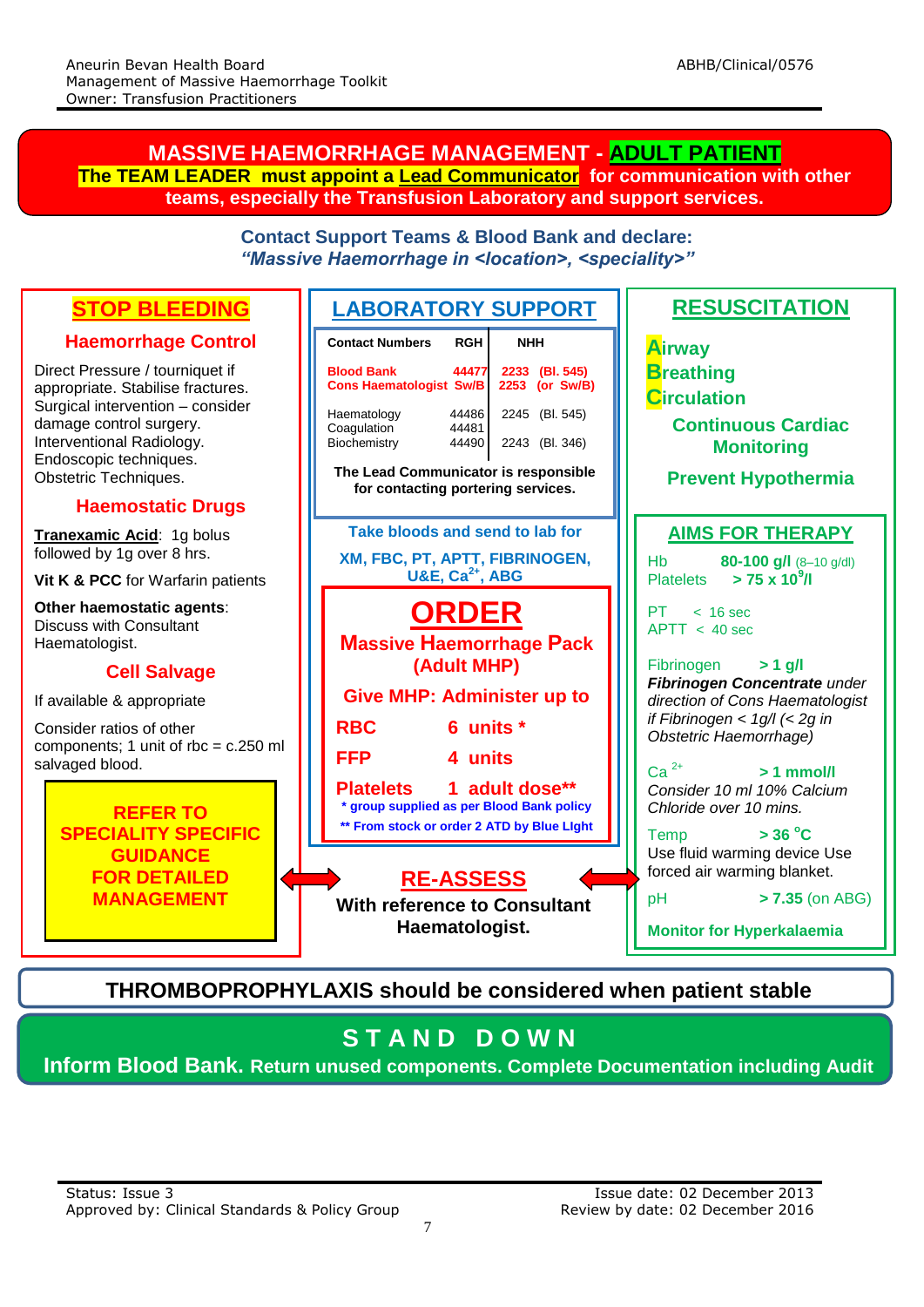#### **LABORATORY SUPPORT Contact Support Teams & Blood Bank and declare:** *"Massive OBSTETRIC Haemorrhage at , <Location>"* **RESUSCITATION Airway Breathing Circulation Continuous Cardiac Monitoring Prevent Hypothermia AIMS FOR THERAPY** Hb **80-100 g/l** (8–10 g/dl) Platelets **> 75 x 10<sup>9</sup> /l**  $PT \sim 16$  sec  $APTT < 40 sec$ Fibrinogen **> 1 g/l** *Fibrinogen Concentrate under direction of Cons Haematologist if Fibrinogen < 2 g.*  $Ca^{2+}$   $> 1$  mmol/l *Consider 10 ml 10% Calcium Chloride over 10 mins.* Temp **> 36 <sup>o</sup>C** Use fluid warming device Use forced air warming blanket. pH **> 7.35** (on ABG) **Monitor for Hyperkalaemia ORDER Massive Haemorrhage Pack (Adult MHP) Give MHP: Administer up to RBC 6 units \* FFP 4 units Platelets 1 adult dose\*\* \* group supplied as per Blood Bank policy \*\* From stock or order 2 ATD by Blue LIght Contact Numbers RGH NHH Blood Bank 44477 2233 (Bl. 545)** Obs Anaesthetist Blp: 0141 Bleep 026<br>Cons Haematologist Sw/B 2253 (or Sw/B) **Cons Haematologist Sw/B** Haematology 44486 2245 (Bl. 545) Coagulation 44481<br>Biochemistry 44490 2243 (Bl. 346) **The Lead Communicator is responsible for contacting portering services. MASSIVE HAEMORRHAGE MANAGEMENT - OBSTETRIC PATIENT The TEAM LEADER must appoint a Lead Communicator who will be the Coordinating Midwife for communication with other teams, especially the Transfusion Laboratory and support services. Take bloods and send to lab for XM, FBC, PT, APTT, FIBRINOGEN, U&E, Ca2+, ABG STOP BLEEDING Haemorrhage Control Bi-manual compression of uterus Syntocinon** 5 units i.v. *slowly.* **Ergometrine** 500 micrograms i.v. *slowly.* **Syntocinon** infusion (40 units in 500 ml Normal Saline at 125 ml/hour). **Carboprost** (Hemabate) 250 micrograms i.m. or direct intramyometrial injection (total dose not greater than 2 mg) in doses of 250 micrograms, separated by at least 15 mins, maximum 8 doses. **Misoprostol** 1000 micrograms per rectum. **Haemostatic Drugs Tranexamic Acid**: 1g bolus followed by 1g over 8 hrs. **Vit K & PCC** for Warfarin patients **Other haemostatic agents**: Discuss with Consultant Haematologist. **Cell Salvage** If available & appropriate Consider ratios of other components; 1 unit of rbc = c.250 ml salvaged blood. **RE-ASSESS With reference to Consultant Haematologist.**

### **THROMBOPROPHYLAXIS should be considered when patient stable**

## **S T A N D D O W N**

**Inform Blood Bank. Return unused components. Complete Documentation including Audit**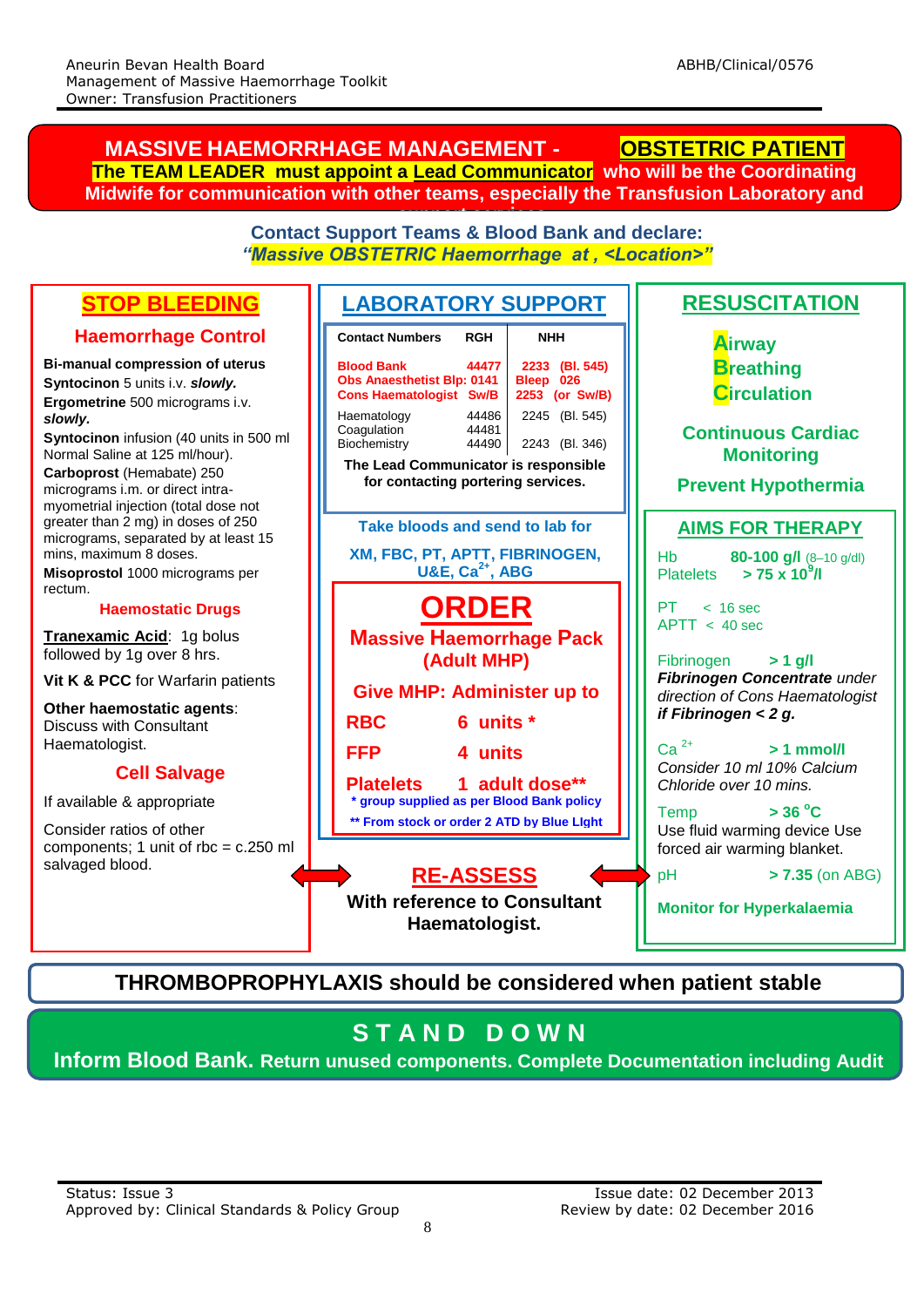#### **RE-ASSESS With reference to Consultant Haematologist. STOP BLEEDING Haemorrhage Control** Direct Pressure / tourniquet if appropriate. Stabilise fractures. Surgical intervention – consider damage control surgery. Interventional Radiology. Endoscopic techniques. Obstetric Techniques. **Haemostatic Drugs Tranexamic Acid**: 20 mg/kg bolus over 10 min and 10 mg/kg/hr infusion. **Vit K & PCC** for Warfarin patients **Other haemostatic agents**: Discuss with Consultant Haematologist. **LABORATORY SUPPORT Take bloods and send to lab for XM, FBC, PT, APTT, FIBRINOGEN, U&E, Ca2+, ABG ORDER Massive Haemorrhage Pack (See Paediatric MHP Table) Contact Support Teams & Blood Bank and declare:** *"Massive Haemorrhage in a Child <location>"*  **RESUSCITATION Continuous Cardiac Monitoring Prevent Hypothermia AIMS FOR THERAPY** Hb **80-100 g/l** (8–10 g/dl) Platelets **> 75 x 10<sup>9</sup> /l**  $PT \leq 16 \text{ sec}$  $APTT < 40 sec$ Fibrinogen **> 1 g/l** *Fibrinogen Concentrate under direction of Cons Haematologist if Fibrinogen < 1g/l*   $Ca<sup>2+</sup>$  > 1 mmol/l *Consider 0.2 ml/kg 10% Calcium Chloride (max 10 ml) over 30 mins.* Temp **> 36 <sup>o</sup>C** Use fluid warming device Use forced air warming blanket. pH **> 7.35** (on ABG) pH > 7.25 (capil.) **Monitor for Hyperkalaemia Give MHP: Administer up to RBC 40 ml/kg FFP 20 ml/kg Platelets 10 ml/kg Rate will depend on child's weight & rate of blood loss. Airway Breathing Circulation THROMBOPROPHYLAXIS should be considered when patient stable (Ongoing severe bleeding (overt/covert) and received 20 ml/kg of red cells or 40 ml/kg of any fluid for resuscitation in preceeding hour. Signs of hypovolaemic shock and / or coagulopathy). The TEAM LEADER must appoint a Lead Communicator for communication with other teams, especially the Transfusion Laboratory and support services.** Contact Numbers RGH | NHH **Blood Bank 44477 2233 (Bl. 545) Obs Anaesthetist Blp: 0141 Bleep 026**<br> **Cons Haematologist Sw/B 2253 (or Sw/B) Cons Haematologist Sw/B** Haematology  $44486$   $2245$  (Bl. 545)<br>Coaquiation  $44481$ Coagulation 44481<br>Biochemistry 44490 2243 (Bl. 346) **The Lead Communicator is responsible for contacting portering services.**

**MASSIVE HAEMORRHAGE MANAGEMENT – PAEDIATRIC PATIENT**

## **S T A N D D O W N**

**Inform Blood Bank. Return unused components. Complete Documentation including Audit**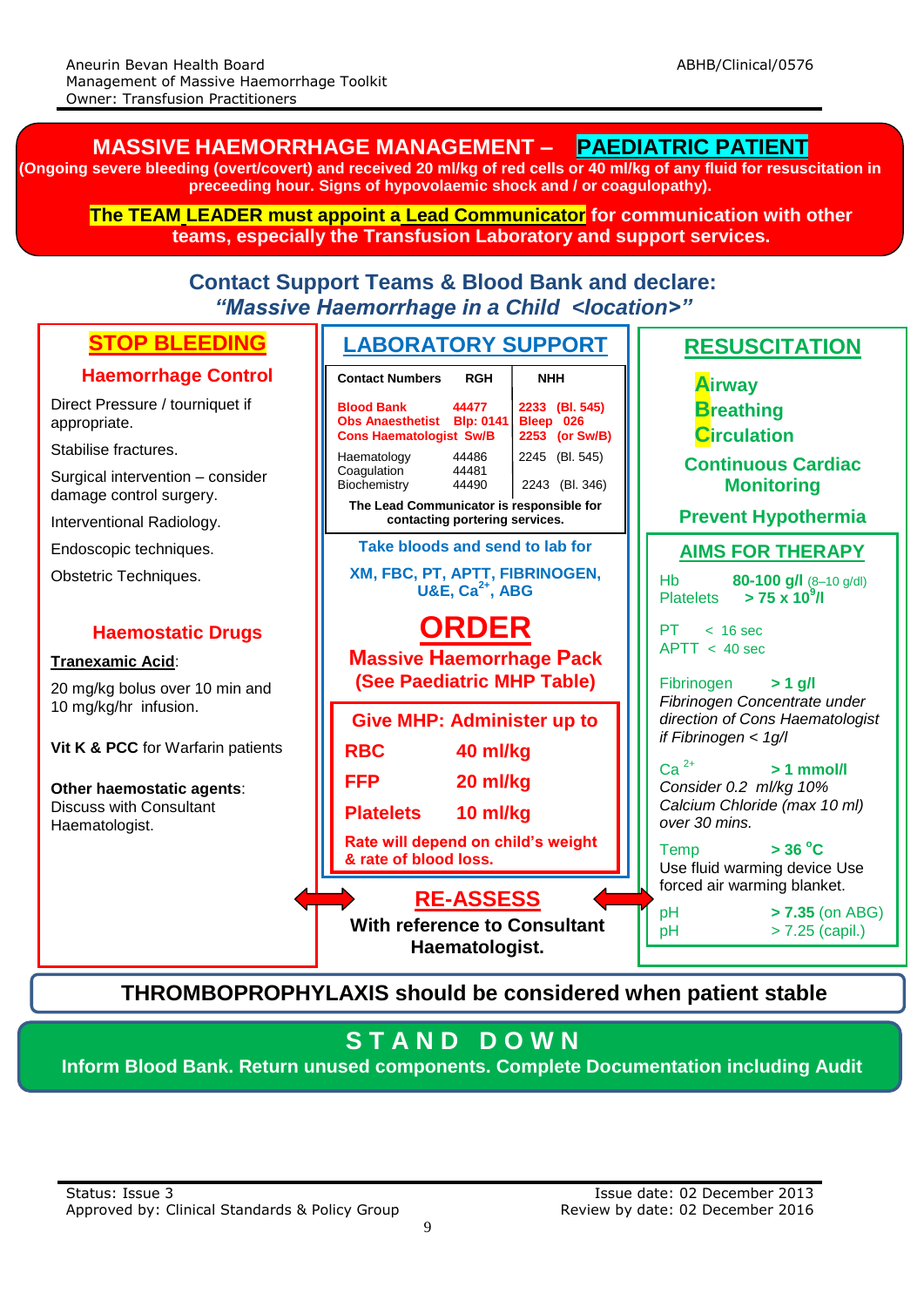## **- PAEDIATRIC MASSIVE HAEMORRHAGE PACK – RECOMMENDED VOLUMES**

#### **APLS guidance for estimating weight in children. <sup>1</sup>**

| Works best for | Formula                                             |
|----------------|-----------------------------------------------------|
| $0-12$ months  | Weight (in kg) = $(0.5 \times a)$ ge in months) + 4 |
| $1 - 5$ years  | Weight (in kg) = $(2 \times a)$ ge in years) + 8    |
| $6 - 12$ years | Weight (in kg) = $(3 \times a$ ge in years) + 7     |

Massive Haemorrhage Pack: Order these volumes, which are also the maximum volumes to be administered from this pack in each weight category.

Calculate volumes to be administered as detailed in the flow chart but do not exceed these maximums.

| Weight       | <b>Red Cells</b>                      | <b>FFP</b>                                                         | <b>Platelets</b>                            | <b>Fibrinogen Concentrate</b><br>if Fibrinogen < $1 g/I$<br>(< 2 g/l in Obsteric Patient) |
|--------------|---------------------------------------|--------------------------------------------------------------------|---------------------------------------------|-------------------------------------------------------------------------------------------|
| $< 5$ kg     | 2 Paediatric Units<br>$(80 - 100$ ml) | 2 'Neonatal' Units of<br>Paediatric use* FFP<br>(100 ml)           | 1 Paediatric pack of<br>Platelets (50 ml)   | As directed by Consultant<br>Haematologist                                                |
| $5 - 10$ kg  | 1 Adult Unit<br>$(250 \text{ ml})$    | 1 Paediatric Unit of<br>Paediatric use* FFP<br>$(225 \text{ ml})$  | 2 Paediatric packs of<br>Platelets (100 ml) | As directed by Consultant<br>Haematologist                                                |
| $10 - 20$ kg | 2 Adult Units<br>$(500 \text{ ml})$   | 2 Paediatric Units of<br>Paediatric Use* FFP<br>$(450 \text{ ml})$ | 1 Adult apheresis<br>pack (200 ml)          | As directed by Consultant<br>Haematologist                                                |
| $>20$ kg     | 4 Adult Units<br>(1000 ml)            | 4 Paediatric Units of<br>Paediatric Use* FFP<br>(900 ml)           | 1 Adult apheresis<br>pack (200 ml)          | As directed by Consultant<br>Haematologist                                                |

\* Paediatric Use FFP: Children born since 1996 require non-UK sourced Fresh Frozen Plasma which has been treated with Solvent Detergent (SD) or Methylene Blue (MB) activation / removal as an enhanced viralinactivation stage. **<sup>2</sup>**

The Blood Bank will stock and issue the appropriate component.

#### *Example:*

In a 5 kg child you may administer up to 200 ml RBC (40 ml/kg) and 50 ml platelets (10 ml/kg), however, in a 30 kg child do not administer more than 4 adult units of RBC (33 ml/kg) or 1 ATD of platelets (6 ml/kg).

#### References:

- 1. Advanced Paediatric Life Support 5<sup>th</sup> Edition. BMJ Publishing Group.
- 2. Joint UKBTS / NIBSC Professional Advisory Committee Position Statement 15 July 2010. (*http://www.transfusionguidelines.org.uk/docs/pdfs/dl\_ps\_vcjd\_2010-08.pdf)*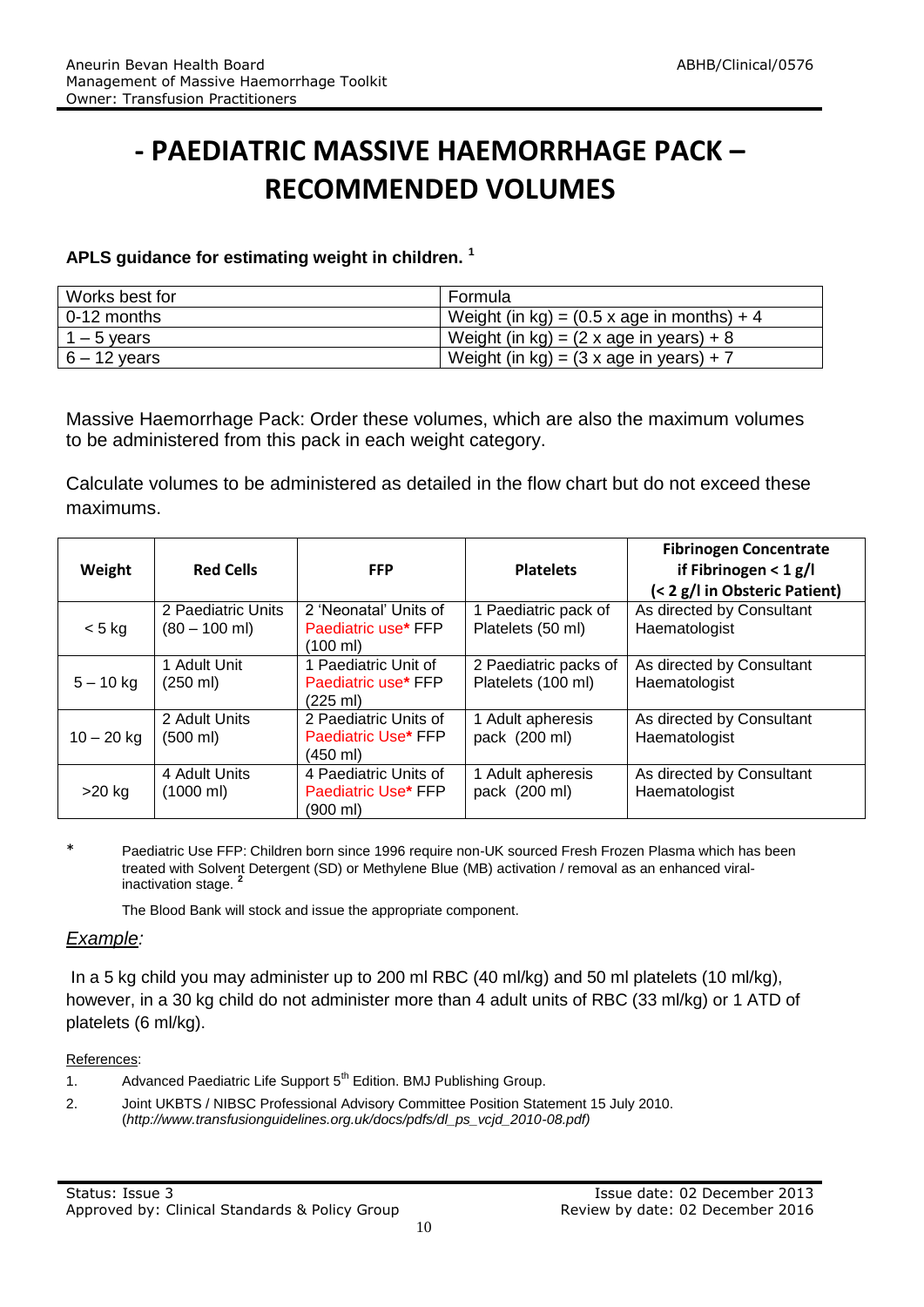

**Restock Emergency Group O Blood; Complete Traceability Trail; Compile checklists and other records for post event Audit**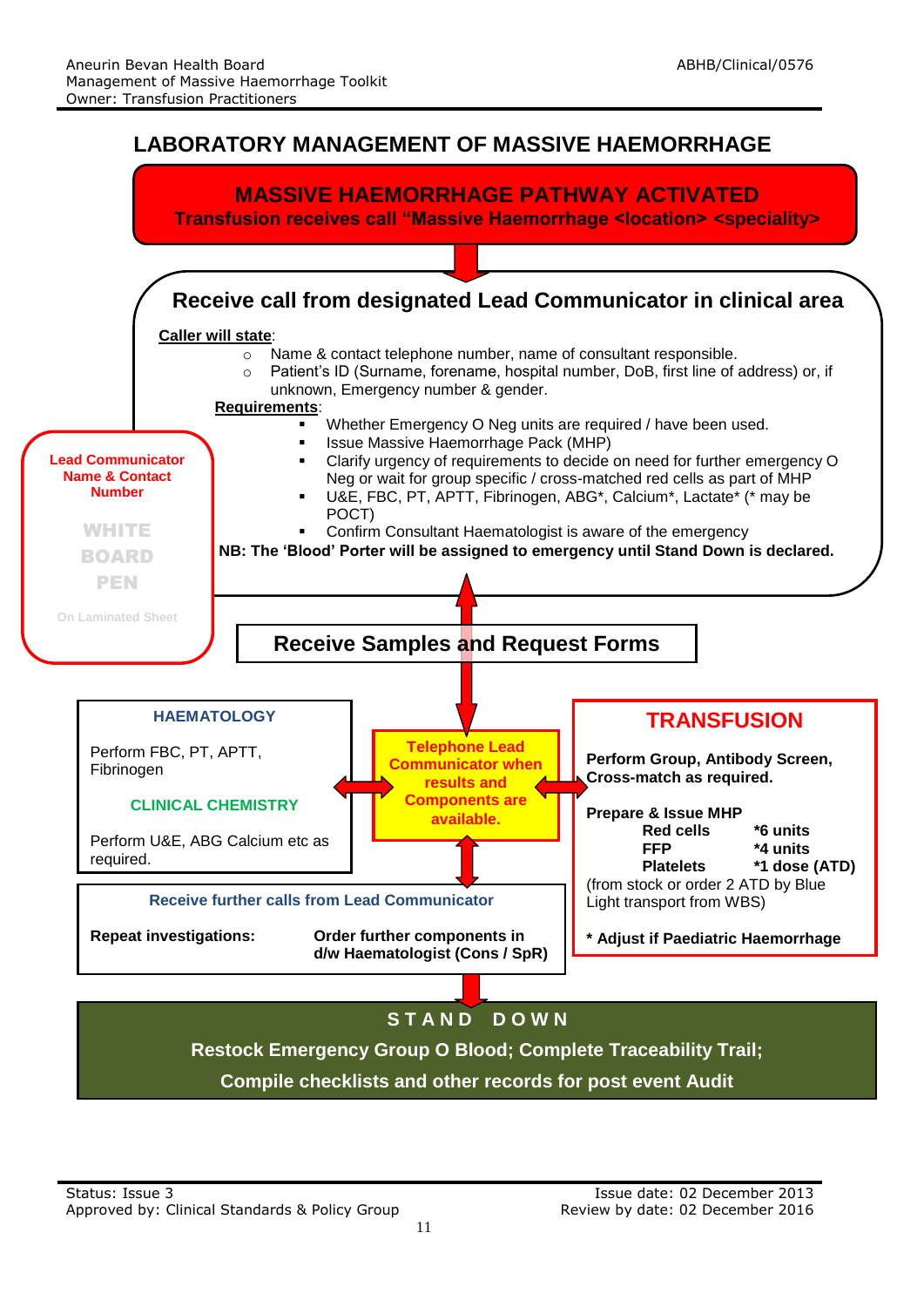### **SECTION 3: General Clinical Management of Massive Haemorrhage:<sup>1</sup>**

**NB: In all events a Lead Communicator is required and must be designated at the start of the call by the Team Leader. Lead communicator responsible for communication with support services including porters.**

#### **Please refer to the Speciality Sections for specific management and Section 6 for advice on dealing with Coagulation problems.**

There are both clinical and logistic issues to consider. These include clinical management of the patient, setting processes in place to deliver blood and blood components to the patient, and organisation of emergency interventions to stop the bleeding (surgical or radiological).

There are two common scenarios:

#### **3.1 A massively bleeding/injured/ill patient en route:**

With warning, resources and personnel can be mobilised to be in position to receive the patient. A brief history can alert the team to the risk of massive bleeding:

- History of trauma (blunt or penetrating)
- Obstetric patient
- Major surgery (neurosurgery, spinal, cardiac, liver surgery)  $\bullet$
- $\bullet$ Underlying medical condition affecting coagulation

#### **3.2 Presentation of a patient with minimal or no notice**

This is the common scenario in the accident and emergency department. Here, the immediate concern is hands-on management of the patient:

- Stop any external bleeding
- Assess the patient and treat
- Trigger massive haemorrhage protocol
- Move to the next appropriate level of care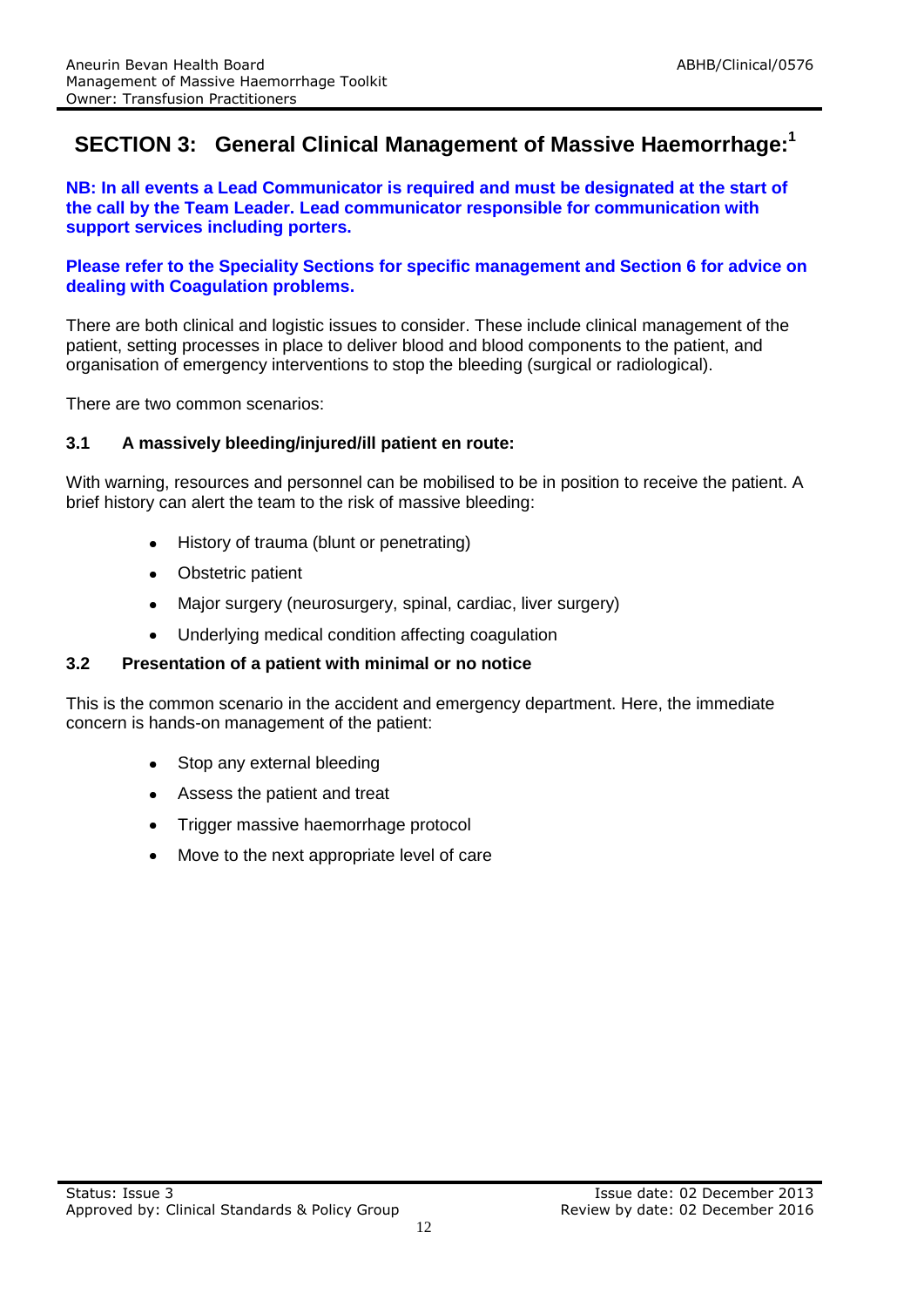#### **Immediate actions in dealing with a patient with massive haemorrhage:**

- Control obvious bleeding points (pressure, tourniquet, haemostatic dressings)
- Administer High Flow Oxygen
- IV access largest bore possible including central access. Consider intraosseous access if peripheral IV access not possible.
- $\bullet$ If patient is conscious and talking and a peripheral pulse is present, the blood pressure is adequate.
- Baseline bloods full blood count (FBC), prothrombin time (PT), activated partial thomboplastin time (aPTT), Clauss fibrinogen and cross-match.
- If available, undertake near-patient testing e.g. thromboelastography (TEG) or  $\bullet$ thromboelastometry (ROTEM).
- Fluid resuscitation in the massive haemorrhage patient, this means warmed blood and  $\bullet$ blood components. In terms of time of availability:

Blood group O is the quickest, followed by

Group specific, then Cross-matched blood.

Actively warm the patient and all transfused fluids.

**Next steps:** rapid access to imaging (ultrasound, radiography, CT), appropriate use of focused assessment with sonography for trauma scanning and ⁄ or early whole body CT if the patient is sufficiently stable, or surgery and further component therapy.

Alert theatre team about the need for cell salvage auto-transfusion.

#### **Ongoing assessment:**

- Look at injury patterns
- Look for obvious blood loss (on clothes, on the floor, in drains)
- Look for indications of internal blood loss
- Assess physiology (skin colour, heart rate, blood pressure, capillary refill, conscious level)  $\bullet$

Some patients compensate well despite significant blood loss. A rapid clinical assessment will give very strong indications of those at risk. It is important to restore organ perfusion, but it is not necessary to achieve a normal blood pressure at this stage.

1. Blood Transfusion and the anaesthetist: management of massive haemorrhage. Anaesthesia 2010;95: 1153 – 1161.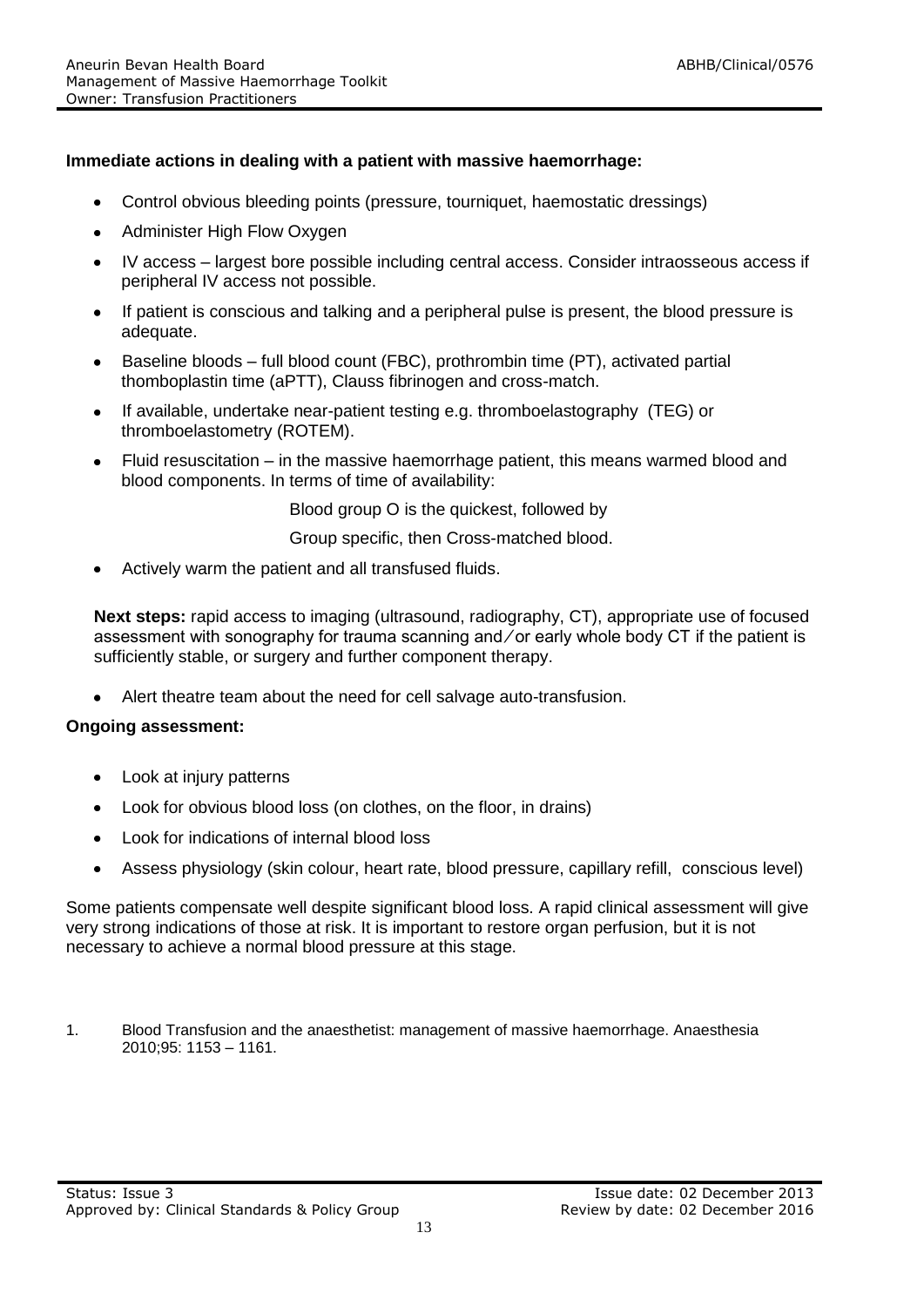## **Section 4: Speciality Team Specific Information**

**NB: In all events a Lead Communicator is required and must be designated at the start of the call by the Team Leader. Lead communicator responsible for communication with support services including porters.**

## **A. Major Trauma**

#### **A.1 Who should be included in the team?**

- a. In general, this should be all the personnel included in the Trauma Team with the addition of the lab response, appropriate portering service and consultant haematologist advice.
- b. The ideal is consultant led care. When a consultant is not immediately available an appropriate senior doctor within the department must be informed.
- c. The senior doctor should become the trauma team leader and make the decisions as to whether O Rh (D) negative or group specific blood are used.
- d. The massively bleeding trauma patient is highly likely to need urgent/immediate surgery.
- e. The appropriate surgical and anaesthetic staff should have been contacted immediately as part of the trauma team. If the team has not been activated, they will need calling immediately.
- If the patient is expected to go to critical care, critical care should be informed early.

#### **A.2 Additional management aspects**

Turning off the tap is just as important as immediate resuscitation and should run along side the initial ABC approach. The British Military uses a C-ABC approach which involves dealing with catastrophic haemorrhage first by simple first aid measures such as direct pressure and tourniquet use where there is obvious external haemorrhage.

Consider intraosseous access if peripheral IV access is not possible.

About one quarter to one third of major trauma patients (ISS > 16) are coagulopathic on  $arrival<sup>1,2</sup>$ . Managing this with appropriate use of blood products is essential.

**Tranexamic acid:** As per CRASH-2 study **<sup>3</sup>** 1g over 10 mins, then 1g in infusion over 8 hours

Consider **rVIIa** if bleeding persists after fibrinogen concentrate and FFP and Platelets have been used and PT/APTT/Fibrinogen have been corrected. This needs to be discussed and authorised by a consultant haematologist. **<sup>4</sup>**

#### **A.2.1 Airway with C Spine**

Ensure the patient has a patent airway. Give High flow Oxygen (Mask with reservoir, 15 L/min) if not intubated and ventilated.

Maintain Cervical Spine protection where appropriate.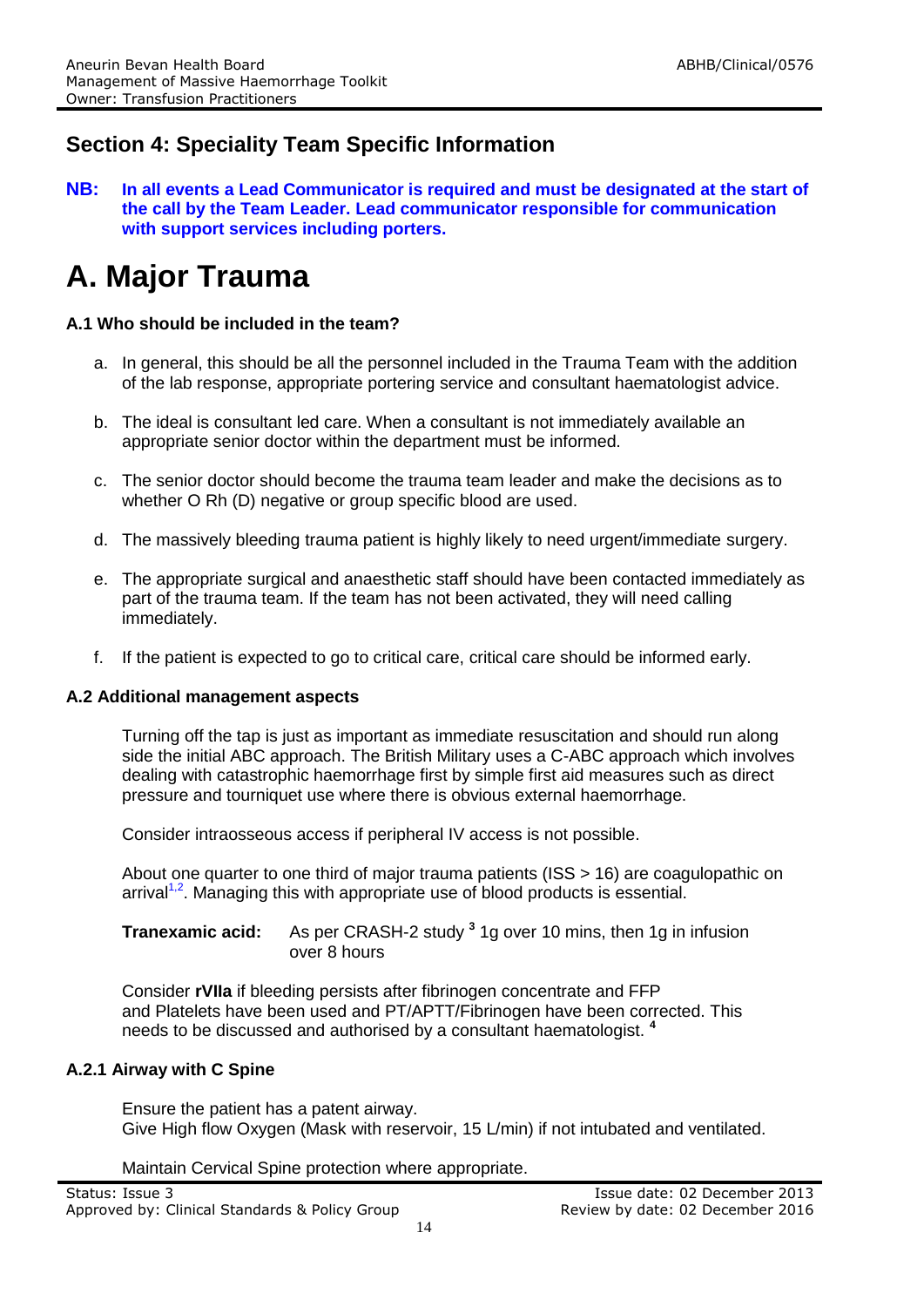#### **A.2.3 Breathing**

Ensure breathing adequate and monitor Respiration Rate and  $S_a O_2$ . Treat using ATLS principles (APLS for paediatrics)

#### **A.2.4 C (Circulation)**

- a. Insert wide bore peripheral cannulae and take blood samples including a venous gas.
- b. Institute basic monitoring: P, BP, ECG if available.
- c. Arrest bleeding:
- d. Early surgical/radiological/endoscopic intervention.
- e. If external bleeding apply pressure/tourniquet as appropriate. **NB: A pelvic binder should be considered in cases of pelvic trauma**
- f. Monitor CVP and arterial line if possible.
- g. For patients with **ongoing losses** in whom haemostasis will be achieved by **surgical/radiological/endoscopic** intervention, use balanced resuscitation until haemostasis can be achieved <sup>5</sup>

Aim for a blood Pressure adequate to maintain conscious level (usually a systolic pressure **90-100 mmHg**). In a ventilated patient aim for a systolic of 90 mmHg. Once haemostasis has been achieved, patients should be resuscitated to normal haemodynamic values.

**Balanced resuscitation is not appropriate for patients with an associated head injury;**  such patients should have a systolic blood pressure > 100 mm Hg.

#### **For children, aim for BP values referenced in Table 1 on page 22 (section 5.2.1)**

- h. Keep the patient warm. Dry the patient and keep them covered as much as possible. Use warm fluids and a warm air blanker. All intravenous fluids should be warmed using equipment designed for that purpose. Use a level one infuser (or equivalent) when available to ensure warm blood given.
- i. Normocalcaemia, and a pH>7.2 must be maintained

#### **A.2.5 Tourniquet use:**

- a. It is appropriate to use a tourniquet in a shocked patient with a massive bleed from a limb wound/amputation where direct pressure and elevation are unsuccessful in controlling the bleed.
- b. Appropriate devices such as the combat action tourniquet or equivalent are the ideal; if not available, a normal sphygmomanometer blown up above arterial pressure will suffice.
- c. Use proximal to the bleeding site, but as distal as practically possible to control bleeding.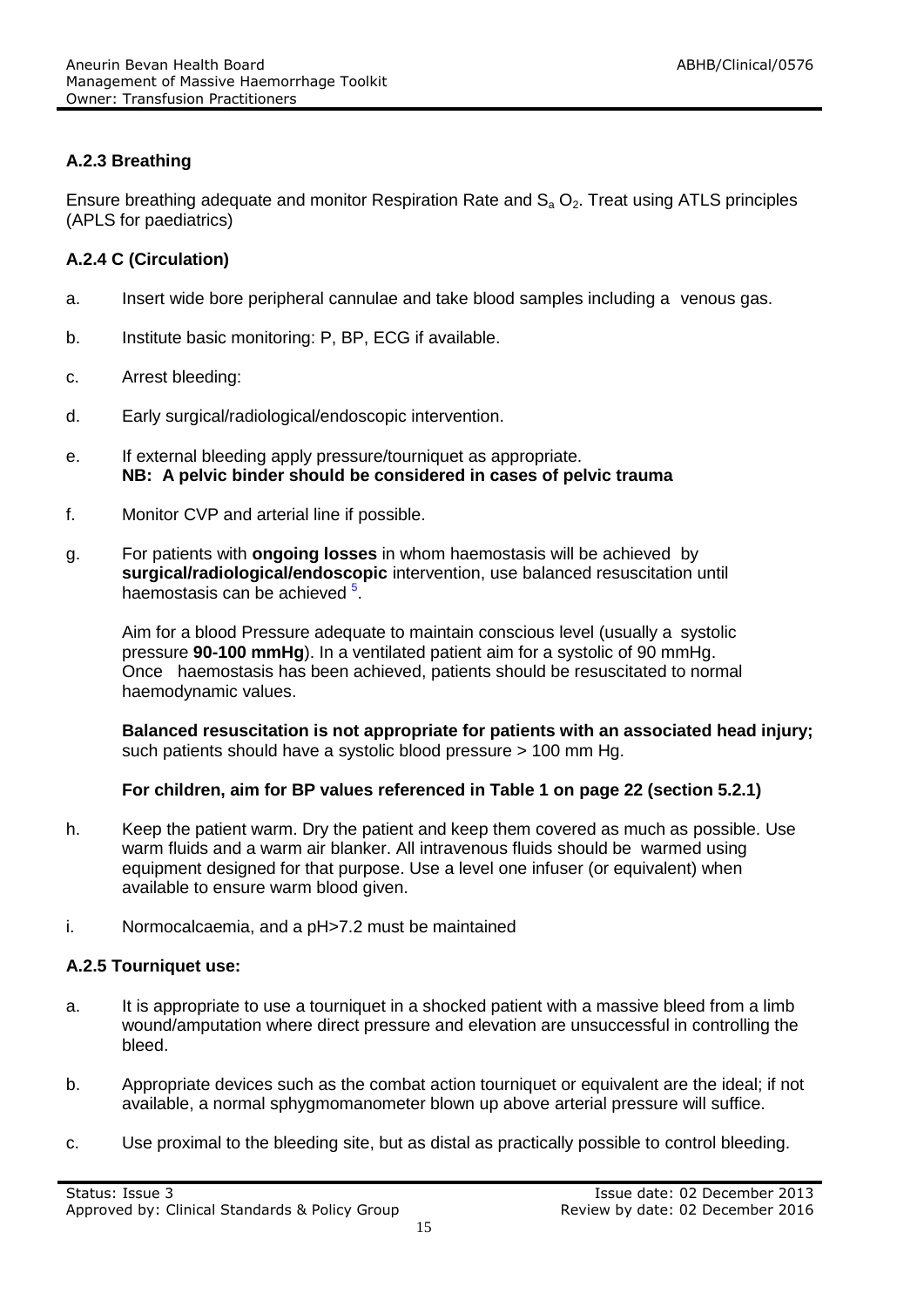d. It should not be applied over joints as this is unlikely to work. It can be difficult to obtain control when placed over the forearm or lower leg because of the structure (two bones) and if control is not reached in these sites the cuff should be moved more proximally.

#### **e. The time of application of the tourniquet MUST be recorded.**

f. Definitive surgical care to allow removal of the tourniquet must be a priority following tourniquet use. Departments may find it useful to produce a Massive Haemorrhage Equipment pack to contain all the necessary equipment for use in massive transfusion situations.

#### **A.3 Transfusion Goals in patients actively bleeding**

- a. Hb  $80 100$  g/l  $(8-10$  g/dL $)$   $(>100$ g/l if actively bleeding)
- b. Fibrinogen >1.0 g/L.
- c. Platelets >75 x 10<sup>9</sup>/L except in head trauma where should be >100 x 10<sup>9</sup>/L.
- d. PT less than 16 s and APTT less than 40 s. (equivalent to PT & APTT ratio <1.5)
- e.  $Ca^{2+}$  1.0 mmol/L

#### **References:**

- 1. Brohi K, Singh J, Heron M, Coats T. Acute traumatic coagulopathy. *Journal of Trauma-Injury Infection & Critical Care* 2003 Jun; 54:1127-30.
- 2. Maegele M, Lefering R, Yucel N, Tjardes T, Rixen D, Paffrath T, et al. Early coagulopathy in multiple injury: an analysis from the German Trauma Registry on 8724 patients*. Injury* 2007 Mar; 38:298-304.
- 3. Effects of tranexamic acid on death, vascular occlusive events, and blood transfusion in trauma patients with significant haemorrhage (CRASH-2): a randomised, placebo-controlled trial. CRASH-2 trial collaborators *The Lancet* 2010: 376; 23-32
- 4. ABHB Protocol for the administration of NovoSeven (eptacog alfa) *on Intranet* Policy Number ABHB/Clinical /0023
- 5. Jansen JO, Thomas R, Loudon MA, Brooks A. Damage control resuscitation for patients with major trauma 1 *BMJ* 2009;338:b1778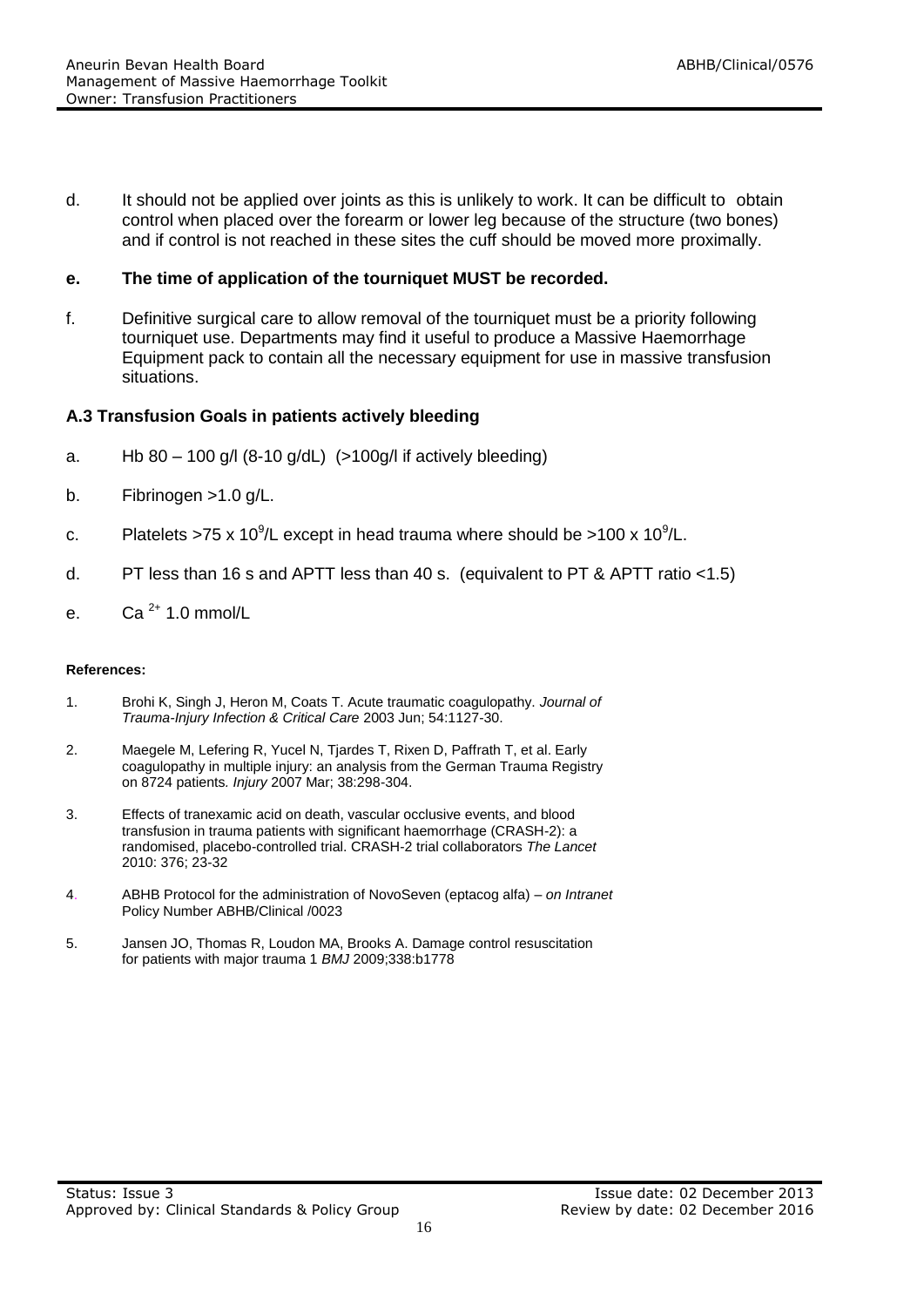## **B. Obstetrics: <sup>1</sup>**

**NB: In all events a Lead Communicator is required and must be designated at the start of the call by the Team Leader. This should be the Coordinating Midwife on Labour Ward. Lead communicator responsible for communication with support services including porters.**

#### **B 1. Triggers for calling a Major Obstetric Haemorrhage:**

Alert the blood bank if 1000 mls blood loss and activate the policy if at

- **1. 1500mls blood loss or more.**
- **2. Ongoing significant bleeding.**
- **3. Signs of shock.**

Haemorrhage can happen quite unexpectedly and be life threatening. Experienced help must be summoned immediately.

Most cases of major obstetric haemorrhage occur post partum (PPH). Significant antepartum haemorrhage (APH) usually warrants delivery and may be followed by PPH.

In young fit women the severity of haemorrhage may not be recognised until the cardiovascular system decompensates suddenly. Tachycardia will usually indicate hypovolaemia and blood pressure may not fall until the circulating blood volume is very low. However some women may not exhibit the normal tachycardic response to haemorrhage, such as women with pregnancy-induced hypertension treated with beta blockers.

#### **B.2 Risk factors:**

Predisposing factors are often present and the haemorrhage should be anticipated and preventive measures taken.

- APH
- Asian Ethnicity  $\bullet$
- Past history of PPH.
- Precipitous (less than 4 hours) or prolonged labours.  $\bullet$
- Uterine over distension (multiple pregnancy, polyhydramnios, large baby)
- Impaired uterine contractility (multiparity, abruption, fibroids)  $\bullet$
- Bleeding tendency (severe PET, IUD, abruption, amniotic fluid embolus, infection)
- Assisted delivery
- Increased BMI >35
- Haemoglobin < 90g/l  $\bullet$
- Advanced maternal age
- Placenta Accreta
- Placenta Praevia. There is an increasing risk of accreta with successive previous sections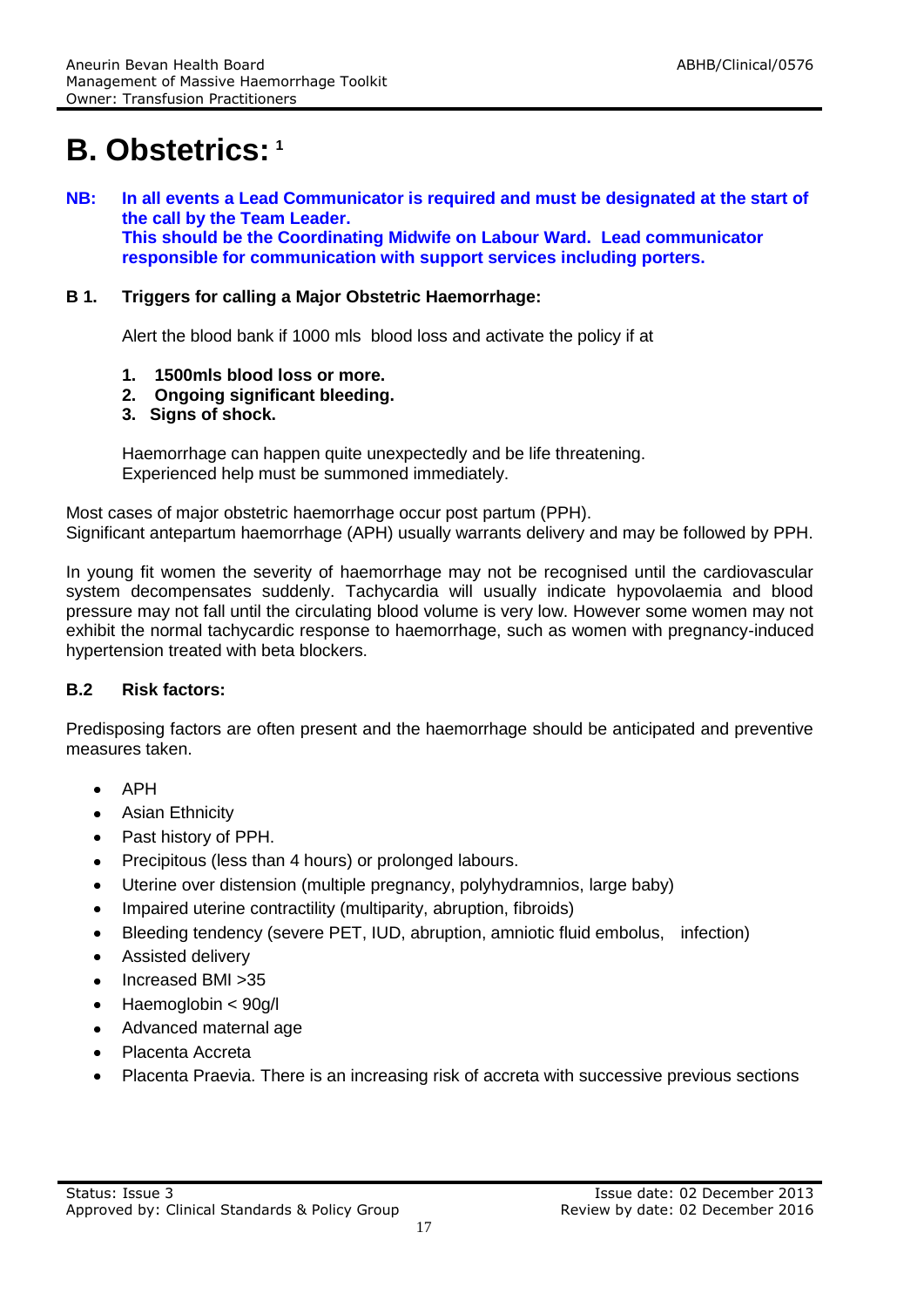During labour and delivery, these factors should prompt extra vigilance:

- Delivery by emergency/elective surgery
- Induction of labour
- Retained placenta
- Operative vaginal delivery  $\bullet$
- Mediolateral episiotomy
- Prolonged labour >12 hrs
- Large baby >4kg
- Pyrexia in labour
- Age  $>40$

#### **The Massive Obstetric Haemorrhage Plan (page 9) and the Contact List (Appendix 1, p 39) should be laminated and displayed in the appropriate area(s) as an aide-memoire.**

#### **B.3 Prevention:**

As soon as a woman with any of risk factors is identified and she is in established labour:

- a. Take blood for FBC, U&E, coagulation screen and group & hold (include clinical details).
- b. Set up IV infusion with either 14 or 16 g cannula.
- c. At delivery administer 500 micrograms ergometrine i.v. to produce tonic uterine contraction OR give 1 ml Syntometrine i.m. with the delivery of the anterior shoulder and infuse Syntocinon 40 IU in 500 ml N/Saline solution at a rate of 125 ml/h.
- *d. (Avoid Ergometrine and syntometrine if the woman is hypertensive or has a significant cardiac disease).*
- e. Remove placenta by CCT

#### **B.4 Management of Major Obstetric Haemorrhage :**

- a. Obstetric Haemorrhage requires a multidisciplinary approach with early involvement of other specialities.
- b. Ensure that Obstetric Consultant, Anaesthetic Consultant and the Blood Bank are informed.
- c. If appropriate, inform the patient that she may need to go to theatre and there is a possibility of a hysterectomy.

#### **B 5 To Activate Major Obstetric Haemorrhage Protocol**

#### **B 5.1 Implementation :**

- a. Recognition and declaration of a **'Massive Obstetric Haemorrhage at <***Location***>'** by the most senior person present
- b. Central coordinator appointed: Midwife in Charge of the labour ward
- c. Blood Bank will contact switchboard, stating there is a **'Massive Haemorrhage'**  and the location to which the blood porter must be sent
- d. Switchboard will ensure all relevant personnel and teams are contacted
- e. Call senior midwife, senior obstetrician and senior anaesthetist
- f. Alert on call haematologist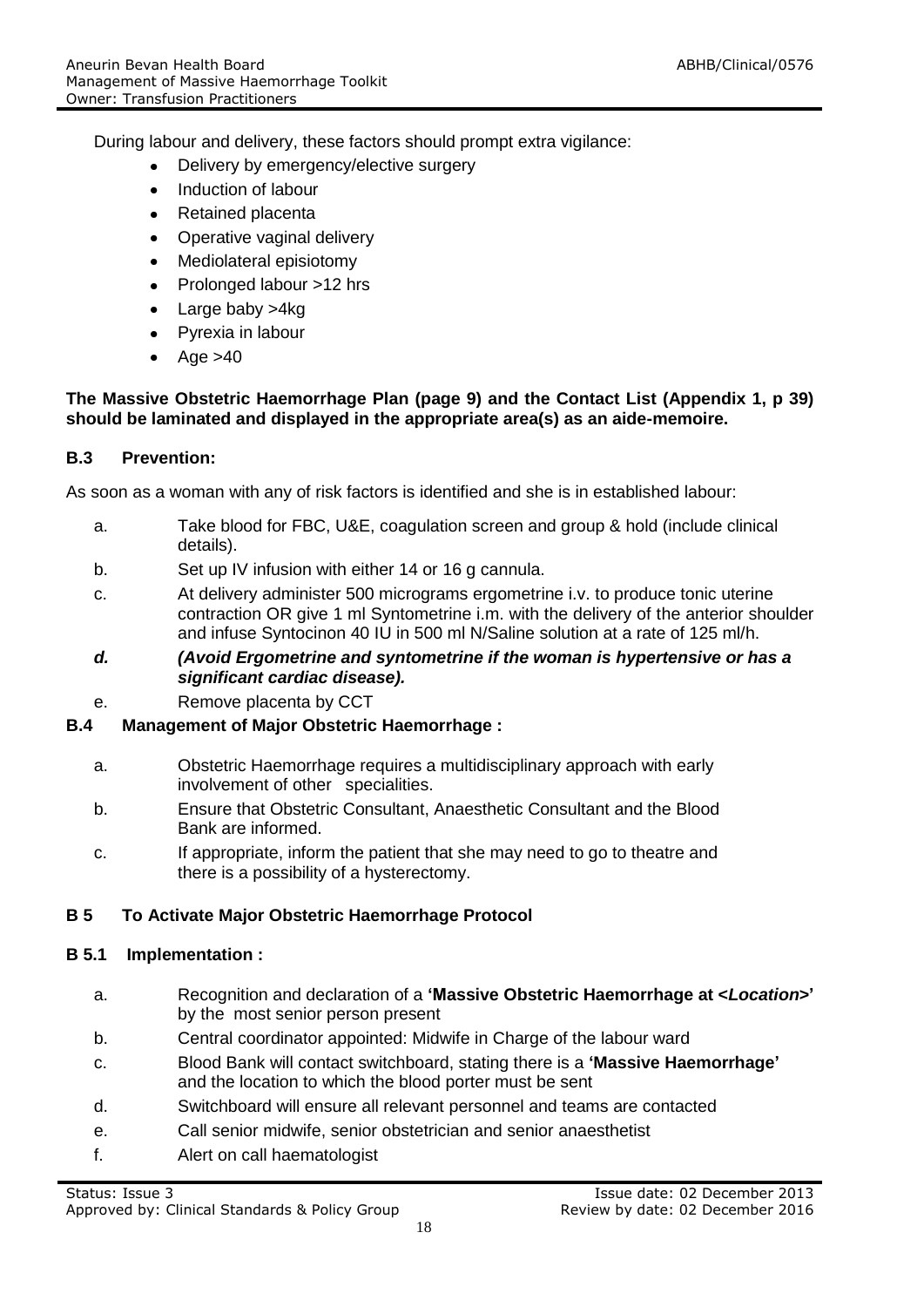#### **B 5.2 Central Co-ordinator role:**

#### **The central coordinator is responsible for the following:**

- a. **Call Blood Bank and give full patient details:**
- **b.** State there is a **'MASSIVE OBSTETRIC HAEMORRHAGE at <Location>'**  (This will trigger the action plan)

#### **The following patient details will be required:**

- i. Full name
- ii. Address
- iii. Date of birth
- iv. Hospital/emergency number
- v. **Exact location** of patient (MDU or labour ward /ward/A&E)
- vi. Name and bleep number of co-ordinator
- c. Ensure a blood transfusion sample is taken (before transfusion) and correctly labelled including all patient details, signature of person taking sample and the date taken.
- d. Take additional bloods for FBC, U&E, coagulation screens, (including fibrinogen) and arterial blood gas (ABG).
- e. Ensure Blood pack labels (including emergency O Negative units) have been completed with full patient details and returned to the laboratory as soon as possible after transfusion.

#### **B 5.3 Additional Responsibilities**

- *a. Designate a Recorder to use the appropriate scribe sheet(s).*
- *b. Designate a Receptionist to man telephone (out of hours designate a person not directly required to assist team).*
- *c. Designate Theatre Team.*
- *d. Designate a member of staff to address the patient's relatives who should ideally be in a quiet room if possible and keep them informed.*
- *e. Alert ITU.*
- *f. Alert Line Manager.*
- *g. Weigh all swabs and estimate blood loss*

#### **B 5.4 Clinical management:**

#### **Initial Resuscitation: Airway/Breathing/Circulation commenced by staff present but taken over by appropriate medical staff on arrival.**

The aim of the management involves the ABCDE approach to:

Maintain oxygenation and ventilation

Restore circulating blood volume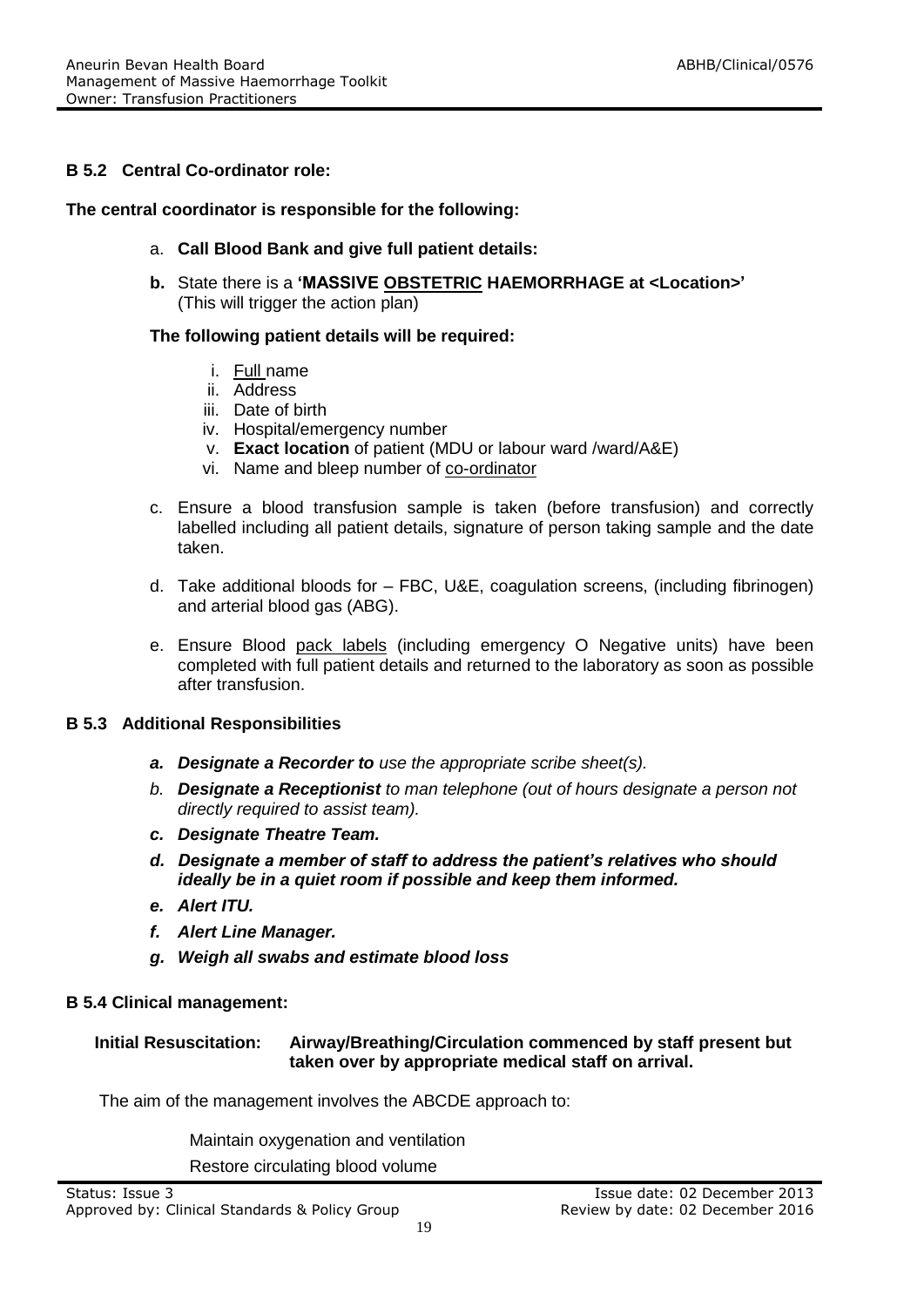Diagnose the cause of bleeding Early intervention to stop the bleeding Correction of coagulopathy.

#### **All these measures need to be done simultaneously**

- **Inform** Obstetric SpR and consultant; Anaesthetic SpR and consultant.
- **Compress (not massage) the uterus**.
- **High flow O**<sub>2</sub> (10–15 litres/minute) via a facemask.
- **Insert minimum 2 x 14G i.v.** (Orange cannulae).  $\bullet$
- **Intraosseous access** peripheral if IV access is not possible.
- **Take at least 20 ml blood for samples** FBC, U&Es, LFTs Group and screen, cross-match, coagulation screen and fibrinogen levels. Label carefully and give clinical details.
- **Establish monitoring** every 5 minutes on MEOWS chart including

SaO<sub>2</sub> ABGs, NIBP, ECG Pulse, Temperature and Output from urometer (Urinary catheter) Arterial-line if haemodynamically unstable, Consider CVP may be contraindicated in coagulopathy Remember Haemacue. Use Bair Hugger.

#### **Commence fluid resuscitation**:

Crystalloids (Hartmanns) 2 litre, colloids 1-2 litres, until blood available.

Give O (Rh) negative blood if group specific blood is not available

(Group specific blood available in 10 minutes if antibody negative)

Warm fluids, use Ranger and Level 1 rapid infuser

#### **Blood and coagulation components**:

Give blood components sooner if bleeding ongoing.

A 'major haemorrhage blood pack' will be provided by the Blood Bank, containing **6** units of red cells, **4** units of FFP (2 units will be thawed and issued at a time, the provision of the second 2 units will be based on the coagulation screen results) and 1 adult dose of platelets (if in stock – otherwise will be ordered from Blood Centre by Blue Light Transport).

Early liaison with a Consultant Haematologist is essential.

Wait for lab results *before* making the decision to use fibrinogen and contact the Consultant Haematologist for advice.

Consider fibrinogen concentrate if symptoms of DIC or fibrinogen <1.0g/l (Continue using FFP until the decision about use of fibrinogen has been made).

Consider **rVIIa** if bleeding persists after fibrinogen concentrate and FFP and Platelets have been used and PT/APTT/Fibrinogen have been corrected. This needs to be discussed and authorised by a consultant haematologist. **<sup>7</sup>**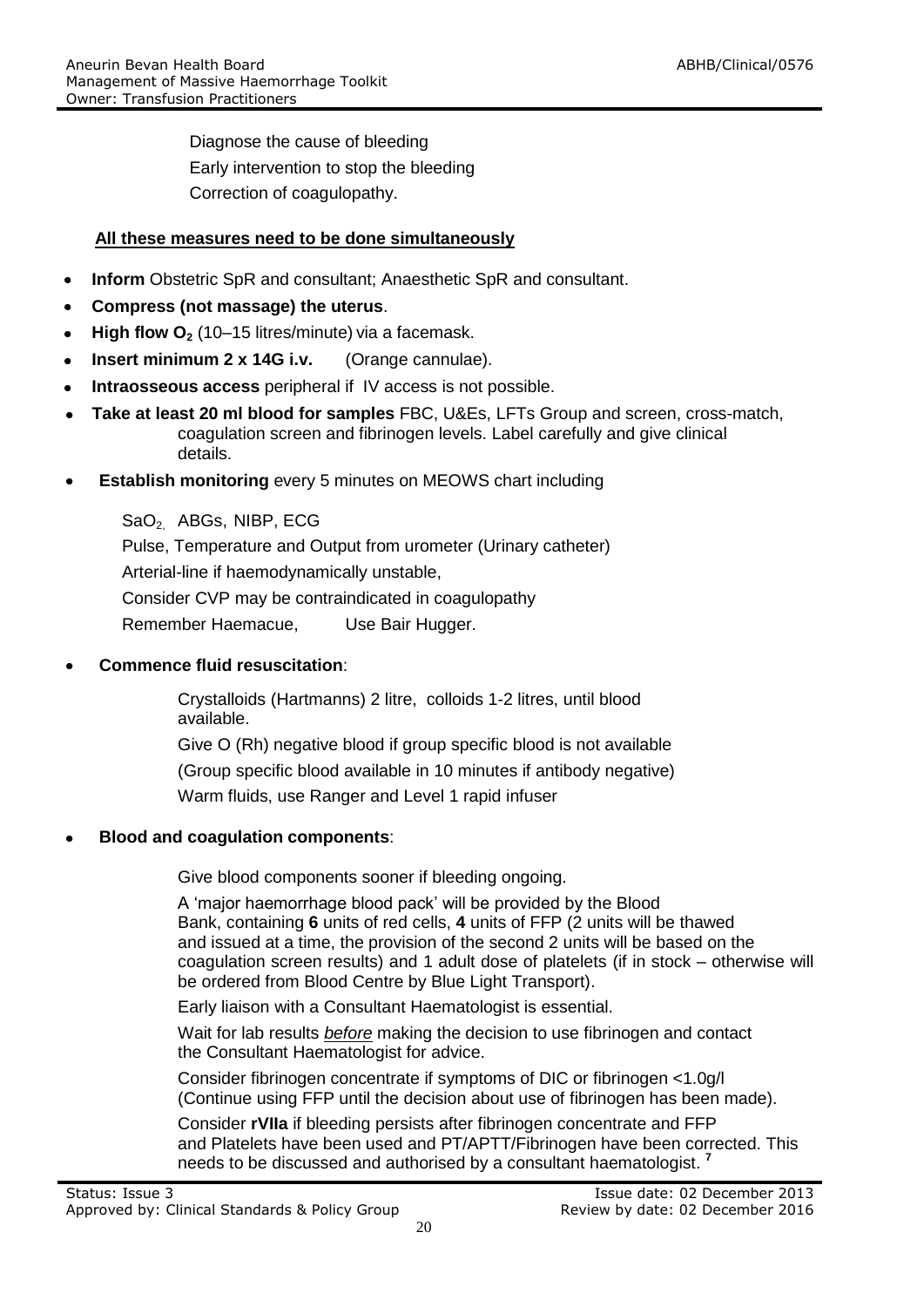Continue regular measurement of FBC, U&Es, coagulation, fibrinogen levels and ABGs following interventions and ensure continued liaison with a Consultant Haematologist regarding further management of the patient.

**Tranexamic acid:** As per CRASH-2 study **<sup>8</sup>** 1g over 10 mins, then 1g in infusion over 8 hours

#### **Medical Management including Contractile agents:**

Bimanual Uterine compression Empty bladder Syntocinon 5 units IM/IV x 2 *slowly.* Ergometrine 500 micrograms IM/IV *slowly.* (Caution in hypertensive patients) Syntocinon infusion (40 units in 500 ml Normal Saline solution at 125 ml/hour). unless fluid restriction is necessary Carboprost (Hemabate) 250 micrograms i.m. (total dose not greater than 2 mg) in doses of 250 micrograms, separated by at least 15 mins, maximum 8 doses. (Caution in patients with asthma) Consultant decision for Carboprost 0.5mg (intramyometrial) (Caution in patients with asthma)

Misoprostol 1000 micrograms per rectum.

#### **B 5.5 Surgical Management**

\* GA recommended if active, major bleeding.

If regional block is already on-board be cautious with conversion to GA in the presence of severe hypotension.

Exclude retained products and check the placenta again for completeness. Repair genital tract trauma Uterine packing or Intrauterine balloon catheter (balloon tamponade) Haemostatic Brace suture Internal iliac ligation or bilateral mass ligation of uterine arteries and veins Hysterectomy – consider sooner rather than later if haemorrhage not controlled especially in placenta accreta or uterine rupture Aortic compression Vascular surgical support Interventional radiological support

#### **NB: Constant communication between Anaesthetist and Obstetrician is vital.**

#### **B 6 After the haemorrhage is controlled:**

Continue all monitoring, using the MEOWS chart. Readings recorded every 5 mins until haemodynamically stable Continue oxygen & careful fluid balance Liaise early with HDU / ITU for post-op care Monitor urine output hourly Correct oliguria, hypothermia and coagulopathy.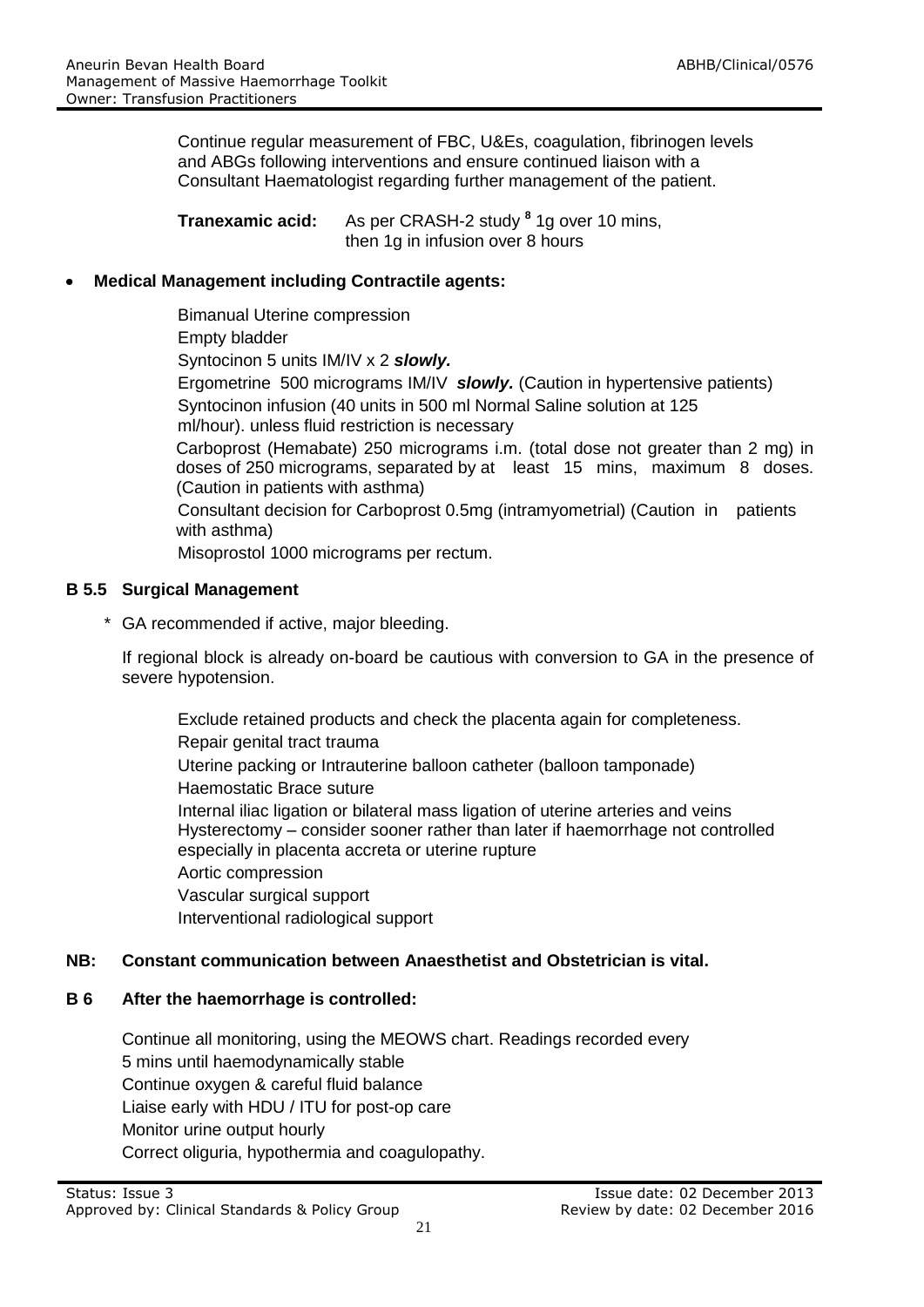Return all unused blood components directly to blood bank (do not send blood to another area with the patient).

Complete all relevant documentation including Audit Proforma (Appendix 3) Senior clinician to debrief the patient and her relatives, as soon as possible. Senior clinician to debrief all staff, within 24 hours of the incident.

#### **B 6.1 Main therapeutic goal of management of massive blood loss is to maintain:**

Haemoglobin > 80 g/l (8 g/dl) Platelet count > 75 x  $10^9$ /l Fibrinogen  $> 2.0$  g/l. PT less than 16 s and APTT less than 40 s. (equivalent to PT & APTT ratio <1.5)

#### **B 7 Special considerations:**

#### **B 7.1 Management of Jehovah's Witness: <sup>2</sup>**

Jehovah's Witness mothers are managed in accordance with the Labour Ward Guidelines. (There should be an early warning system detailing the management of all booked Jehovah's mothers including the booking of delivery dates).

#### **B 7.2 Use of Cell Salvage in Obstetrics: 3, 5, 6**

- a. Although the clinical experience in the use of cell salvage in obstetric haemorrhage is still limited, there are situations where it can be life saving.
- b. Potential benefits are transfusion of packed red cells with a haematocrit of 0.40 0.60 (i.e., in terms of red cell mass, 250 ml of cell salvage blood is equivalent to 500 ml of whole blood) and avoiding transfusion reactions and infections.
- c. Cell Savers are easy to set up (can be set up in 5 minutes), simple to use and must be operated by a trained ODA
- d. Potential risks include introducing bacteraemia and sepsis as well as the theoretical risk of iatrogenic **amniotic fluid embolism** secondary to contamination of amniotic fluid from the surgical field. Inevitable transfusion of fetal red cells may be a problem in Rhesus incompatibility but can be treated with anti-D immunoglobulin according to Kleihauer test results
- e. A Pall Leukoguard RS leucocyte removal filter should be used for complete removal of fetal squames and fetal proteins. It may be that high resistance of the filter will slow transfusion unacceptably and it may be removed.

NB: Hypotension has been reported in the use of Leucocyte Reduction filters. If this occurs, stop the transfusion. If hypotension rapidly resolves further transfusion can be attempted with the filter removed.

f. It is recommended that a double-suction set-up be used. One suction line should be connected to the cell-salvage reservoir and used for suctioning of maternal blood and the other should be connected to the regular wall suction and used for aspiration of amniotic fluid.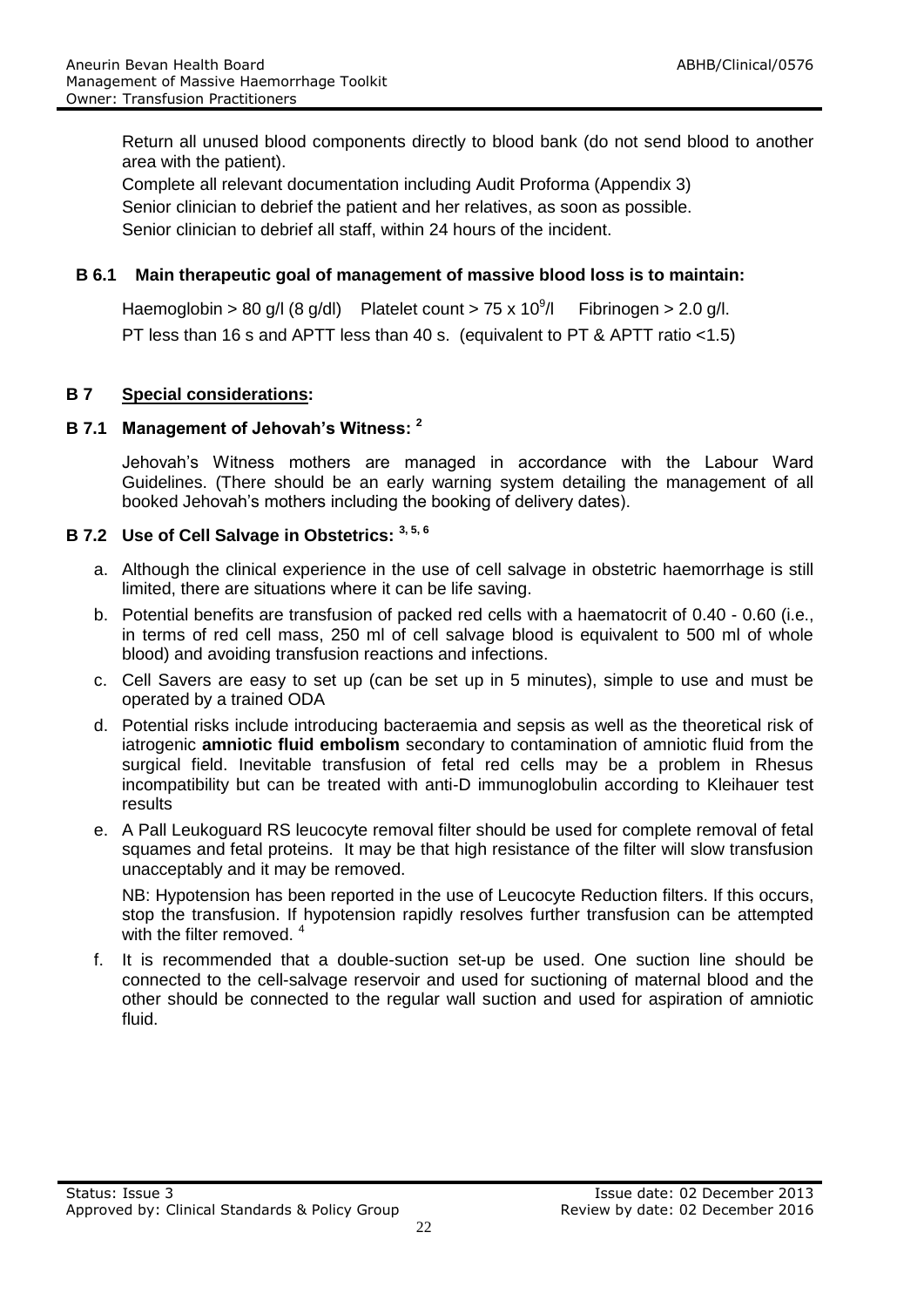#### **References:**

- 1. RCOG Green-Top Guideline, 2009 No. 52 Royal College of Obstetricians and Gynaecologists, London (http://www.rcog.org.uk/files/rcog-corp/GT52Postpartum Haemorrhage0411.pdf)
- 2. Management of Jehovah's Witness women. AAGBI guidelines (March 1999).
- 3. Blood Transfusion in Obstetrics Green-top Guideline No.47 (December 2007) RCOG (http://www.sld.cu/galerias/pdf/sitios/anestesiologia/bloodtransfusions\_obstetrics.pdf)
- 4. Cell Salvage induced Hypotension and London Buses. Anaesthesia 2010; **65**: 661 663
- 5. Cell salvage in obstetrics, Jan 2008 *International Journal of Obstetric Anaesthesia*, Volume 17, Issue 1, Pages 37-45 J.ALLAM
- 6. Blood conservation techniques in obstetrics: a UK perspective, May 2007, *International Journal of Obstetric Anaesthesia*, Volume 16, Issue 3, Pages 241-249, Catling S.
- 7. ABHB Protocol for the administration of NovoSeven (eptacog alfa). Policy Number ABHB/Clinical /0023
- 8. Effects of tranexamic acid on death, vascular occlusive events, and blood transfusion in trauma patients with significant haemorrhage (CRASH-2): a randomised, placebo-controlled trial. CRASH-2 trial collaborators *The Lancet* 2010: 376; 23-32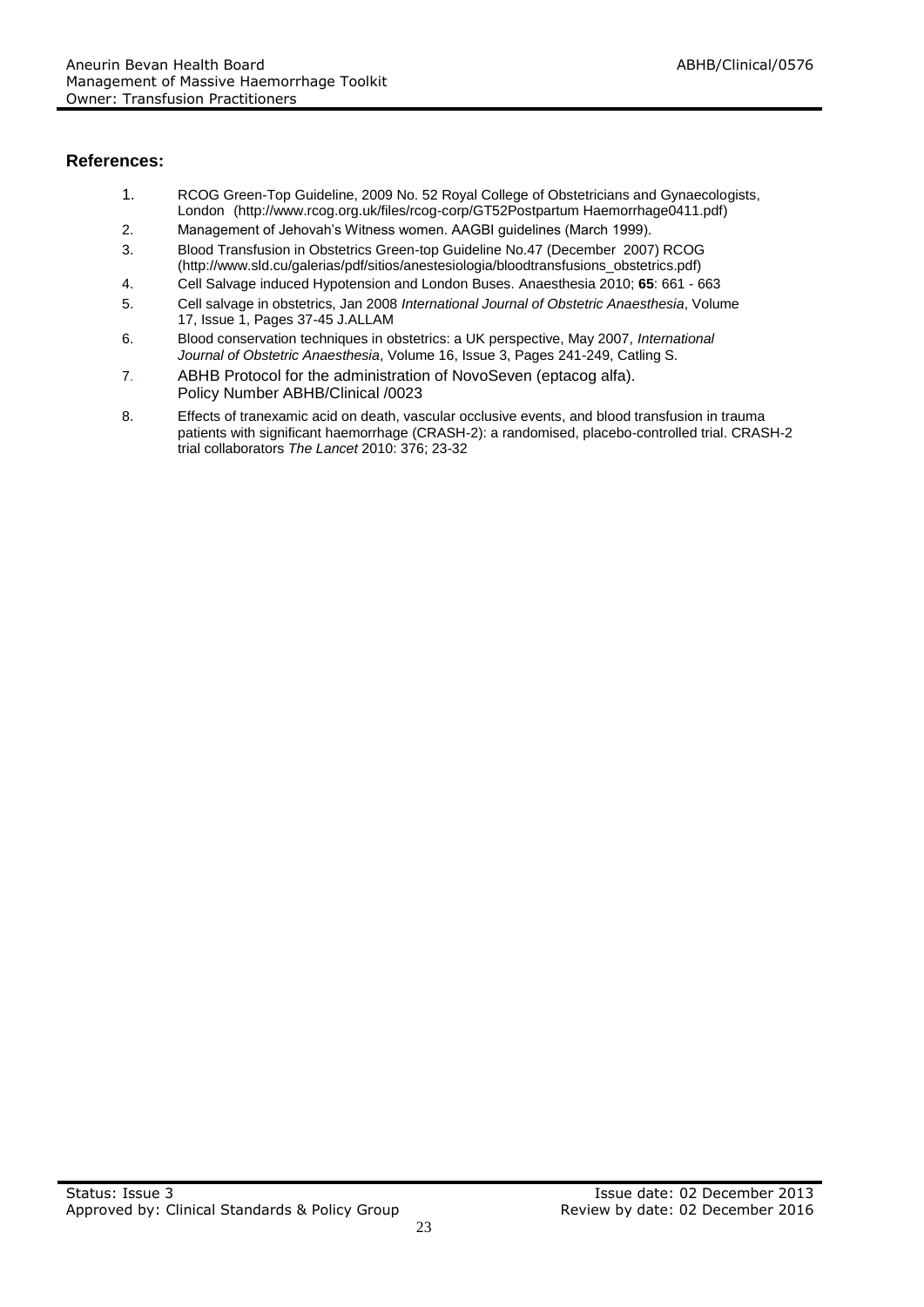## **C. General and vascular surgery**

**NB: In all events a Lead Communicator is required and must be designated at the start of the call by the Team Leader. Lead communicator responsible for communication with support services including porters.**

#### **C.1 Who should be included in the team?**

The clinician who identifies the need for a massive transfusion episode should seek appropriate assistance from senior colleagues and/or other medical specialties/disciplines.

A consultant vascular and/or general surgeon, and a consultant anaesthetist should be informed as soon as a massive transfusion is expected to be required.

It is the responsibility of the Duty Haematologist to provide advice and support to the managing doctor during such an episode

#### **C.2 Additional management aspects**

If the patient is expected to go to critical care, critical care should be informed early.

Consider intraosseous access if peripheral IV access is not possible.

General Measures: The cornerstone of management is an ABCDE Approach.

#### **C.2.1 A, B (Airway and Breathing)**

Ensure the patient has a patent airway and is breathing adequately, ensure adequate oxygenation and monitor  $S_3O_2$ .

Give High flow Oxygen (Mask with reservoir, 15 L/min) if not intubated and ventilated.

#### **C.2.2 C (Circulation)**

- a. Insert wide bore peripheral cannulae.
- b. Institute basic monitoring: P, BP, ECG if available.
- c. Monitor CVP if possible
- d. Arrest bleeding:
- e. Early surgical/radiological/endoscopic intervention
- f. If external bleeding apply pressure/tourniquet as appropriate.
- g. For patients with **ongoing losses** in whom haemostasis will be achieved by **surgical/radiological/endoscopic** intervention, use hypotensive resuscitation until haemostasis can be achieved.

Aim for a blood Pressure adequate to maintain conscious level (usually a systolic pressure **90-100 mmHg**). Once haemostasis has been achieved, patients should be resuscitated to normal haemodynamic values.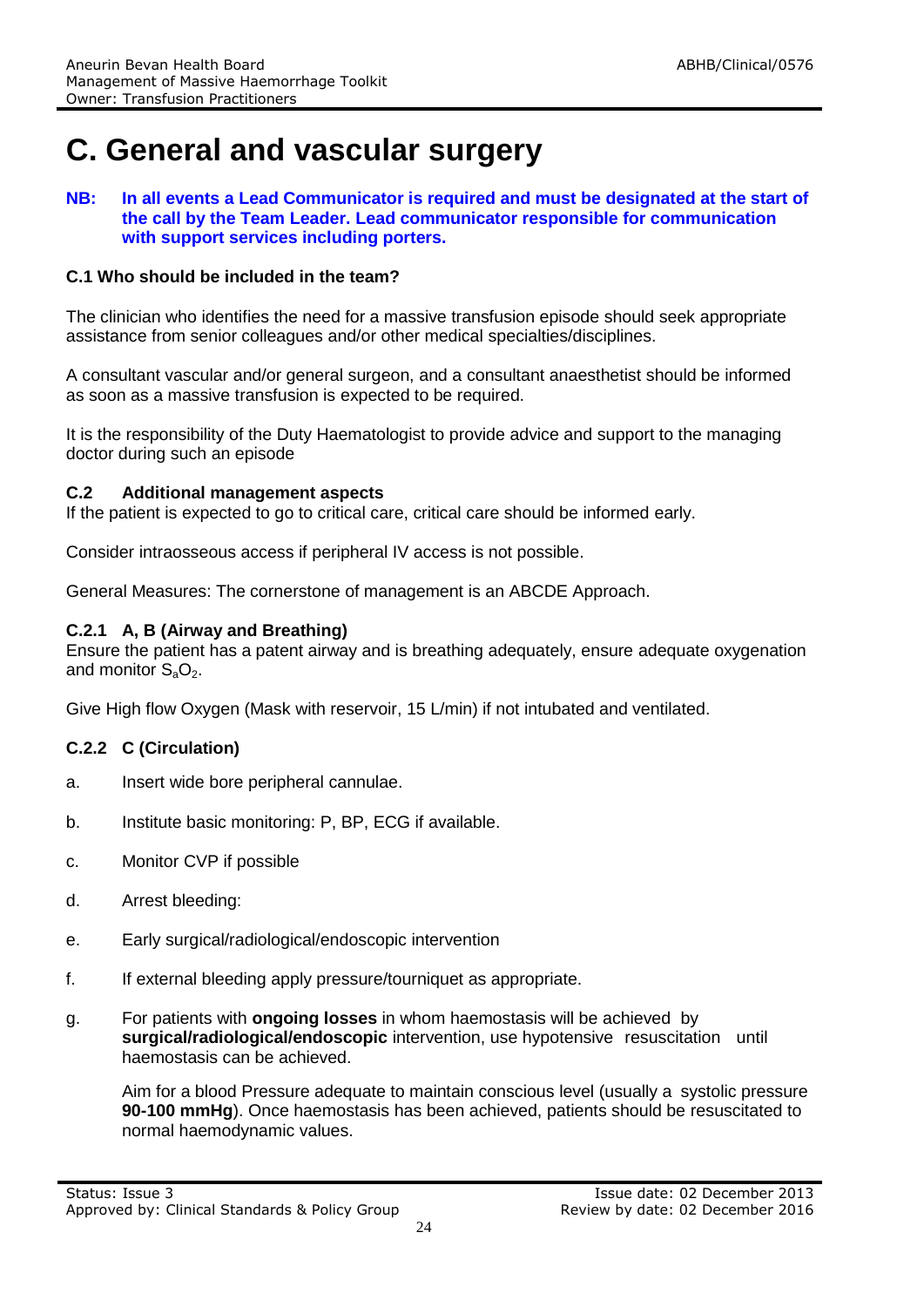Hypotensive resuscitation is not appropriate for patients with an associated head injury; such patients should have a systolic blood pressure of at least **100** mmHg.

h. Normothermia, normocalcaemia, and a pH>7.2 must be maintained.<sup>1</sup> All intravenous fluids should be warmed using equipment designed for that purpose. Use a warm air blanket.

#### **C.3 Transfusion Goals in patients actively bleeding**

- a. Hb 80 100 g/l  $(8-10 \text{ g/d})$   $(>100 \text{ g/l}$  if actively bleeding)
- b. Fibrinogen >1.0 g/L.
- c. Platelets >75 x10 $^9$ /L.
- d. PT less than 16 s and APTT less than 40 s. (equivalent to PT & APTT ratio <1.5)

#### **Consider rVIIa if bleeding persists after fibrinogen concentrate and FFP and Platelets have been used and PT/APTT/Fibrinogen have been corrected. This needs to be discussed and authorised by a consultant haematologist. <sup>2</sup>**

#### **Dosage information for tranexamic acid**

#### **Tranexamic acid:**

As per CRASH-2 study  $^2$  1g over 10 mins, then 1g in infusion over 8 hours

#### **References:**

- 1. Effects of tranexamic acid on death, vascular occlusive events, and blood transfusion in trauma patients with significant haemorrhage (CRASH-2): a randomised, placebo-controlled trial. CRASH-2 trial collaborators *The Lancet* 2010: 376; 23-32
- 2. ABHB Protocol for the administration of NovoSeven (eptacog alfa). Policy Number ABHB/Clinical /0023
- 3. Martini WZ et al. Independent contributions of hypothermia and acidosis to coagulopathy in swine. *J Trauma* 2005: 58; 1002-9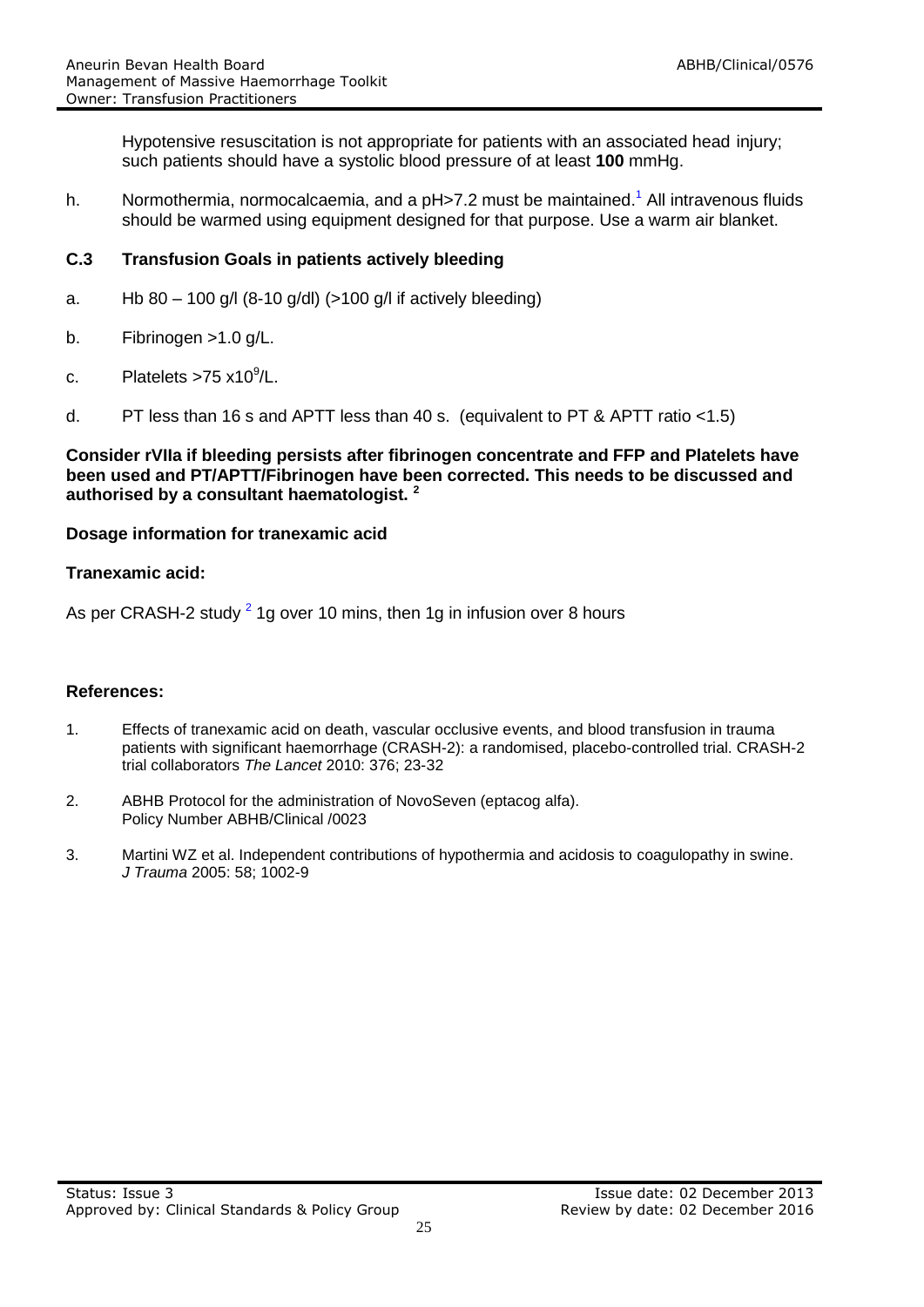## **D. Gastrointestinal haemorrhage.**

#### **NB: In all events a Lead Communicator is required and must be designated at the start of the call by the Team Leader. Lead communicator responsible for communication with support services including porters.**

#### **D.1 Who should be included in the team?**

A medical (if not gastroenterological) opinion should be obtained. A surgical opinion should be obtained if there is lower gastrointestinal haemorrhage, or if there is a likelihood of persistent or recurrent bleeding. In the post-endoscopy situation, surgical referral should take place if there are complications stemming from endoscopic therapy or if endoscopic therapy is unlikely to be successful.

#### **D.2** Specific management aspects for major haemorrhage guidelines <sup>1, 2</sup>

#### **D.2.1 Prognostic factors**

Factors associated with a poorer outcome in upper and/or lower gastrointestinal haemorrhage defined in terms of severity of bleed, uncontrolled bleeding, re-bleeding, need for intervention and mortality are:

initial shock advanced age co-morbidity liver disease in-patients continued bleeding after admission initial haematemesis or haematochezia specific drugs (aspirin or NSAIDs).

#### **D.2.2 Upper gastrointestinal bleeding**

Adequate resuscitation and stabilisation should be attempted prior to endoscopy to minimize treatment-associated complications.

Combinations of endoscopic therapy comprising an injection of 1:10,000 adrenaline coupled with either a thermal or mechanical treatment are recommended in preference to single modalities.

The optimal timing of endoscopy has not been clearly established and the timing of early endoscopy has ranged from one to 24 hours after initial presentation. The British Society of Gastroenterology audit <sup>3</sup> suggests that patients admitted to hospitals with out-of-hours endoscopy may have a lower mortality, and early endoscopy (four to twelve hours after presentation) may be associated with a reduced transfusion need and a reduction in the length of stay in high-risk patients with non-variceal bleeding.

A small patient subgroup remains unstable because of continuing active bleeding, when earlier endoscopy and endo-therapy may be associated with reduced transfusion requirements, a reduction in re-bleeding and a lower need for surgery compared to later endoscopy. Therefore, emergency endoscopy during resuscitation may be necessary if the bleeding is not appearing to settle, especially in the elderly and patients with co-morbid illnesses. Angiography and embolisation may need to be considered in those in whom endoscopic treatment is not possible or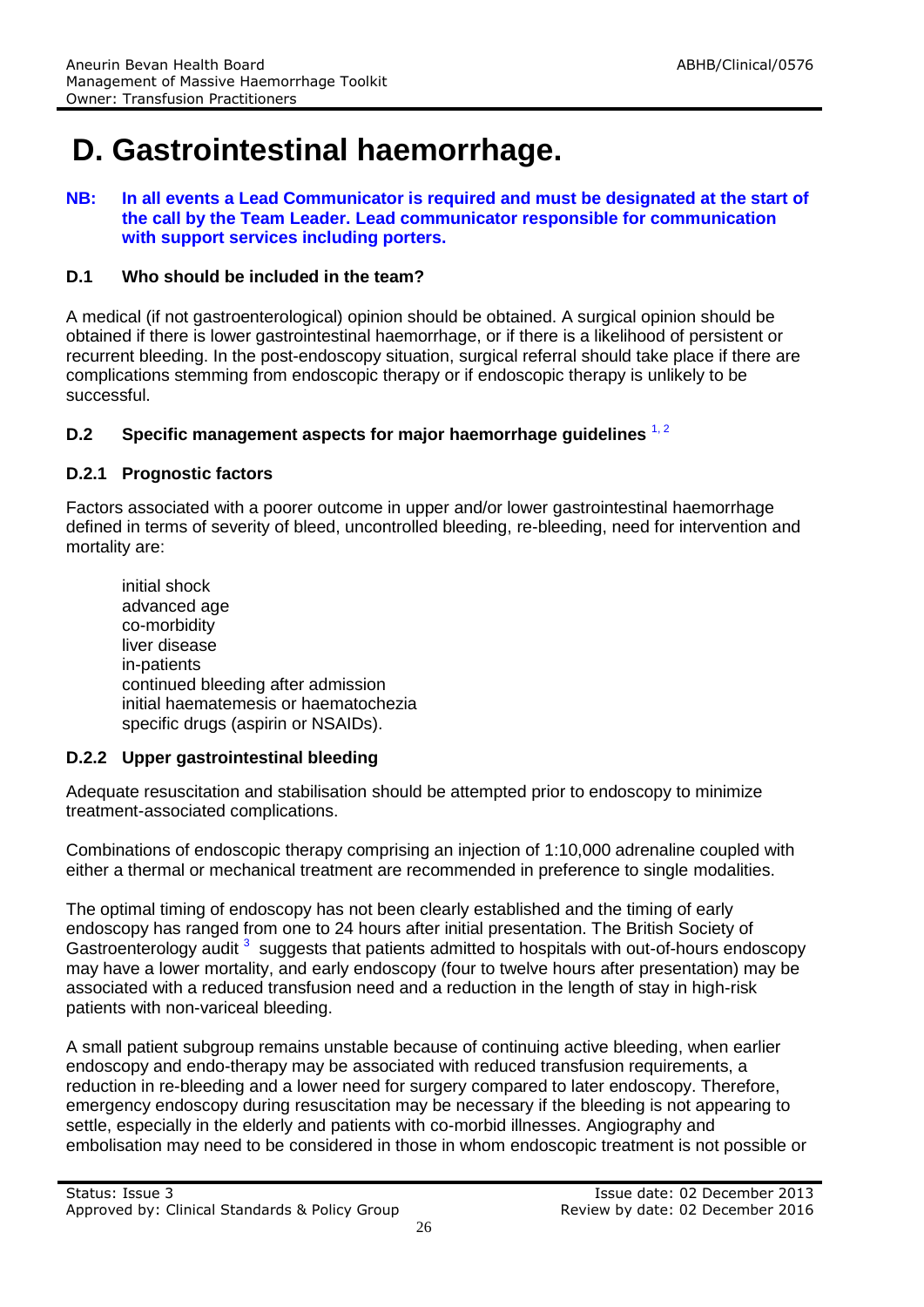successful (especially if they have had a second unsuccessful attempt at endoscopic haemostasis).

Endoscopy and endo-therapy should be considered within 24 hours when initial endoscopic treatment was perceived sub-optimal or in patients in whom re-bleeding is likely to be life threatening.

Endotracheal intubation is necessary if active haematemesis or unstable vital signs or altered mental state.

#### **D.2.3 Variceal bleeding:**

Care should be taken to avoid over-transfusion of red cells. More emphasis needs to be given to the correction of coagulopathy with FFP and platelets (Section 6). The commencement of IV terlipressin is recommended if there is a risk of variceal haemorrhage.

Antibiotic therapy should be commenced in patients with chronic liver disease who present with acute upper gastrointestinal haemorrhage.

Endoscopy is often performed in ICU with the patient intubated and ventilated. This reduces the risk of aspiration pneumonia.

Balloon tamponade still has a role as a temporary salvage treatment for uncontrolled variceal haemorrhage, and is sometimes done before endoscopy in patients with repeated fresh haematemesis and known varices or signs of chronic liver disease.

Trans-jugular intra-hepatic porto-systemic stent shunting is recommended as the treatment of choice for uncontrolled variceal haemorrhage. This will require discussion with UHW, Cardiff, or a specialist liver unit.

#### **D.2.3 Lower gastrointestinal bleeding**

The large majority of intestinal bleeds settle spontaneously. CT angiography should be considered early, especially if there is obvious ongoing red bleeding, perhaps with a view to angiographic embolotherapy. An upper GI endoscopy may be necessary in order to exclude gastroduodenal origin. Colonoscopy is best delayed until after the bleeding has settled. Active lower GI bleeding limits visualisation at colonoscopy, and it is rarely possible to intervene endoscopically to stop bleeding. Consultation with the surgical team will guide the timing of this and any surgical intervention.

Although Intravenous (IV) proton pump inhibition therapy in patients with major peptic ulcer bleeding following endoscopic therapy is recommended, it is often administered prior to endoscopy. There is evidence that its use can result in a shorter length of stay, fewer actively bleeding ulcers, and more ulcers with a clean base <sup>4</sup>. It is sometimes given alone in patients in whom major comorbidity precludes endoscopy.

#### **D.3 Transfusion Goals in patients actively bleeding**

- a. Hb  $80 100$  g/l  $(8-10$  g/dl $)(>100$  g/l if actively bleeding
- b. Fibrinogen >1.0 g/L.
- c. Platelets >75  $x10^9$ /L.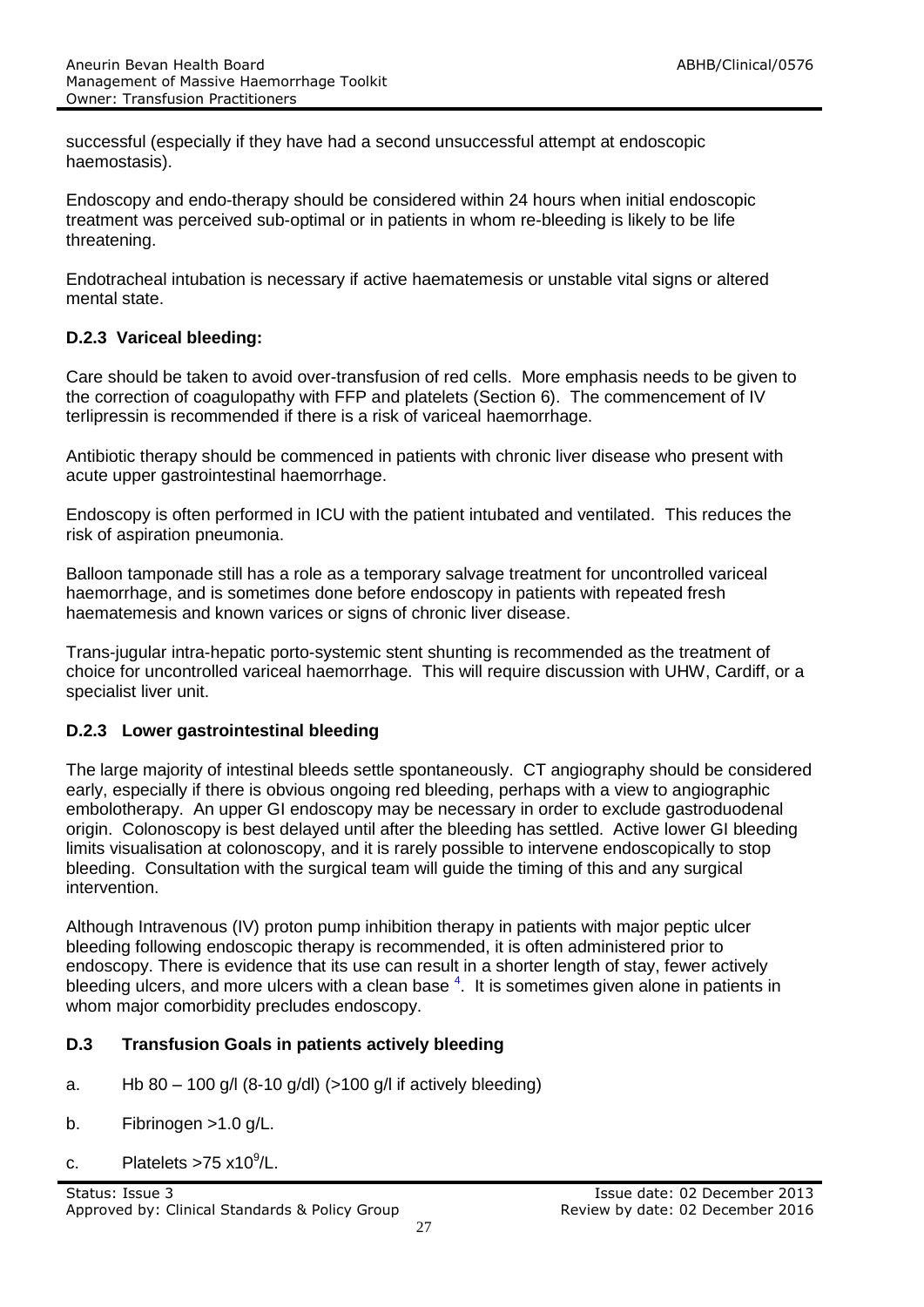d. PT less than 16 s and APTT less than 40 s. (equivalent to PT & APTT ratio <1.5)

#### **Consider rVIIa if bleeding persists after fibrinogen concentrate and FFP and Platelets have been used and PT/APTT/Fibrinogen have been corrected. This needs to be discussed and authorised by a consultant haematologist. <sup>5</sup>**

#### **Dosage information for tranexamic acid**

#### **Tranexamic acid:**

As per CRASH-2 study <sup>6</sup> 1g over 10 mins, then 1g in infusion over 8 hours

#### **References:**

- 1. Scottish Intercollegiate Guidelines Network. Management of acute upper and lower gastrointestinal bleeding (No. 105), September 2008.
- 2. Cheung FK and Lau JY. Management of massive peptic ulcer bleeding. Gastroenterol Clin North Am. 2009 Jun; 38(2):231-43. Review.
- 3. Sarah A Hearnshaw et al Use of endoscopy for management of acute upper gastrointestinal bleeding in the UK: results of a nationwide audit Gut 2010;59:1022-1029 doi: 10.1136/gut.2008.174599
- 4. Lau *et al*. Omeprazole before endoscopy in patients with gastrointestinal bleeding. *N Engl J Med.*  2007 Apr 19; 356(16):1631-40.
- 5. ABHB Protocol for the administration of NovoSeven (eptacog alfa). Policy Number ABHB/Clinical /0023
- 6. Effects of tranexamic acid on death, vascular occlusive events, and blood transfusion in trauma patients with significant haemorrhage (CRASH-2): a randomised, placebo-controlled trial. CRASH-2 trial collaborators *The Lancet* 2010: 376; 23-32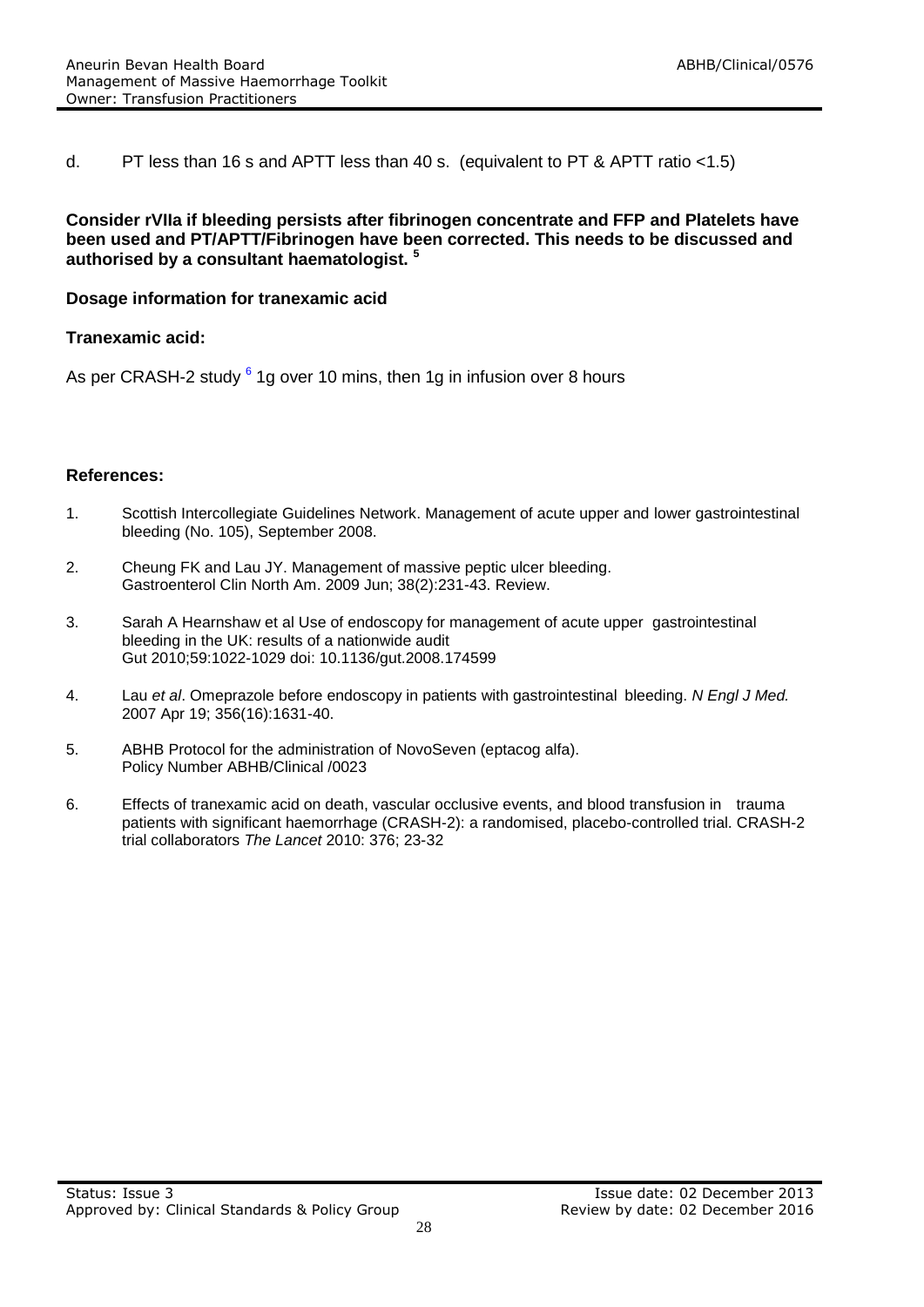## **E. Paediatrics**

**NB: In all events a Lead Communicator is required and must be designated at the start of the call by the Team Leader. Lead communicator responsible for communication with support services including porters.**

#### **E.1 Who should be included in the team?**

This will depend on the facilities available in hospital.

In district general hospitals, a massive haemorrhage in a neonate or child should trigger a Paediatric Crashcall to ensure that at least a Paediatric middle grade doctor (Specialist Registrar, Speciality Trainee 4 or above) and Paediatric Specialty Trainee 1-3 are in attendance.

A Consultant Paediatrician should be alerted to the situation urgently if not already present.

Other team members will depend on the specifics of the situation as outlined in the other specialty sections, for example the Trauma Team in a trauma situation, or surgical team in the case of a post-operative bleed.

Staff present should be familiar with the location and use of all equipment necessary such as vascular access devices, rapid infusors, fluid warmers and advanced airway equipment.

Discussions should begin with the local Paediatric Intensive Care Unit, and with specialist paediatric services such as Paediatric Surgery as soon as is practicable for advice regarding continuing management and definitive care.

In tertiary paediatric hospitals, the members of the team to be alerted may more closely mirror those in adult situations.

For a Massive Haemorrhage on ward, a senior Paediatrician should be alerted at least, but most of these events are likely to trigger a crash call.

#### **E.2 Additional Management Aspects**

Many of the general principles outlined in the other specialty sections equally apply to when those situations occur in children, and the guidance given in those sections should be considered. However, physiologically and psychologically, neonates and children behave differently to adults, and so there are some specific points which should be noted.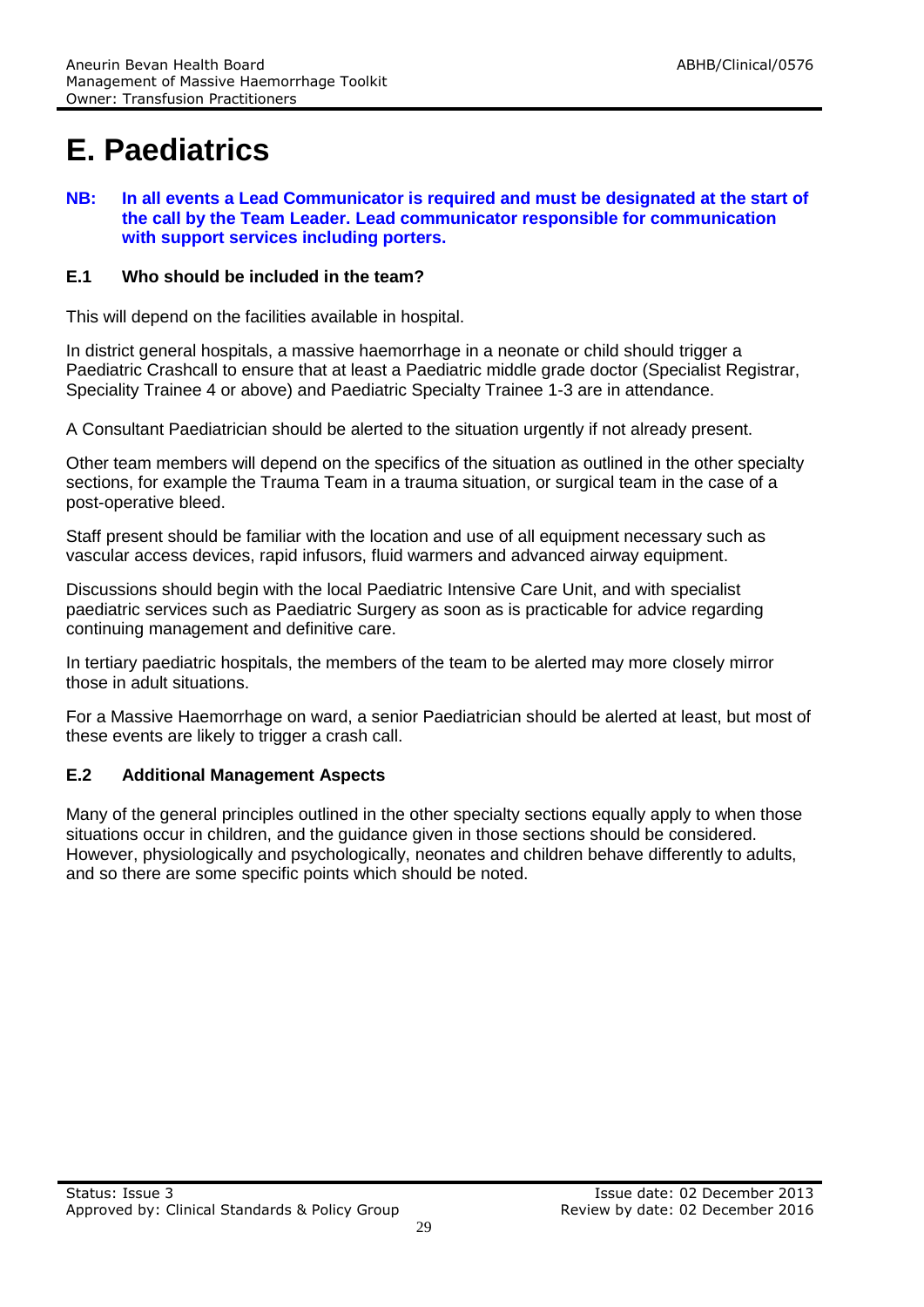#### **E.2.1 Shock**

Indicators of shock in children are as follows:

*combination of at least 2 of:*

tachycardia, bradycardia, BP less than 5th centile (see table 1) or pulse pressure <20 mmHg, capillary refill time >3 seconds centrally or central / peripheral gap, abnormal conscious level agitation, confusion, lack of normal social interaction, Glasgow Coma Score <13 or falling, responds to only voice, pain or unresponsive

Of these, tachycardia is the most reliable early indicator, but all the available clinical information must be used to decide whether a patient is shocked. The normal ranges of these vary with age.

| Age             | Heart Rate (Beats / min) |                    | <b>Respiratory</b><br>Rate | <b>Systolic BP</b> |
|-----------------|--------------------------|--------------------|----------------------------|--------------------|
|                 | <b>Tachycardia</b>       | <b>Bradycardia</b> | <b>Breaths / min</b>       | mmHg               |
| $0 - 7$ days    | >180                     | < 100              | > 50                       | < 59               |
| $7 - 28$ days   | >180                     | < 100              | > 40                       | < 79               |
| 1 month $-1$    | >180                     | $~<$ 90            | > 34                       | < 75               |
| vear            |                          |                    |                            |                    |
| $2 - 5$ years   | >140                     | ~< 60              | > 22                       | < 74               |
| $6 - 12$ years  | > 130                    | < 60               | $>18$                      | < 83               |
| $13 - 18$ years | >110                     | < 60               | >14                        | < 90               |

A reference table is provided to aid decision making:

#### **Table 1: Paediatric reference values <sup>1</sup>**

Children's responses to pain and frightening situations can make this assessment difficult, and experienced clinical input is essential as soon as is practicable. Hypotension is a late, pre-terminal, sign in children.

In a hypotensive child with on-going haemorrhage, or who has not responded to 20 ml/kg of crystalloid solution, O negative blood should be used unless type-specific or cross-matched blood is immediately available.

In a haemodynamically unstable child, the Massive Haemorrhage algorithm (page 9) is part of an overall strategy of care aiming to deliver the child safely to definitive care as quickly as possible.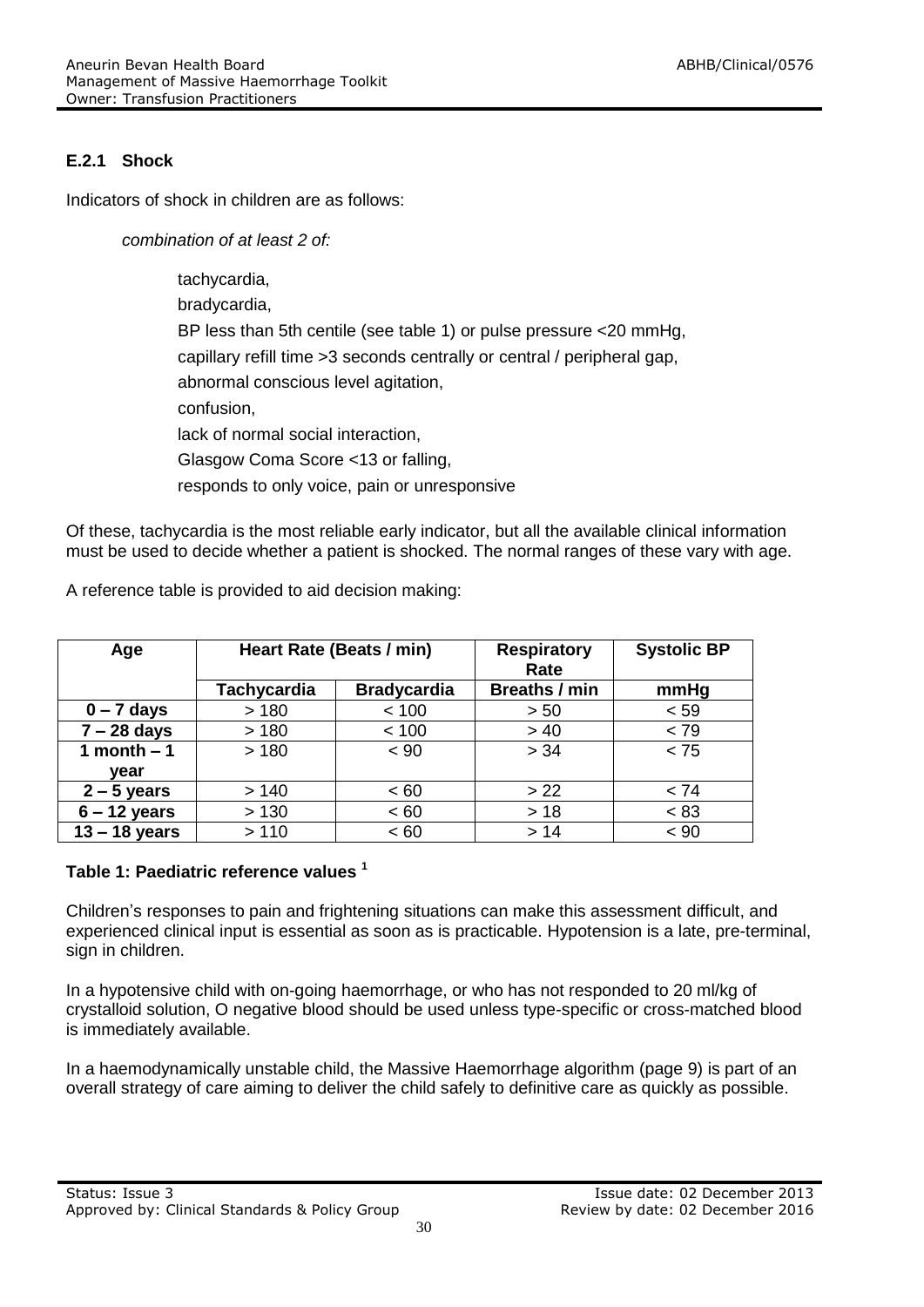#### **E.2.2 Vascular access**

Large bore intravenous access should be obtained. This is often difficult in young, shocked children and early use of intraosseous access is recommended. If intravenous access is not obtained within 90 seconds in a bleeding or shocked child, the **intraosseous route** should be used.

#### **E.2.3 Hypothermia**

Infants and young children have a relatively large surface area:volume ratio and so lose heat quickly. Care must be taken avoid inadvertent hypothermia.

#### **E.2.4 Hypoglycaemia**

Infants and young children are prone to hypoglycaemia and care must be taken to monitor and treat hypoglycaemia.

#### **E.2.5 Drug doses**

Drug doses and fluid volumes for resuscitation are calculated based on weight. The current APLS **<sup>2</sup>** guidance for estimating weight in children is:

| <b>Works best for</b> | Formula                                             |
|-----------------------|-----------------------------------------------------|
| 0-12 months           | Weight (in kg) = $(0.5 \times a)$ ge in months) + 4 |
| $1 - 5$ years         | Weight (in kg) = $(2 \times a)$ ge in years) + 8    |
| $6 - 12$ years        | Weight (in kg) = $(3 \times a$ ge in years) + 7     |

The volumes of blood products administered are outlined in the algorithm (page 9) and are based on replacing blood components in specific quantities and ratios to achieve target values both in terms of laboratory results and clinical condition (vital signs within the parameters identified in the reference tables).

In general, it is usual to give volume in 20 ml/kg aliquots. In blunt and penetrating trauma however it may be safer to give smaller volumes and assess response as outlined below. Once the targets are reached, then it may be appropriate to withhold further blood product administration but continue monitoring for deterioration.

Although the tables (page 10) recommend administering up to an amount, this is not a hard limit but a way to anticipate the need for on-going blood component therapy and a trigger to continue down the algorithm.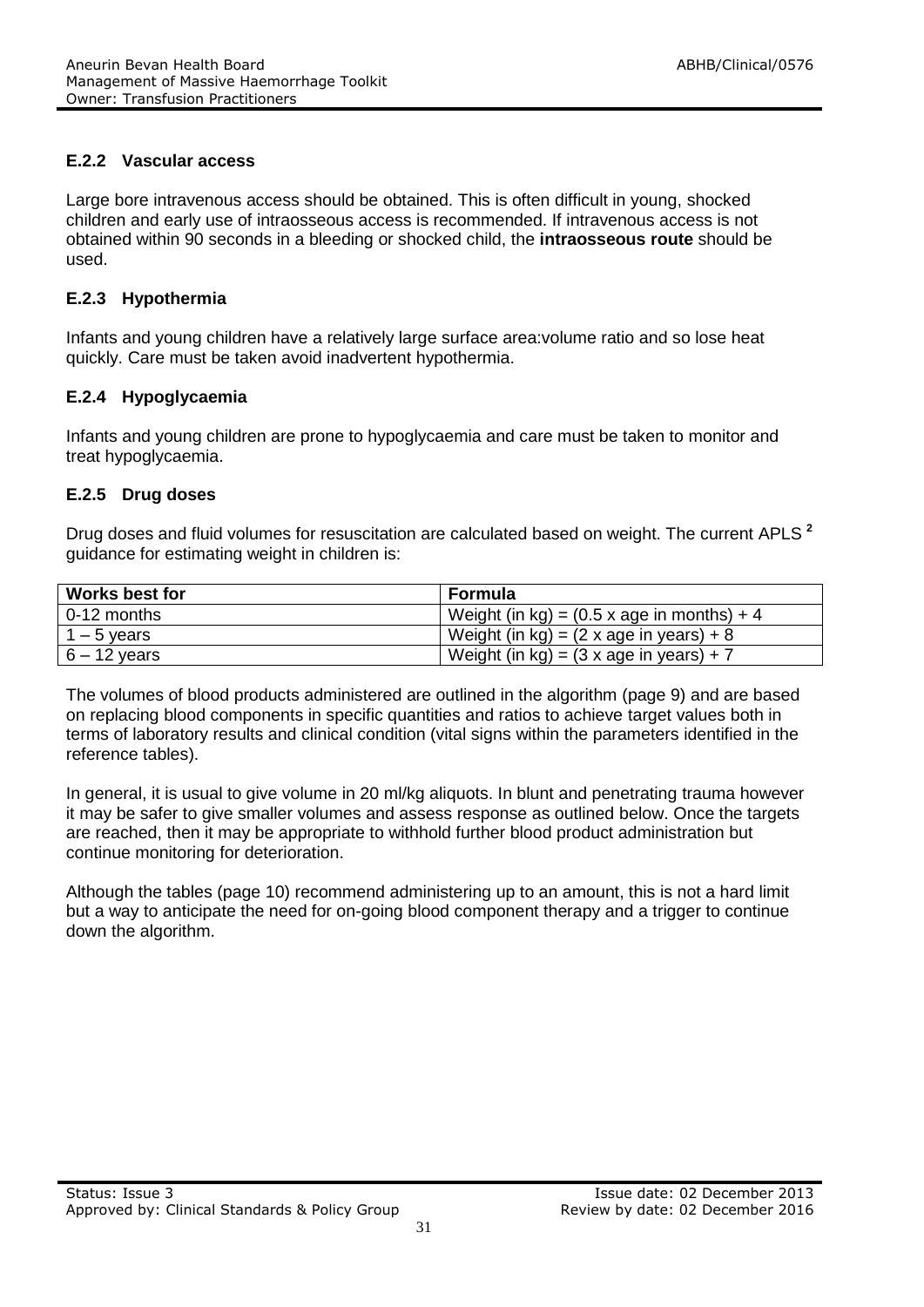#### **E.2.6 Trauma <sup>2</sup>**

- 1. An ABCDE approach should be followed. The primary survey should include control of obvious haemorrhage as well as cervical spine immobilisation.
- 2. In the paediatric population, trauma more commonly results in contained bleeds that require conservative management rather than aggressive resuscitation and treatment. The trigger for entry into the algorithm should take into account the clinical condition of the child.
- 3. It is not recommended to wait until the loss of a peripheral pulse before administering fluid in a trauma situation. Small volume resuscitation may be appropriate in blunt or penetrating trauma, but not in the head injured patient.

Small volume resuscitation involves giving volume in aliquots of 10ml/kg and assessing response and need for further volume. If the patient responds, maintains an adequate heart rate, blood pressure and mental status then no more fluid is given until definitive treatment or there is a deterioration in clinical condition necessitating further fluid resuscitation.

#### **E.3 Transfusion Goals in patients actively bleeding**

- a. Hb  $80 100$  g/l  $(8-10$  g/dl $)(>100$  g/l if actively bleeding
- b. Fibrinogen >1.0 g/L.
- c. Platelets >75  $x10^9$ /L.
- d. PT less than 16 s and APTT less than 40 s. (equivalent to PT & APTT ratio <1.5)

#### **Consider rVIIa if bleeding persists after fibrinogen concentrate and FFP and Platelets have been used and PT/APTT/Fibrinogen have been corrected. This needs to be discussed and authorised by a consultant haematologist. <sup>3</sup>**

#### **Dosage information for tranexamic acid**

#### **Tranexamic acid:**

20 mg /kg bolus over 10 minutes and 10 mg/kg/hr infusion **<sup>4</sup>**

#### **References:**

- 1. Goldstein *et al.,* International pediatric sepsis consensus conference: Definitions for sepsis and organ dysfunction in pediatrics. Special article in *Pediatric Critical Care Medicine* 6(1), 2005. DOI: 10.1097/01.PCC.0000149131.72248.E6 With correction in *Pediatric Critical Care Medicine* 6(5), 2005 DOI: 10.1097/01.PCC.0000164344.07588.83
- 2. Advanced Paediatric Life Support 5<sup>th</sup> Edition. BMJ Publishing Group.
- 3. ABHB Protocol for the administration of NovoSeven (eptacog alfa). Policy Number ABHB/Clinical /0023
- 4. Effects of tranexamic acid on death, vascular occlusive events, and blood transfusion in trauma patients with significant haemorrhage (CRASH-2): a randomised, placebo-controlled trial. CRASH-2 trial collaborators *The Lancet* 2010: 376; 23-32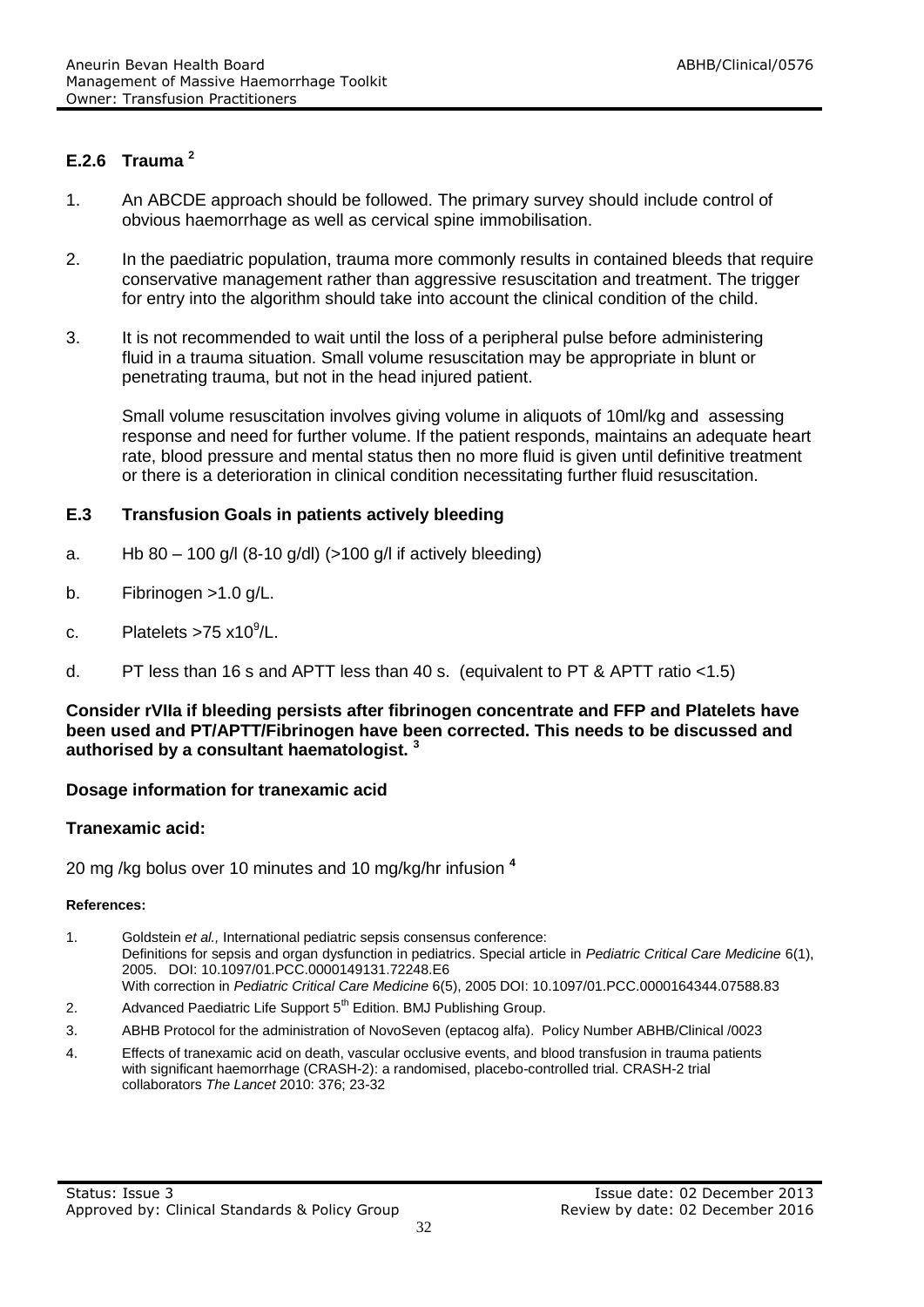### **Section 5: Further management:**

Once control of bleeding is achieved, aggressive attempts should be made to normalise blood pressure, acid-base status and temperature, but vasopressors should be avoided. Active warming is required.

**Coagulopathy** should be anticipated and, if possible, prevented. If present, it should be treated aggressively (see **Section 6: Dealing with coagulation problems**).

Surgery must be considered early. However, surgery may have to be interrupted and limited to 'damage control'. Once bleeding has been controlled, abnormal physiology can be corrected.

Following treatment for massive haemorrhage, the patient should be admitted to a critical care area for monitoring and observation, and monitoring of coagulation, haemoglobin and blood gases, together with wound drain assessment to identify overt or covert bleeding.

#### **Venous thromboprophylaxis:**

Standard venous thromboprophylaxis should be commenced as soon as possible after bleeding has been controlled, as patients rapidly develop a prothrombotic state. Temporary inferior vena cava filtration may be necessary.

#### **Traceability and the return of un-used blood components:**

#### **Confirmation of the fate of all blood components issued from the Blood Bank (Traceability) is a legal requirement under the UK Blood Safety & Quality Regulations 2005. <sup>1</sup>**

All traceability documentation must be completed and processed in compliance with the ABHB Blood Component Transfusion Policy. **<sup>2</sup>**

Once control of bleeding has been achieved **all unused components must be returned** to the Blood Bank in order to account for all issued units and minimise wastage.

Investigation of a suspected Transfusion Reaction will require the return of all transfused and partially transfused bags to the Blood Bank.

If there are no signs of an acute transfusion reaction following transfusion of the last unit the empty bags may be disposed of in clinical waste.

References:

- 1. ABHB Blood Component Transfusion Policy: Policy Number ABHB/Clinical /0048
- 2. Department of Health. Blood Safety and Quality Regulations (SI 2005, 50)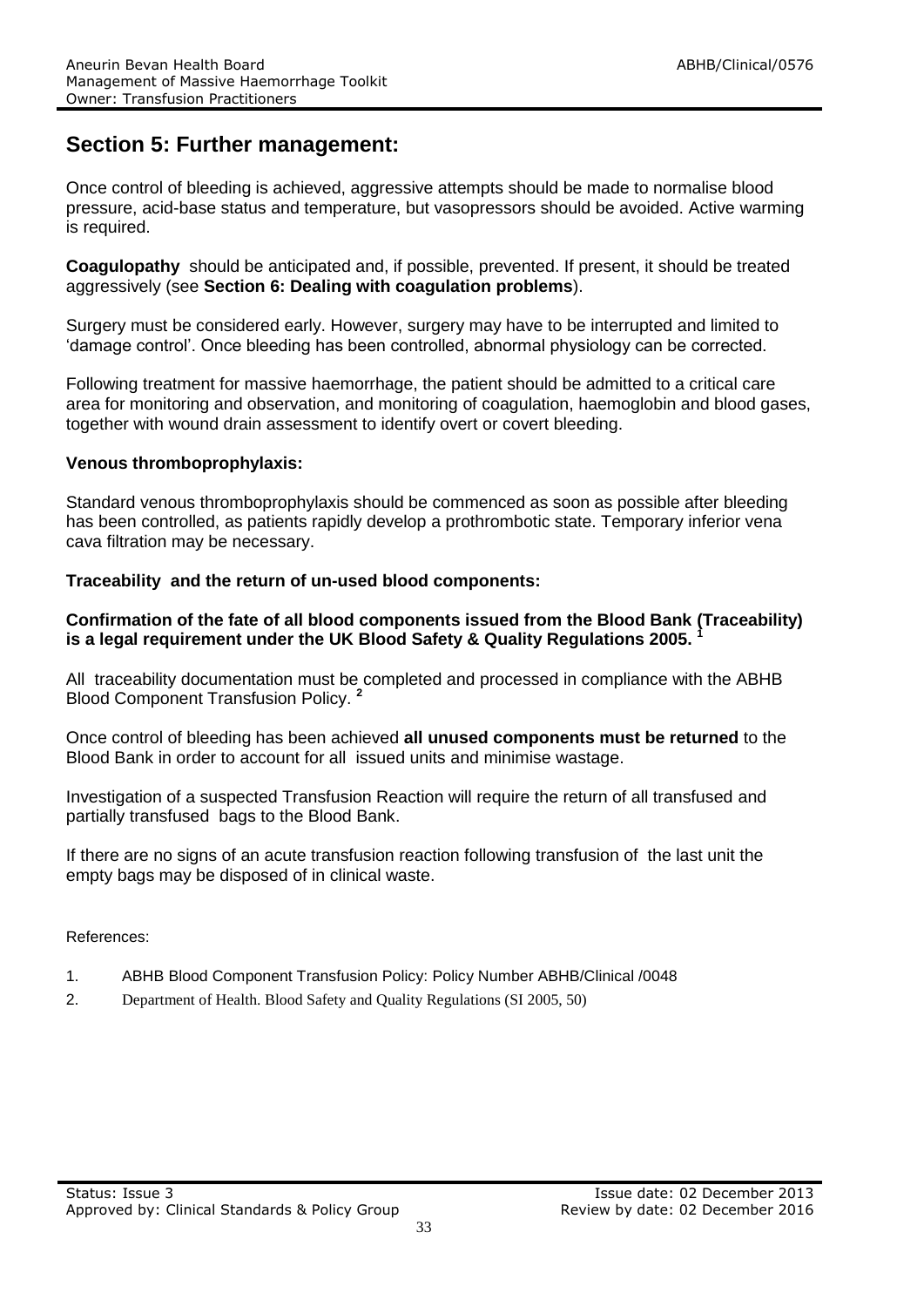### **Section 6: Dealing with coagulation problems:**

#### **Haemostatic defects in massive haemorrhage:**

The haemostatic defect in massive haemorrhage will vary, depending on the amount and cause of bleeding and underlying patient-related factors. It is likely to evolve rapidly.

#### **Patient management should be guided by laboratory results and near-patient testing, but led by the clinical scenario. Early involvement of the Consultant Haematologist should be sought.**

**Dilutional coagulopathy:** All patients being treated for massive haemorrhage are at risk of dilutional coagulopathy leading to reduced platelets, fibrinogen and other coagulation factors.

This occurs if volume replacement is with red cells, crystalloid and plasma expanders, and insufficient infusion of fresh frozen plasma (FFP) and platelets.

Dilutional coagulopathy should be prevented by early infusion of FFP.

**Consumptive coagulopathy:** Some patients with massive haemorrhage are also at risk of a consumptive coagulopathy and are liable to develop haemostatic failure without significant dilution. Consumption is commonly seen in obstetric haemorrhage, particularly associated with placental abruption and amniotic fluid embolus, following massive trauma especially involving head injury, and in the context of sepsis.

*Activation of anticoagulant pathways* is associated with massive trauma and patients may have haemostatic compromise without abnormal coagulation tests.

*Platelet dysfunction* is associated with renal disease and anti-platelet medication.

*Hyperfibrinolysis* is particularly associated with obstetric haemorrhage and liver surgery.

| <b>Anticoagulant drugs:</b>   | In the context of massive haemorrhage, warfarin should be<br>reversed with a Prothrombin Complex Concentrate (PCC) <sup>1</sup><br>and intravenous vitamin K (5-10 mg). |  |
|-------------------------------|-------------------------------------------------------------------------------------------------------------------------------------------------------------------------|--|
|                               | The dose is dependent on the international normalised ratio<br>(INR) See Table 1 below.                                                                                 |  |
| <b>Unfractionated heparin</b> | can be reversed with protamine (1 mg protamine reverses                                                                                                                 |  |

100 u heparin). Excess protamine induces a coagulopathy. Usual reversal is by infusing either 25 or 50 mg of intravenous protamine.

**Low molecular weight heparin** can be partially reversed with protamine.

**Direct thrombin and factor Xa inhibitors** e.g. fondaparinux, dabigatran and rivaroxaban cannot be reversed.

#### **Table 1 Suggested regimen for prothrombin complex concentrate (PCC) <sup>1</sup> NB: must be administered under direction of a Consultant Haematologist.**

| <b>INR (International Normalised Ratio)</b> | Dose of PCC; iu / kg |
|---------------------------------------------|----------------------|
|                                             |                      |
|                                             |                      |
| - 5.0                                       |                      |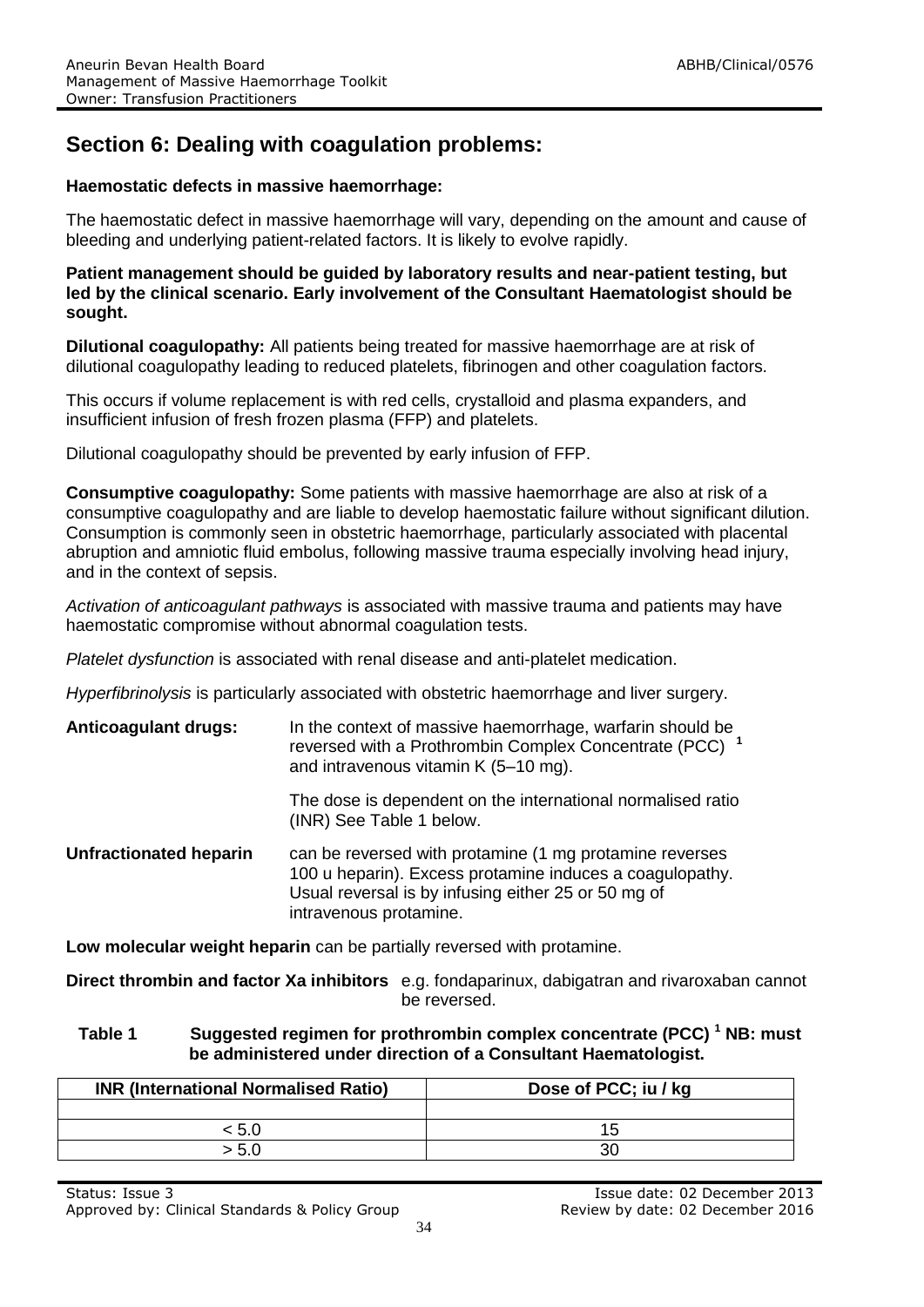| `arahre<br>חחו<br>,,,,,,,<br>. . |  |
|----------------------------------|--|

**Aspirin and P2Y12 antagonists:** Patients taking aspirin have a low risk of increased bleeding, whilst those on P2Y12 antagonists have a higher risk. The anti-platelet effect of aspirin can be reversed by platelet transfusion, but the effect of the P2Y12 antagonist, clopidogrel, is only partially reversed by platelets.

**Inherited bleeding disorders:** It is very likely that patients with an inherited bleeding disorder will be registered with a haemophilia centre and urgent advice should be sought if they present with massive haemorrhage.

**Liver disease** is associated with decreased production of coagulation factors, natural anticoagulants and the production of dysfunctional fibrinogen (dysfibrinogenaemia). It should be anticipated that these patients will develop a clinically significant dilutional coagulopathy and haemostatic failure with bleeds less than one blood volume.

**Interpretation of laboratory tests** A fibrinogen < 1.0 g/l or a PT > 16 s and APTT > 40 s. (equivalent to PT & APTT ratio <1.5) represents an established haemostatic failure and is predictive of micro-vascular bleeding. Early infusion of FFP should be used to prevent this occurring if a senior clinician anticipates a massive haemorrhage.

**Clauss fibrinogen** is an easily available test and should be specifically requested if not part of the routine coagulation screen. The fibrinogen level is more sensitive than the PT and aPTT to a developing dilutional or consumptive coagulopathy.

Levels below 1.0 g/l, in the context of massive haemorrhage, are usually insufficient, and emerging evidence suggests that a level above 1.5 g/l (2.0 g/l for Obstetric patients) is required. Higher levels are likely to improve haemostasis further.

A **platelet count** below 50 x 10<sup>9</sup> /l is strongly associated with haemostatic compromise and microvascular bleeding in a patient being treated for massive haemorrhage. A minimum target platelet count of 75 x 10 $9$  /l is appropriate in this clinical situation.

The **PT** is an insensitive test for haemostatic compromise and a relatively normal result should not necessarily reassure the clinician. It is common practice to correct to PT to within 1.5 of normal (< 16 s) however, this may not be an appropriate target in many situations.

An **INR** is not an appropriate test in massive haemorrhage because it is standardised for warfarin control, and results may be misleading in the context of dilutional and consumptive coagulopathies and liver disease.

The **aPTT** is commonly used to guide blood product replacement but, as with the PT, correcting to 1.5 times normal is not necessarily an appropriate strategy because haemostatic failure may already be significant at this level. The aPTT should be maintained below 1.5 times normal (< 40 s) as the minimum target.

**Haemostatic tests and FBC** should be repeated at least every hour if bleeding is ongoing, so that trends may be observed and adequacy of replacement therapy documented.

Widespread microvascular oozing is a clinical marker of haemostatic failure irrespective of blood tests and should be treated aggressively.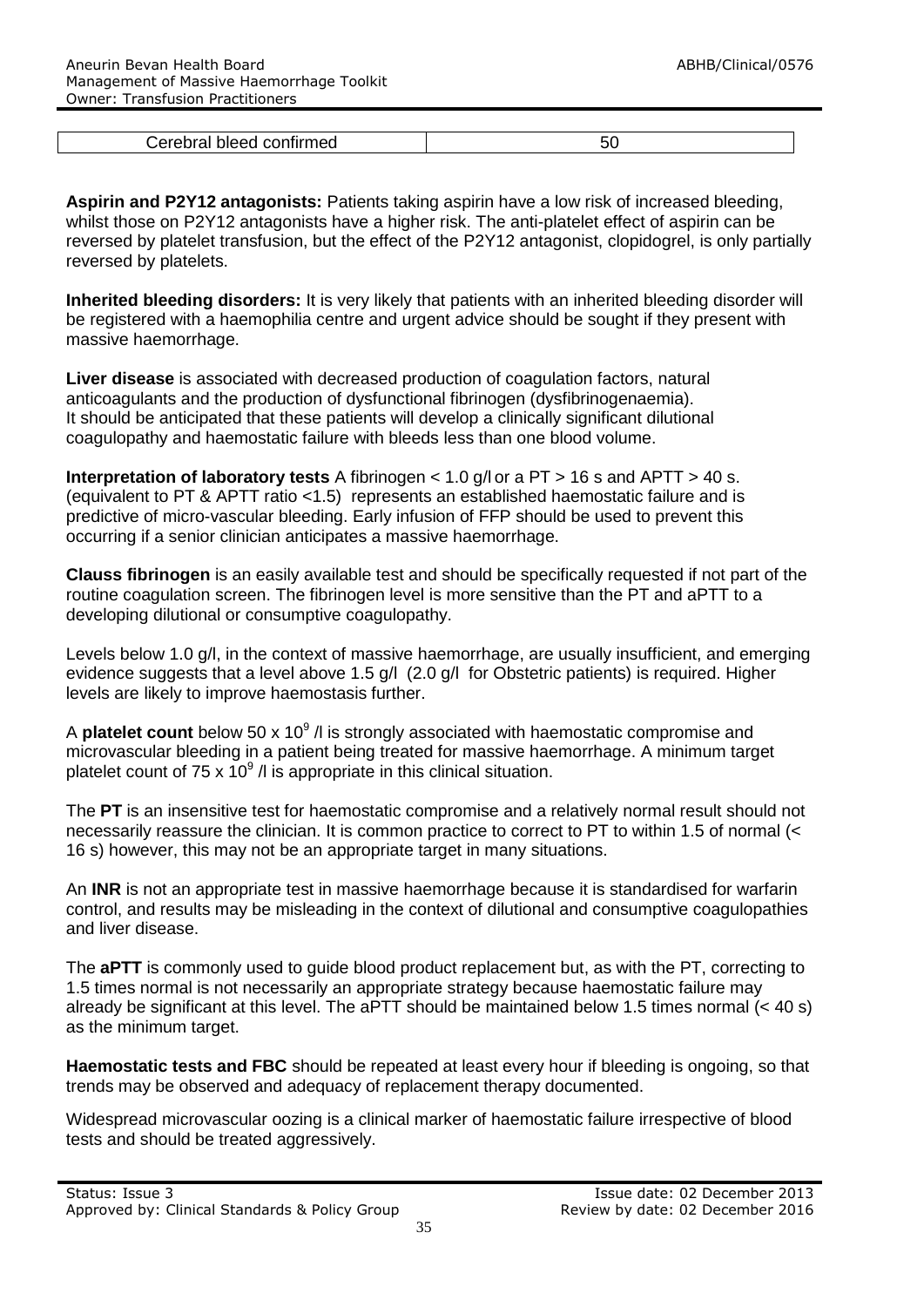#### **Management of haemostasis:**

The coagulopathy during massive haemorrhage is likely to evolve rapidly and regular clinical review and blood tests are required.

It is important to anticipate and prevent haemostatic failure, but if haemostatic failure has occurred, standard regimens (e.g. FFP 15 ml/ kg can be predicted to be inadequate and larger volumes of FFP are likely to be required.

#### **Prevention of coagulopathy:**

Emerging evidence supports the early use of FFP to prevent dilutional coagulopathy. If an experienced clinician anticipates a blood loss of one blood volume, FFP should be infused to prevent coagulopathy.

While FFP 15 ml/kg is appropriate for uncomplicated cases, increased volumes of FFP will be needed if a consumptive coagulopathy is likely or the patient has underlying liver disease.

A minimum target platelet count of 75 x 10 $^9$  /l is appropriate in this clinical situation.

#### **NB: The 1:1:1 Red Cells:FFP:Platelet regimens, as used by the military, are reserved for the most severely traumatised patient and are not routinely recommended.**

#### **Treatment of haemostatic failure:**

In the context of massive haemorrhage, patients with widespread microvascular oozing or with coagulation tests that demonstrate inadequate haemostasis (fibrinogen < 1.0 g/l or PT > 16 s and APTT > 40 s. equivalent to PT & APTT ratio >1.5) should be given FFP in doses likely to correct the coagulation factor deficiencies. This will require more than 15 ml/kg, and at least 30 ml/kg would be a reasonable first-line response.

**Platelets** should be maintained at at least  $75 \times 10^9$  /l

Although it is often recommended that hypo-fibrinogenaemia unresponsive to FFP be treated with cryoprecipitate, treatment may be associated with delays because of thawing and transportation.

Fibrinogen replacement can be achieved much more rapidly and predictably with **fibrinogen concentrate** (no requirement for thawing as for cryoprecipitate) given at a dose of 30–60 mg/kg.

#### **NB: This product is not currently licensed in the UK and must be given on a named patient basis under the direction of a Consultant Haematologist.**

#### **Hyperfibrinolysis:**

Intravenous **tranexamic acid** should be used in clinical situations where increased fibrinolysis can be anticipated. Support for its use has strengthened recently with the positive report of its use in traumatic haemorrhage. **2**

**Hypocalcaemia** and **hypomagnesaemia** are often associated with massively transfused patients and will need monitoring and correction.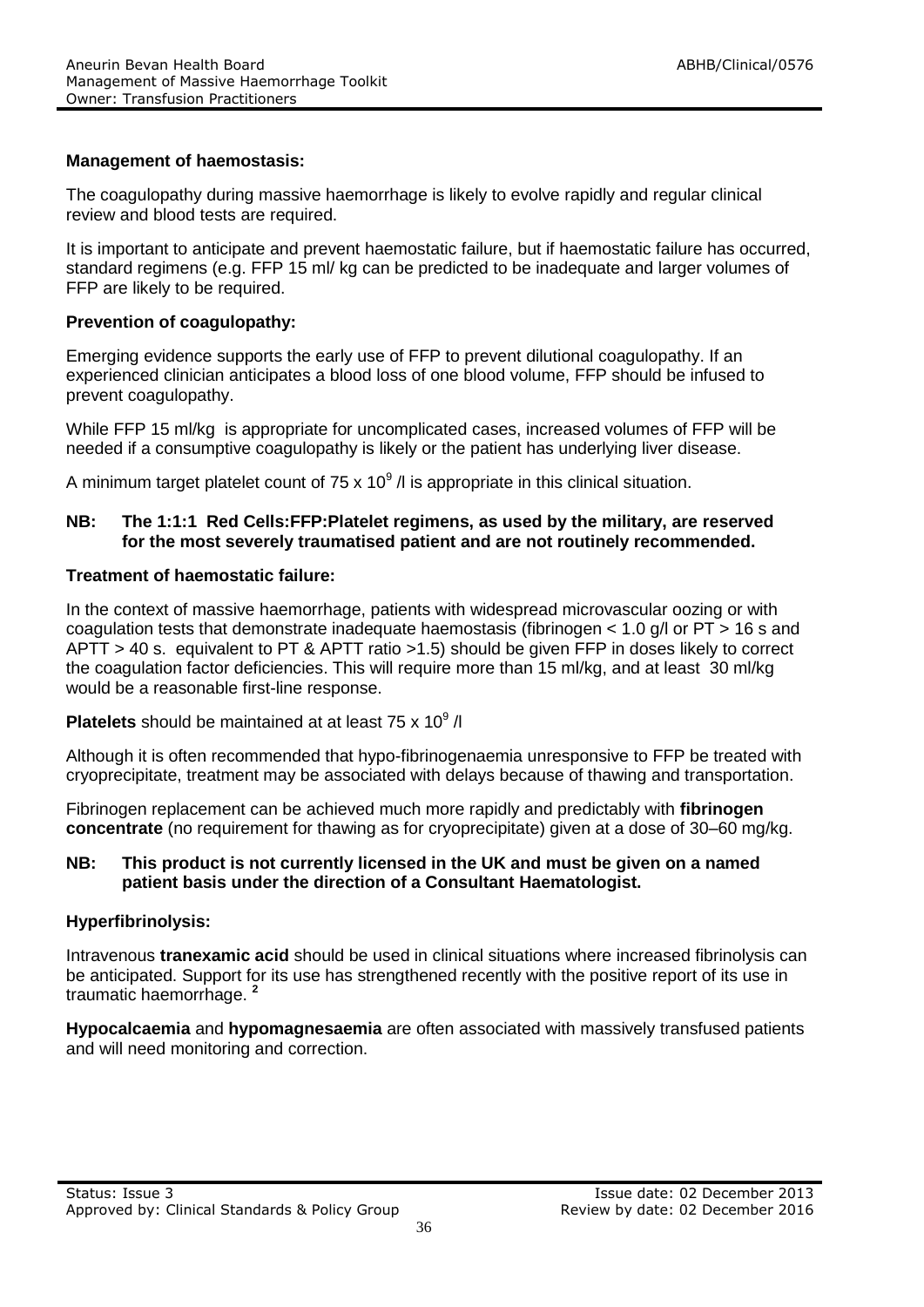#### **References:**

- 1. ABHB Protocol for the Administration of Prothrombin Complex Concentrate (PCC) for the Reversal of Life Threatening Over-anticoagulation due to Warfarin. Policy Number ABHB/Clinical /0463
- 2. Effects of tranexamic acid on death, vascular occlusive events, and blood transfusion in trauma patients with significant haemorrhage (CRASH-2): a randomised, placebo-controlled trial. CRASH-2 trial collaborators *The Lancet* 2010: 376; 23-32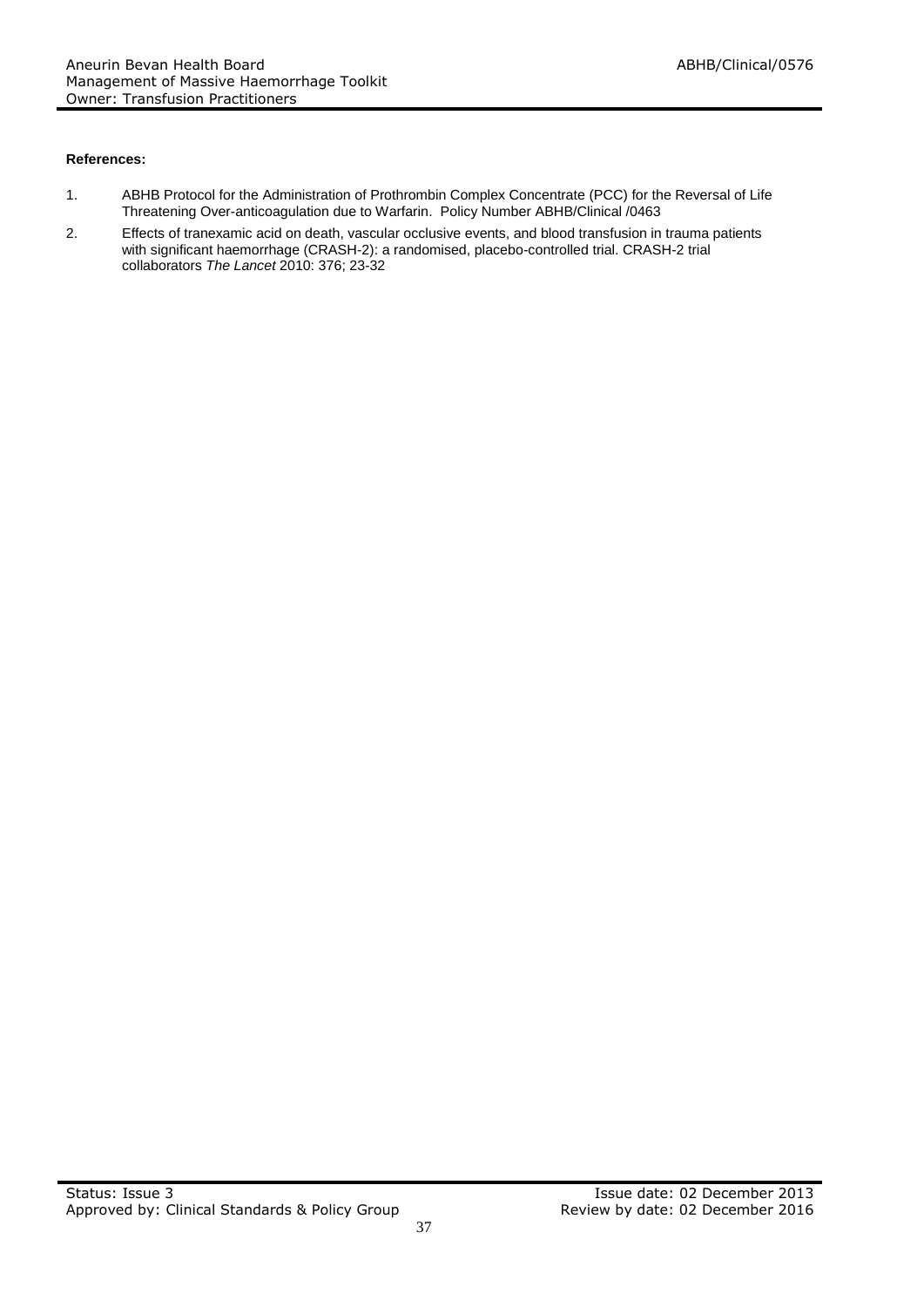### **Appendix 1: Massive Haemorrhage Contact List**

|                                                    | <b>ROYAL GWENT HOSPITAL</b> | <b>NEVILL HALL HOSPITAL</b> |
|----------------------------------------------------|-----------------------------|-----------------------------|
| <b>Blood Bank</b>                                  | 44477 / 44475               | 2233 / 2335<br>Bleep 545    |
| <b>Consultant</b><br><b>Anaesthetist</b>           | Via switch on-call list     | Via switch on-call list     |
| <b>Consultant Obstetric</b><br><b>Anaesthetist</b> | <b>Bleep 0141</b>           | Bleep 026                   |
| <b>Consultant</b><br><b>Haematologist</b>          | Ext. 44464 or via switch    | Ext. 2253 or via switch     |
| <b>Consultant</b><br>Surgeon(s)                    | Via switch on-call list     | Via switch on-call list     |
| <b>Haematology Lab</b>                             | 44486 (Coagulation 44481)   | 2245<br>Bleep 545           |
| <b>Biochemistry Lab</b>                            | 44490                       | 2243<br>Bleep 346           |

#### **Take blood samples for the laboratory:**

- Blood Group and Antibody Screen  $\bullet$
- Baseline Haematology & Coagulation levels including Fibrinogen  $\bullet$
- Biochemistry investigations  $\bullet$

**Positive Patient Identification via the identity band is absolutely essential and Blood Transfusion samples and forms must be completed accurately according to the Sample Acceptance / Rejection policy. <sup>1</sup>**

> **The safe provision of group specific blood is dependant on an acceptable written request and properly labelled sample.**

**1.** ABHB Blood Transfusion Sample Acceptance / Rejection Policy. Policy Number ABHB/Clinical /0269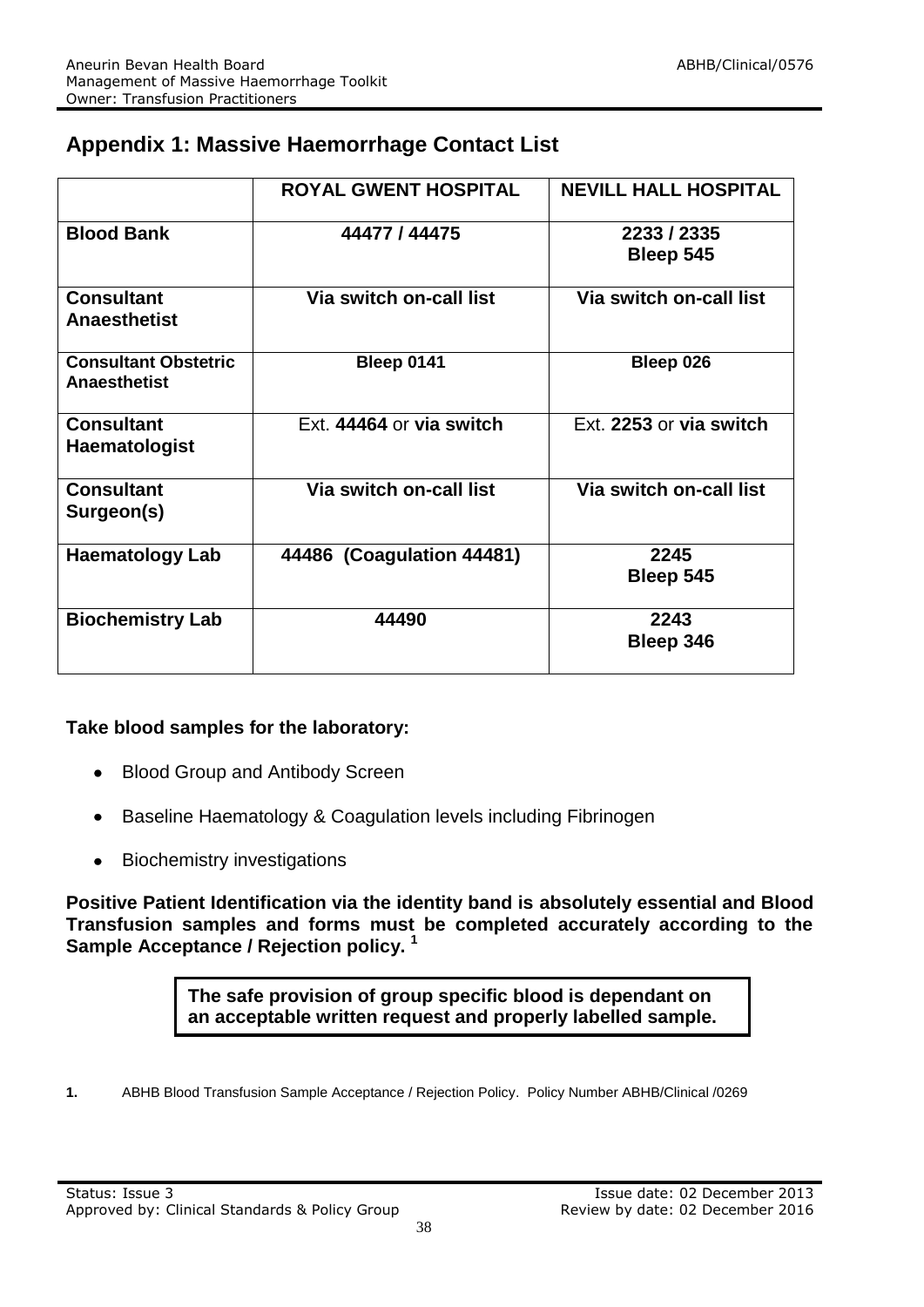## **Appendix 2: Transfusion Laboratory Checklist**

This list should be completed **in real time** to ensure that the correct action is taken whenever the massive haemorrhage policy is activated. Tick when each activity is completed. BMS staff band 5 or above should deal with the phone call.

| Name of person who has activated the policy: ___________________________________                                                                                                                                         |  |
|--------------------------------------------------------------------------------------------------------------------------------------------------------------------------------------------------------------------------|--|
| Date and time of activation (24 hour clock) ___________________ at ___:___ hours                                                                                                                                         |  |
| Name of laboratory staff member-give your name as laboratory contact:                                                                                                                                                    |  |
| Name of Consultant or Clinician responsible for Patient ________________________                                                                                                                                         |  |
|                                                                                                                                                                                                                          |  |
| Location of patient_________________                                                                                                                                                                                     |  |
| Lead Communicator in clinical area _______________________ Contact number________                                                                                                                                        |  |
| Agree what is required for provision of red cells :                                                                                                                                                                      |  |
| Immediate uncrossmatched group $O$ number taken: $\Box$                                                                                                                                                                  |  |
| Group specific (20 mins)                                                                                                                                                                                                 |  |
| Fully crossmatched (45 mins)                                                                                                                                                                                             |  |
| None-cell salvage is in use                                                                                                                                                                                              |  |
| Check for availability of platelets - if no stock, order 2 by emergency delivery<br>If 1 available as stock order 1 by emergency delivery (group A HT neg if unknown)                                                    |  |
| Check stocks of red cells and FFP when patient group is known<br>Re-order if necessary. (Use AB FFP if group unknown).                                                                                                   |  |
| Inform Haematology and Reception areas of the patient details and<br>ask one staff member to phone all results as soon as available to the<br>contact number and clinical contact provided (not applicable night period) |  |
| Note details of any problems or delays below Lab ID number:                                                                                                                                                              |  |
| Designated staff to review and ensure audit sheet is sent to clinical lead<br>Communicator.                                                                                                                              |  |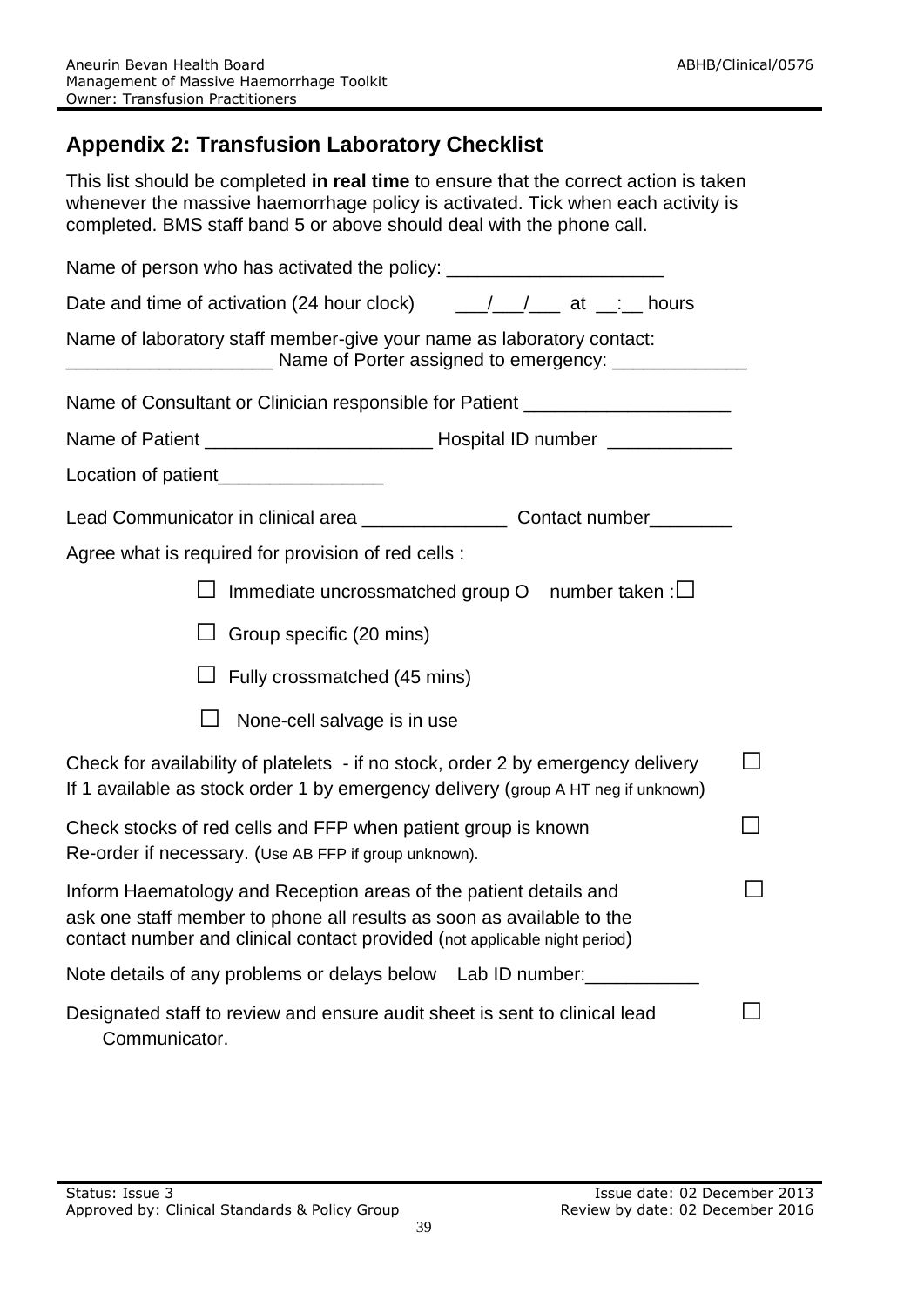## **Appendix 3: Audit of Massive Haemorrhage: Part A - 1**

| <b>Audit</b><br>Code                                                     |                                      |                                       |                                               | <b>Event Date</b>  |                           |             |                                                                  |                                                                               | <b>Event Time</b> |             |                    |
|--------------------------------------------------------------------------|--------------------------------------|---------------------------------------|-----------------------------------------------|--------------------|---------------------------|-------------|------------------------------------------------------------------|-------------------------------------------------------------------------------|-------------------|-------------|--------------------|
| Patient age (yrs)                                                        |                                      |                                       | <b>Diagnosis</b>                              |                    |                           |             |                                                                  |                                                                               |                   |             |                    |
| <b>Patient Location</b>                                                  |                                      | <b>Theatre</b>                        | <b>Labour Ward</b>                            |                    | Ward                      |             |                                                                  | <b>ICU</b><br>A&E                                                             |                   |             | Other (specify)    |
| <b>Speciality</b>                                                        |                                      |                                       |                                               |                    |                           |             |                                                                  |                                                                               |                   |             |                    |
| Trauma /<br>Gastro-<br>A&E<br>Ortho-<br>enterology<br>paedics            |                                      |                                       | <b>Obstetrics</b>                             |                    | General<br><b>Surgery</b> |             | <b>Vascular</b><br><b>Surgery</b>                                | <b>ICU</b>                                                                    |                   | <b>SCBU</b> | Other<br>(specify) |
|                                                                          |                                      |                                       |                                               |                    |                           |             |                                                                  |                                                                               |                   |             |                    |
| <b>Was the Pathway Activated?</b>                                        | <b>Yes</b>                           | If no, what<br><b>No</b><br>happened? |                                               |                    |                           |             |                                                                  |                                                                               |                   |             |                    |
| Who activated the Pathway?                                               |                                      |                                       | <b>Staff Group</b><br>Grade                   |                    |                           |             | <b>Speciality</b>                                                |                                                                               |                   |             |                    |
| <b>BP</b><br><b>Baseline Obs:</b>                                        |                                      | <b>Pulse</b>                          |                                               | Resp. Rate         |                           |             |                                                                  |                                                                               |                   |             |                    |
| Was the activation appropriate?                                          |                                      |                                       | <b>Yes</b>                                    | No                 | <b>Comments</b>           |             |                                                                  |                                                                               |                   |             |                    |
| Was emergency blood used?                                                |                                      |                                       | <b>Yes</b>                                    | <b>No</b>          |                           |             |                                                                  | <b>Units</b><br>Rh D<br>If yes, how many units and was it<br>Rh D Pos or Neg? |                   |             |                    |
|                                                                          |                                      |                                       |                                               |                    |                           | <b>Date</b> | <b>Time</b>                                                      |                                                                               |                   |             |                    |
|                                                                          | <b>Start of Red Cell Transfusion</b> |                                       |                                               | <b>Emergency O</b> |                           |             |                                                                  |                                                                               |                   |             |                    |
|                                                                          |                                      |                                       | <b>Group specific</b><br><b>Cross-matched</b> |                    |                           |             |                                                                  |                                                                               |                   |             |                    |
|                                                                          |                                      |                                       | Salvaged red cells                            |                    |                           |             |                                                                  |                                                                               |                   |             |                    |
| <b>Start of FFP transfusion</b>                                          |                                      |                                       |                                               |                    |                           |             |                                                                  |                                                                               |                   |             |                    |
| <b>Start of Platelet transfusion</b>                                     |                                      |                                       |                                               |                    |                           |             |                                                                  |                                                                               |                   |             |                    |
| In first 24 hours, total dose: units, bags or ml (delete as appropriate) |                                      |                                       |                                               |                    |                           |             |                                                                  |                                                                               |                   |             |                    |
| <b>Allogeneic Red Cells</b><br>Salvaged red cells<br>Units / ml          |                                      | ml                                    | <b>FFP</b><br>Units / ml                      |                    |                           |             | <b>Platelets</b><br>Fibrinogen<br>Concentrate<br>Units / ml<br>g |                                                                               |                   |             |                    |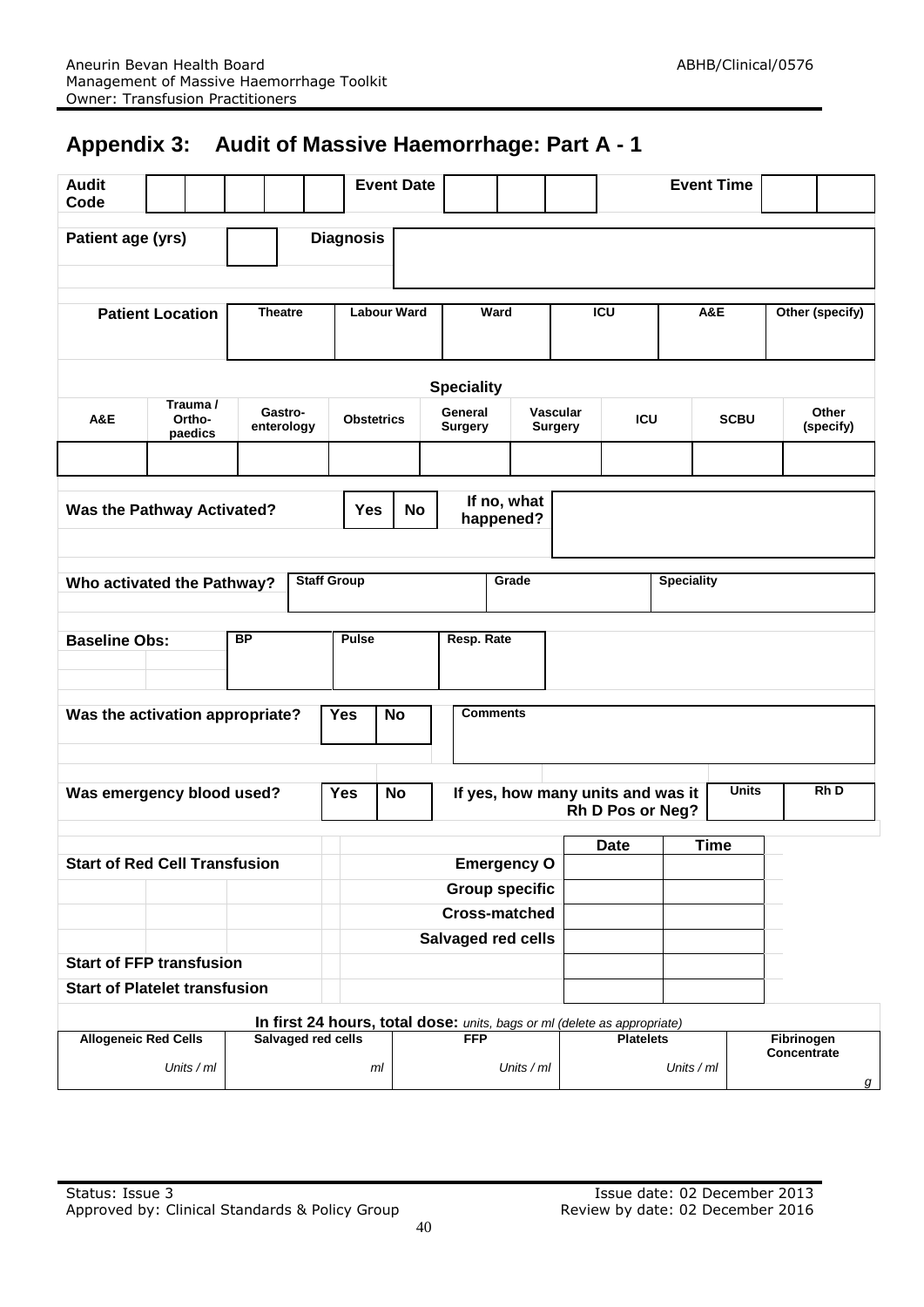## **Audit of Massive Haemorrhage: Part A - 2**

| <b>Results Set</b>                                                                                                               | Date     | <b>Time</b> | Hb                       | Plt                      | <b>PT</b> | aPTT        | Fib |             |          |  |
|----------------------------------------------------------------------------------------------------------------------------------|----------|-------------|--------------------------|--------------------------|-----------|-------------|-----|-------------|----------|--|
| 1                                                                                                                                |          |             |                          |                          |           |             |     | TEG?        | Yes / No |  |
| $\mathbf{2}$                                                                                                                     |          |             |                          |                          |           |             |     | TEG?        | Yes / No |  |
| Yes / No<br><b>Time</b><br>Advice sought from Cons. Haematologist / SpR                                                          |          |             |                          |                          |           |             |     |             |          |  |
| What advice was given?                                                                                                           |          |             |                          |                          |           |             |     |             |          |  |
|                                                                                                                                  |          |             |                          |                          |           |             |     |             |          |  |
| Were any other treatments used? e.g.                                                                                             |          | Yes / No    | <b>Dose</b>              |                          |           | <b>Date</b> |     | <b>Time</b> |          |  |
| <b>Tranexamic Acid</b>                                                                                                           |          |             |                          |                          |           |             |     |             |          |  |
| <b>Fibrinogen Concentrate</b>                                                                                                    |          |             |                          |                          |           |             |     |             |          |  |
| <b>Prothrombin Complex</b><br>Concentrate                                                                                        |          |             |                          |                          |           |             |     |             |          |  |
| Did the Patient have any other Haemostatic challenge?                                                                            |          |             |                          |                          |           |             |     |             |          |  |
| <b>Warfarin</b>                                                                                                                  |          | Yes / No    |                          | <b>Corrective action</b> |           |             |     |             |          |  |
| <b>LMWH</b>                                                                                                                      |          | Yes / No    |                          | <b>Corrective action</b> |           |             |     |             |          |  |
| <b>Unfractionated Heparin</b>                                                                                                    |          | Yes / No    |                          | <b>Corrective action</b> |           |             |     |             |          |  |
| <b>Aspirin</b>                                                                                                                   | Yes / No |             | <b>Corrective action</b> |                          |           |             |     |             |          |  |
| Clopidogrel                                                                                                                      | Yes / No |             | <b>Corrective action</b> |                          |           |             |     |             |          |  |
| <b>Coagulopathy - describe</b>                                                                                                   | Yes / No |             | <b>Corrective action</b> |                          |           |             |     |             |          |  |
| Yes / No<br>Were there any delays in treatment?                                                                                  |          |             |                          |                          |           |             |     |             |          |  |
| If yes, please describe                                                                                                          |          |             |                          |                          |           |             |     |             |          |  |
|                                                                                                                                  |          |             |                          |                          |           |             |     |             |          |  |
|                                                                                                                                  |          |             |                          |                          |           |             |     |             |          |  |
| Please return completed Part A to : Transfusion Practitioners, 1 <sup>st</sup> Floor, Pathology Administration, The Friars, RGH. |          |             |                          |                          |           |             |     |             |          |  |
| (Part B - Patient outcome / follow up should be completed and returned when information available)                               |          |             |                          |                          |           |             |     |             |          |  |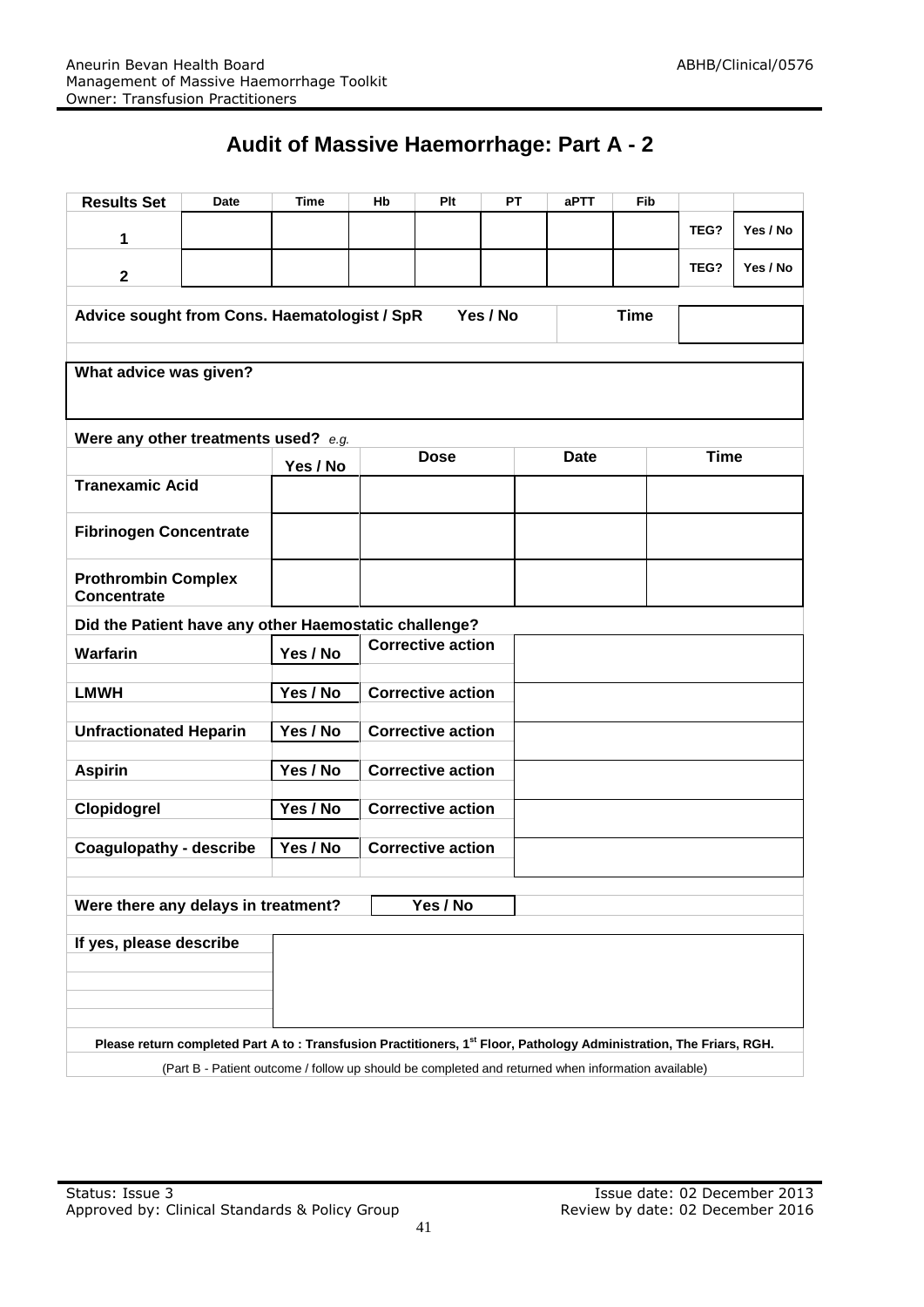## **Audit of Massive Haemorrhage: Part B**

|                                                                        | <b>Audit Code</b> |            | <b>Event</b><br><b>Date</b> |                  |            |            |                                     | <b>Event Time</b> |              |                                                                                                                     |                               |     |  |
|------------------------------------------------------------------------|-------------------|------------|-----------------------------|------------------|------------|------------|-------------------------------------|-------------------|--------------|---------------------------------------------------------------------------------------------------------------------|-------------------------------|-----|--|
| <b>Patient Age (years)</b><br><b>Diagnosis</b>                         |                   |            |                             |                  |            |            |                                     |                   |              |                                                                                                                     |                               |     |  |
| <b>Patient Outcome</b>                                                 |                   |            |                             |                  |            |            |                                     |                   |              |                                                                                                                     |                               |     |  |
| 24 hours                                                               | <b>Alive</b>      |            | Deceased                    | <b>Morbidity</b> |            | N/A        | 4 weeks                             |                   | <b>Alive</b> | Deceased                                                                                                            | <b>Morbidity</b>              | N/A |  |
| <b>Please</b><br>state<br><b>Morbidity</b>                             |                   |            |                             |                  |            |            | Please<br>state<br><b>Morbidity</b> |                   |              |                                                                                                                     |                               |     |  |
| Blood Component / Product wastage (please write amount in units or ml) |                   |            |                             |                  |            |            |                                     |                   |              |                                                                                                                     |                               |     |  |
| <b>Red Cells</b>                                                       |                   |            |                             | <b>FFP</b>       |            |            | <b>Platelets</b>                    |                   |              |                                                                                                                     | <b>Fibrinogen Concentrate</b> |     |  |
|                                                                        |                   | Units / ml |                             |                  | Units / ml | Units / ml |                                     |                   |              | ml                                                                                                                  |                               |     |  |
| Any other comments?                                                    |                   |            |                             |                  |            |            |                                     |                   |              | Please return completed Part B to: Transfusion Practitioners, 1st Floor, Pathology Administration, The Friars, RGH. |                               |     |  |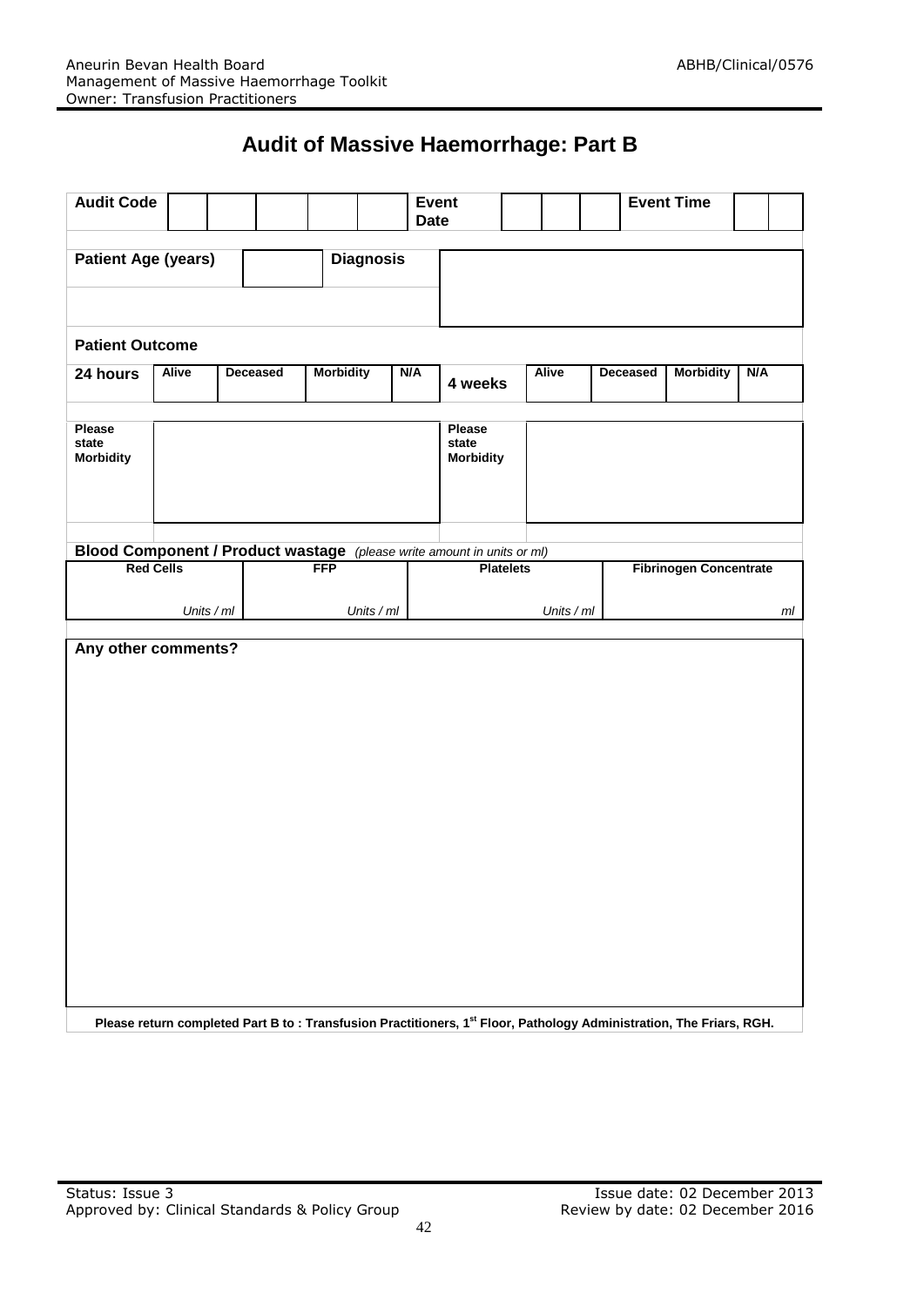## **Appendix 4:**

**Seven Steps for Successful Coordination in Massive Haemorrhage**

**1. Recognise trigger and activate pathway for management of massive haemorrhage**; **assemble the emergency response team**

| Adult:     | "We have a Massive Haemorrhage in <location>, <speciality>"</speciality></location> |
|------------|-------------------------------------------------------------------------------------|
| Obstetric: | "We have a Massive Obstetric Haemorrhage at <location>"</location>                  |
| Child:     | "We have a Massive Haemorrhage in a child <location>"</location>                    |

Populate with local arrangements for how to activate team (eg: through switch) and which people need to be contacted (See Speciality Specific Guidance)

#### **2. Allocate team roles**

- I. **Team leader**: most senior clinician present.
- II. **Lead Communicator** dedicated person for communication with other teams, especially the transfusion laboratory and support services
- III. **Sample taker** / investigation organiser / documenter
- IV. **Transporter** a Porter will be allocated to the emergency until stand down declared.

**Only staff trained and competent to collect blood components are authorised to perform this task** 

**3. Complete request forms / take blood samples, label samples correctly / recheck labelling**

U+E, FBC, Cross-match, PT, APTT, Fibrinogen, ABG, Calcium, lactate

#### **For Transfusion samples:**

**Use correct request form which must also be signed by person taking sample. Sample must be hand written.**

**All patient details on form and sample must match exactly.** 

**Minimum data for known patient is Full name, DoB, 1st line of address and Hospital / NHS Number.** 

**For unidentified patients use Emergency number and Gender. (Refer to Blood Transfusion Sample Acceptance / Rejection Policy)**

#### **4. Request blood / blood components: Team leader should decide on use of:**

#### i. Emergency O Neg (immediate)

| ii. Group specific: | available in 10 minutes subject to appropriate group and |
|---------------------|----------------------------------------------------------|
|                     | antibody screen results.                                 |
| iii. Cross-match:   | usually takes 45 - 60 minutes for full cross-match.      |
|                     | Presence of antibodies may increase delay.               |

#### **A stock of O Rh D Negative, Kell Negative is kept available in Blood Bank for immediate collection on the responsibility of the requesting doctor.**